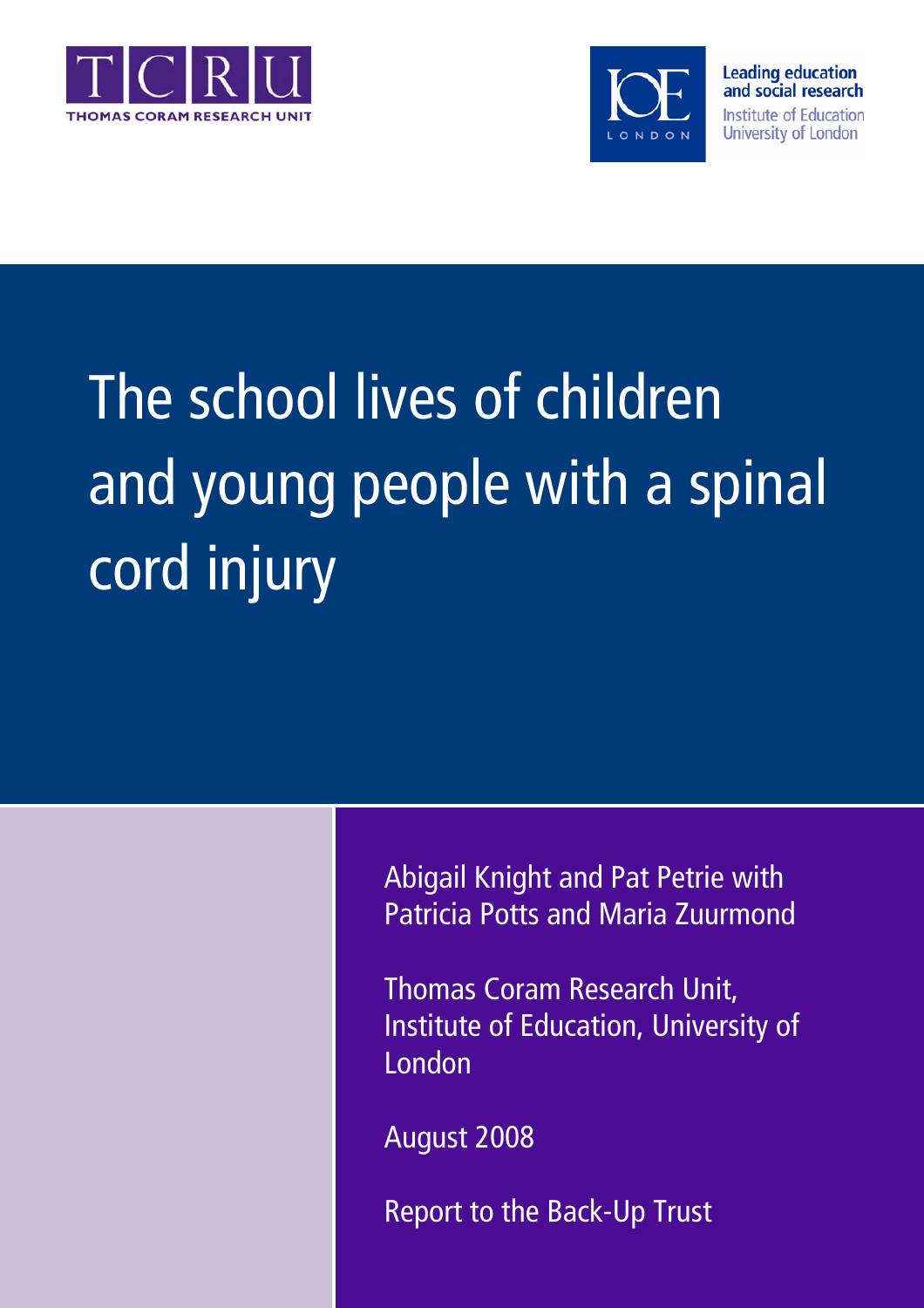# **Acknowledgements**

We would like to thank The Back-Up Trust for funding researchers at the Thomas Coram Research Unit, Institute of Education, to carry out this study for them. Particular thanks go to Louise Wright, Sam Byles, Eric Mtungwazi and Liz Ward.

At the Thomas Coram Research Unit, our thanks go to Daisy Ellis and Jenny Hogg for their administrative support and expertise and to Marjorie Smith for her editorial advice.

Our main thanks, however, must go to all the people who participated in the study and agreed to talk to us about the school experiences of children and young people with a spinal cord injury. These include all the children, young people, their parents and carers and many professionals working in and with schools. We very much enjoyed meeting you and hope that this report accurately reflects your experiences of school life. We also hope that the project has allowed for the sharing of examples of positive practice in schools and will lead to greater improvements for spinally injured young people in mainstream school.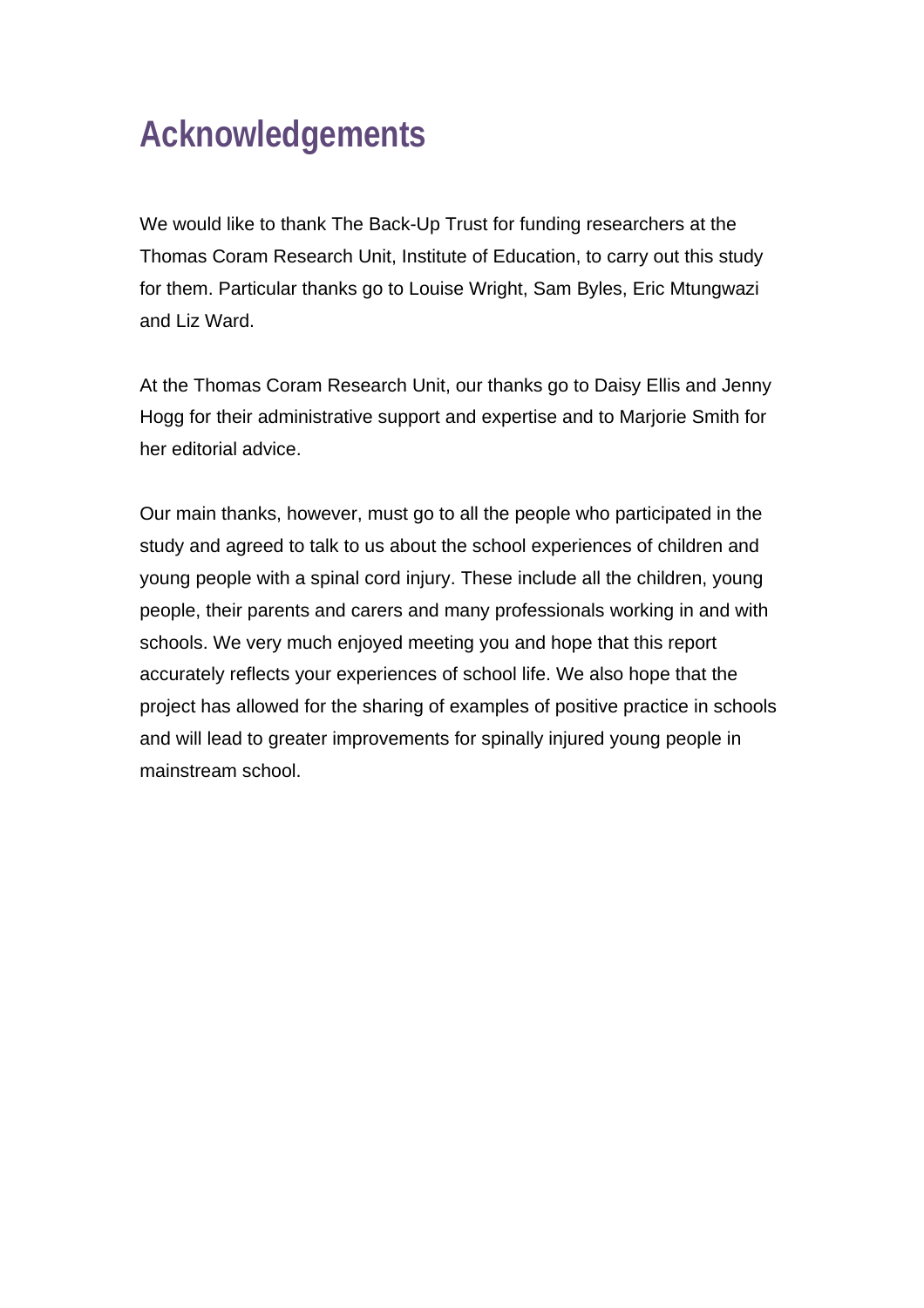# **Contents**

| <b>Background to the study</b>                           | 5               |
|----------------------------------------------------------|-----------------|
| The policy context                                       | 6               |
| The social model of disability                           | $\overline{7}$  |
| <b>Report outline</b>                                    | 8               |
| Aims and objectives of the study                         | 9               |
| <b>Research methods</b>                                  | 10              |
| The research sample                                      | 10              |
| Recruitment of the sample                                | 12 <sub>2</sub> |
| The research methods                                     | 14              |
| <b>Ethical considerations</b>                            | 15              |
| <b>Research findings</b>                                 | 17              |
| Returning to school                                      | 17              |
| Transferring from primary to secondary school            | 24              |
| The physical environment                                 | 28              |
| Friendships                                              | 34              |
| Lunchtime                                                | 38              |
| PE and sport                                             | 40              |
| Transport and school trips                               | 45              |
| The role of the Teaching Assistant                       | 48              |
| Partnership working                                      | 54              |
| Striving for independence                                | 60              |
| Attitudes towards young people with spinal cord injuries | 63              |
| <b>Conclusions and Recommendations</b>                   | 66              |
| Returning to school and other transitions                | 66              |
| Premises and equipment                                   | 67              |
| Friendships and inclusion in school activities           | 68              |
| PE and sport                                             | 69              |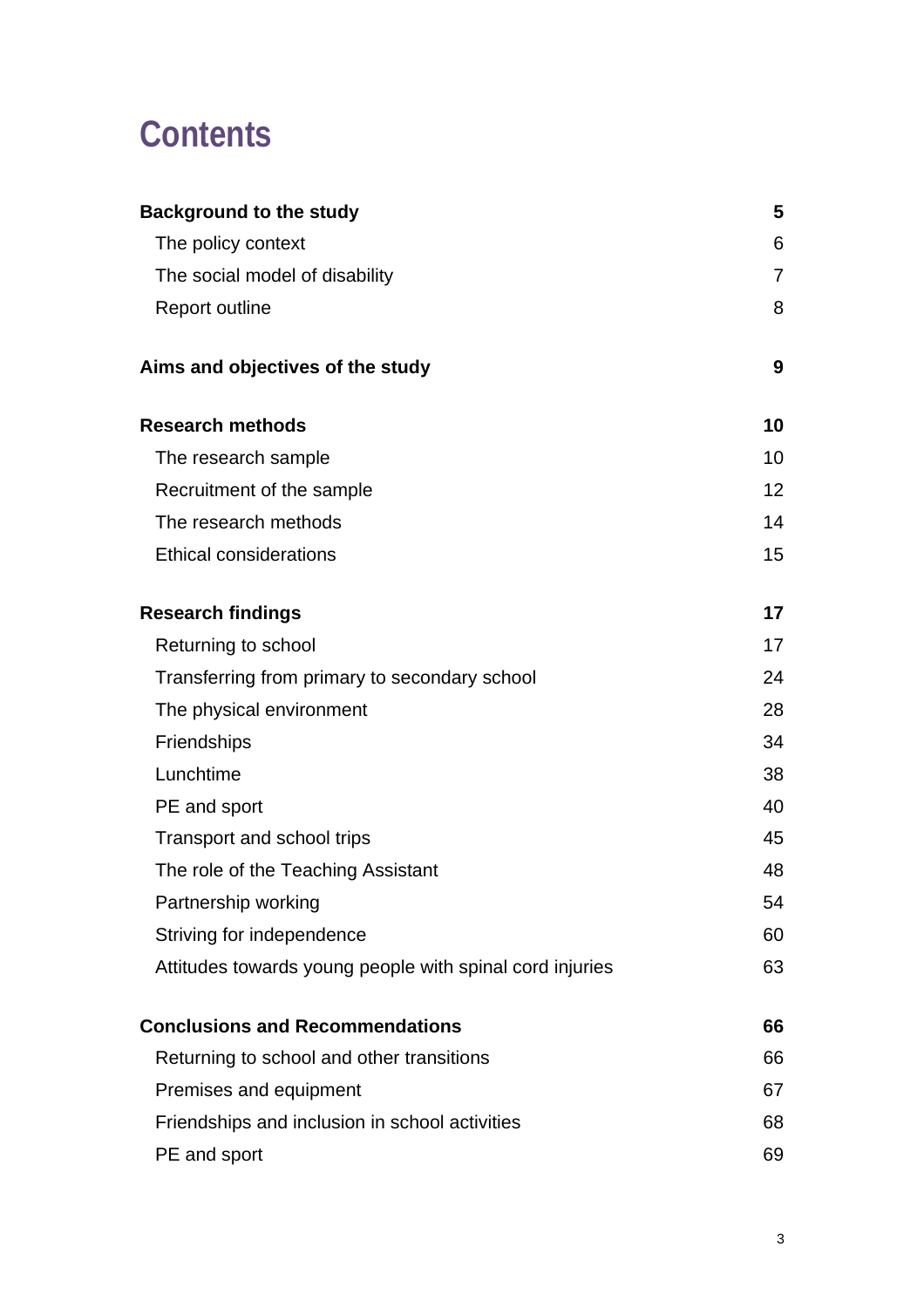| Transport and school trips                               | 70 |
|----------------------------------------------------------|----|
| The role of the Teaching Assistant                       | 70 |
| Co-operation and information sharing                     | 71 |
| Independence and participation of young people at school | 72 |
| Careers advice                                           | 73 |
| An essential requirement                                 | 73 |
|                                                          |    |
| <b>Summary of Recommendations</b>                        | 74 |
| Recommendations to schools                               | 74 |
| Recommendations to transport companies                   | 75 |
| Recommendations to The Back-Up Trust                     | 75 |
| <b>References</b>                                        | 77 |
| <b>Appendices</b>                                        | 79 |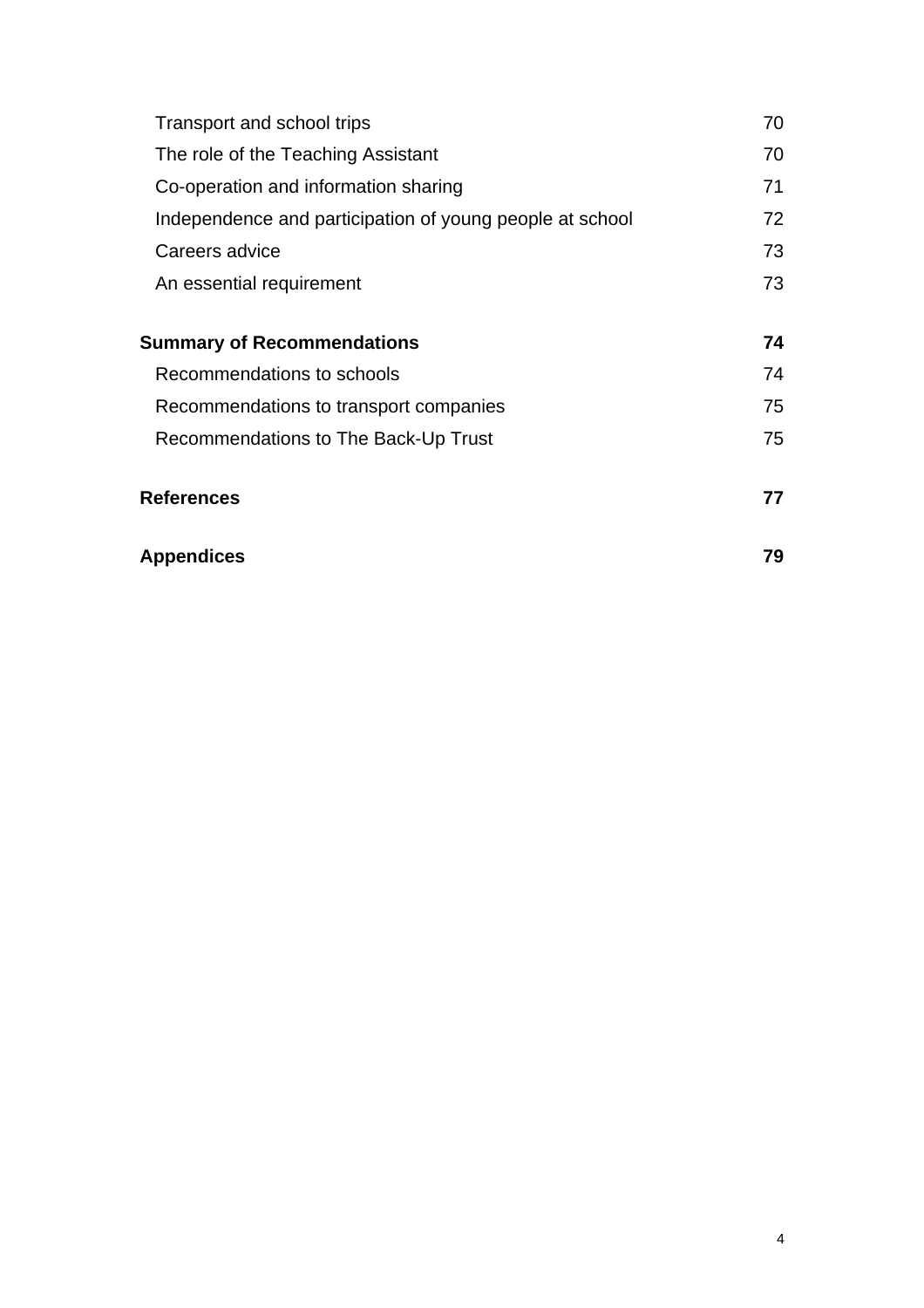# **Background to the study**

Approximately 1,000 people each year in Britain survive an injury to their spinal cord. The causation of spinal cord injuries (SCI) is very varied. Falls or traumatic accidents leading to a sudden and life-long paralysis such as car and sporting accidents are common causes, but some children are spinally injured from a young age as a result of a virus or tumour on the spine. Other, rarer, aetiologies include those arising from violence, such as gun shots or stab wounds, and birth injuries.

The symptoms of a SCI depend on the severity of the injury but include muscle weakness and spasms, breathing problems, loss of feeling in the chest, arms and legs, and loss of bowel and bladder function. Spinal cord injuries are usually classified into two main groups: tetraplegic and paraplegic. Tetraplegic injuries involve the loss of movements and sensation in all four limbs whereas paraplegic injury involves loss of movement and sensation in the lower half of the body. The extent of the paralysis also depends on whether the injury is complete, or incomplete. If an injury is incomplete, only part of the spinal cord is damaged and some messages still get through. This means that some or all sensation and movement can exist from below the point of injury. If someone has a complete lesion, however, total paralysis will result below the point of injury and there will be no movement or sensation from this level.

Having a SCI will mean having mobility difficulties though these vary considerably. Some people are able to walk a little; some need help to walk with crutches or a walking frame, while others need to use a wheelchair permanently. A spinal cord injury usually affects bladder and bowel control, so children and young people with a SCI may use urology aids such as a catheter or sheath and may need managing this.

Most previous research about spinally injured young people has been medically based and as a result, there is a dearth of research that highlights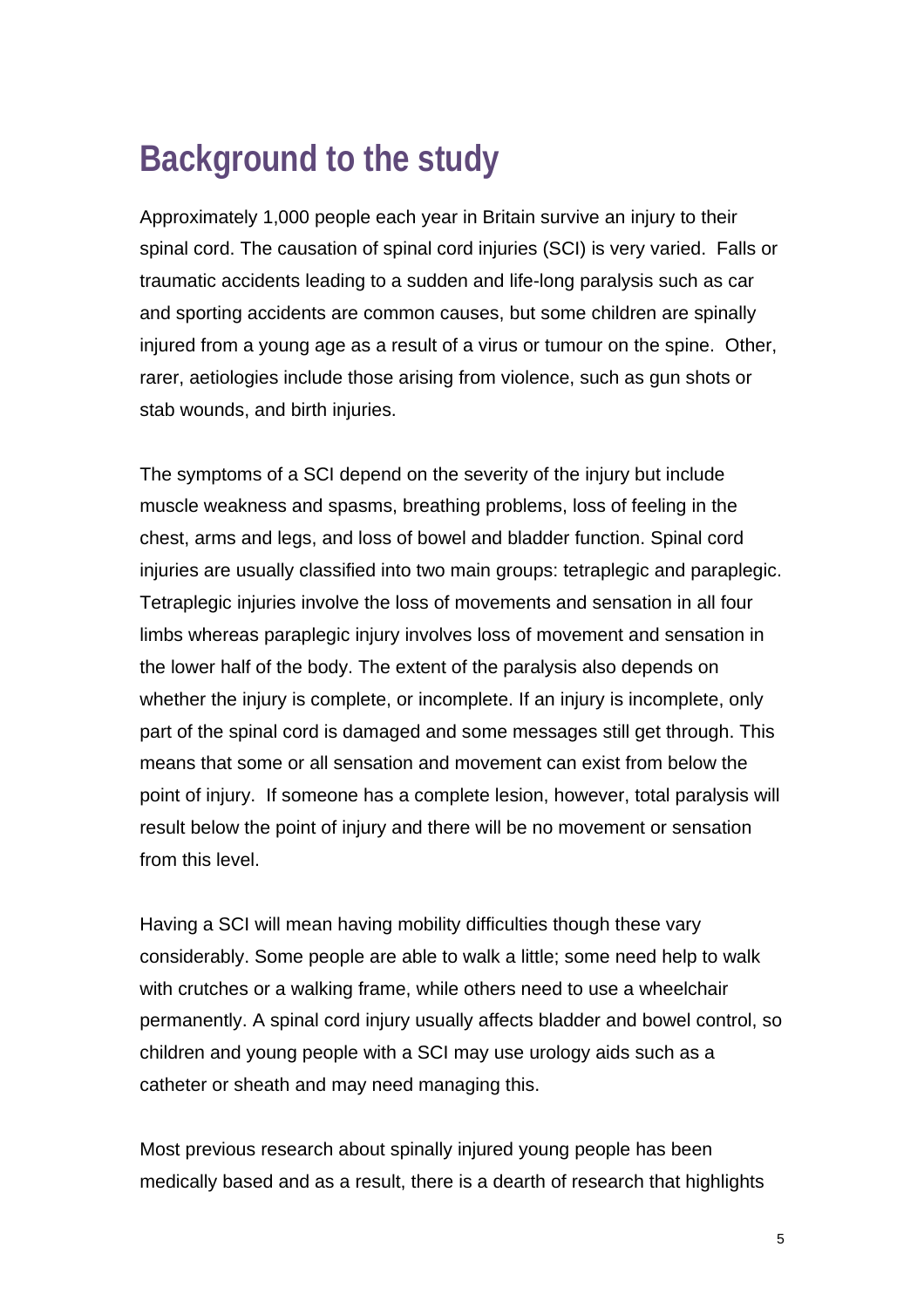the social experiences of children and young people with a SCI. Relevant recent research includes Johnson and Klaas' (2007) study on play and its implications for paediatric spinal cord injury. This American study examined the recreation involvement for 66 children and adolescents with a SCI and found that most activities for children with a SCI were sedentary and homebound. The authors highlighted the need for health care professionals to be aware of the benefits of unstructured play and active outdoor activities in addition to more structured recreation.

Another American study by Shin et al. (2003) focused on the experiences of 46 caregivers of children with a SCI and examined the factors that influenced the long-term adjustment of families of children with spinal cord injury. These factors included family income, social support, the level of education of the caregivers, the level of the child's injury, physical functioning and emotional state. The study concluded that the carers' level of education and family income was negatively associated with the child's level of adjustment. The children's levels of adjustment also affected the emotional and psychological wellbeing of the carers.

Given the lack of social research – especially in the UK – about children and young people with a SCI, this study on which this report is based is a rare and unique contribution to the literature about the experiences of spinally injured young people and their families.

# **The policy context**

In order to fully understand the school experiences of spinally injured young people and the duties facing schools towards disabled children, this study must be placed in the context of British social policy and legislation. The *Children Act 1989* and its guidelines (DH, 1991) was the first piece of British legislation that included disabled children alongside non-disabled children. The *UN Convention on the Rights of the Child,* also of 1989, ratified by the UK in 1991, gave disabled children the same rights as non-disabled children.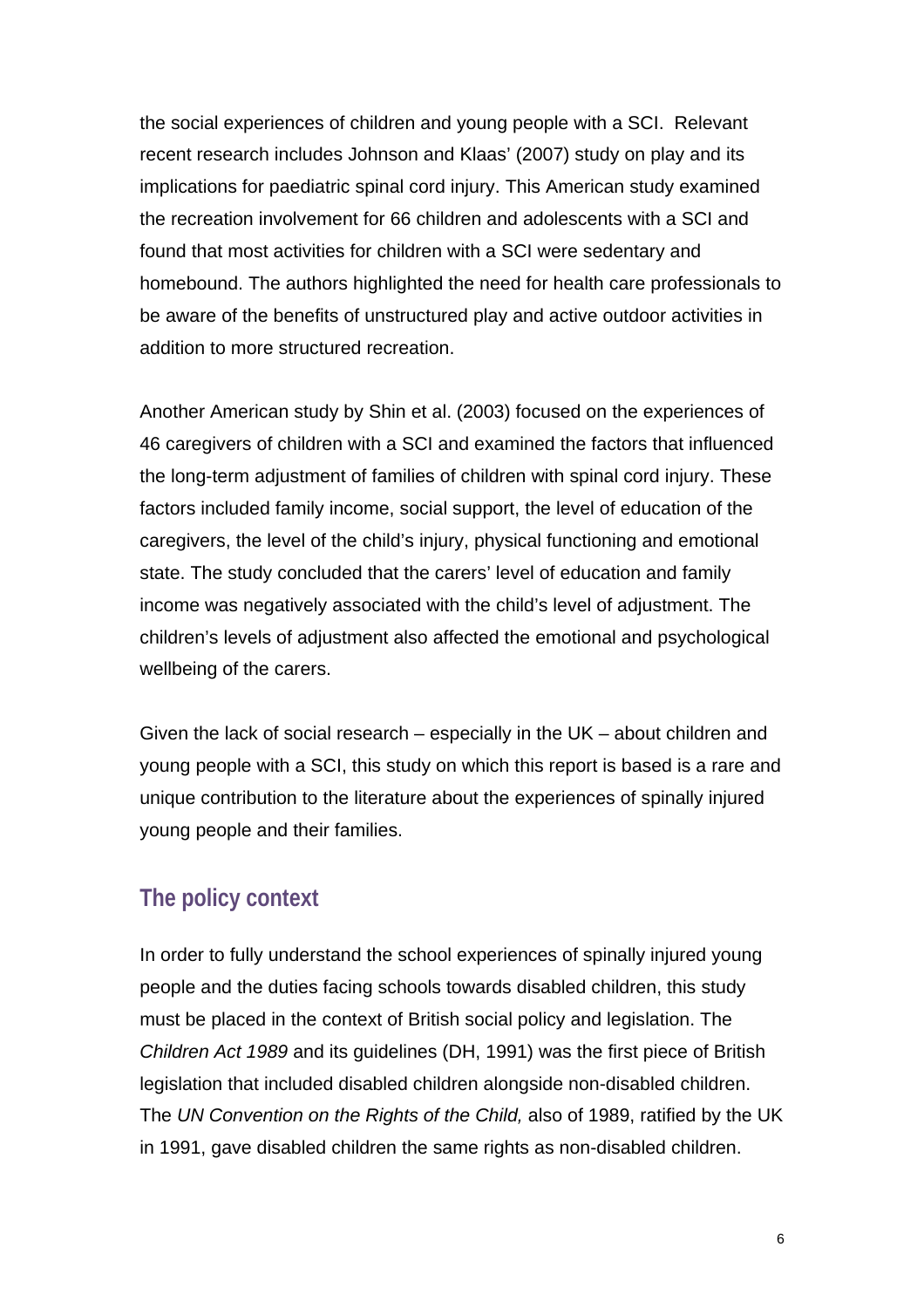Crucial to a study that focuses on the *mainstream* education of children with a SCI, many government initiatives during the 1990s and early 2000s have been underpinned by a belief that disabled children should be included in mainstream activities such as education and leisure. The Department of Health's *Quality Protects* programme (DH, 1998), for example, emphasised the inclusion of disabled children in mainstream services. The *Disability Discrimination Act 1995* similarly stressed that disabled people should be able to access mainstream services. The Act included disabled children's services in Part III (access to goods and services in general) and in Part IV (access to education and associated services, including care and leisure), which was amended by the *Special Educational Needs and Disability Act 2001.* The *Disability Discrimination Act 2005* extended this legislation by introducing a duty on all public bodies, including transport, to promote the equality of opportunity for disabled people.

Accessing mainstream services and activities for disabled children and their families has also been emphasised by *Valuing People* (DH, 2001), the *National Service Framework for Children, Young People and Maternity Services* (DH, 2004) and in the report, *Improving the Life Chances of Disabled People* (Strategy Unit, 2005).

The inclusion of disabled children and young people in mainstream education has been similarly stressed in recent legislation. The most recent, *the Special Education Needs and Disability Act 2001*, enhanced the rights of children with special educational needs to be educated in mainstream schools by placing new duties on local education authorities to provide for disabled students as favourably as non-disabled students.

# **The social model of disability**

As already stated, spinal cord injuries can be caused in a variety of ways and can result in many different levels of physical impairment. We are able to highlight some observations later in the report about the relationship between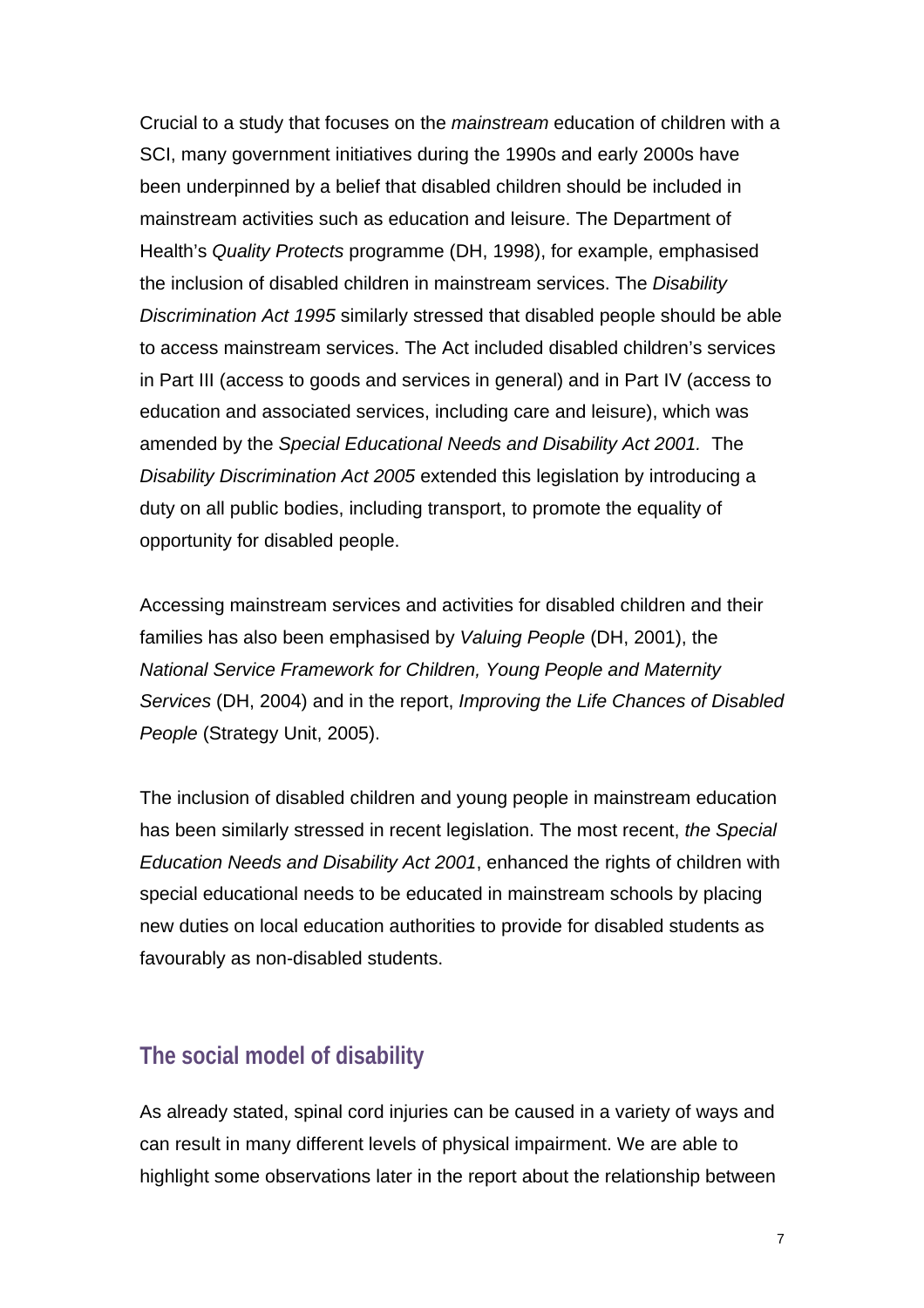the severity and level of spinal cord injury and the quality of school experience. However, as social researchers adopting a social model of disability, we did not set out to explore this relationship specifically. A social model of disability sees disability as socially constructed, in contrast to the medical model, which tends to emphasise the person's impairment, (see Oliver, 1990; 1996; Oliver and Barnes, 1998). The social model of disability is based on the understanding that a person is not so disabled by their medical condition or impairment but by a society that often fails to provide adequate opportunities and facilities to include people with physical or learning difficulties in mainstream life. According to Oliver (1996), the social model of disability:

"*does not deny the problem of disability but locates it squarely within society. It is not individual limitations, of whatever kind, which are the cause of the problem but society's failure to provide appropriate services and adequately ensure the needs of disabled people are fully taken into account in its social organisation"* (Oliver, 1996: 32).

# **Report outline**

In the next section, we provide an overview of the study's aims and objectives and then describe the methods used to undertake the study. The section about methods includes a description of the sample and the practical and ethical considerations involved in carrying out the research. We then present the research findings, covering areas such as returning to school after the injury and hospitalisation, transitions between schools, accessing the physical environment, peer relationships, the role of the teaching assistant, striving for independence, PE and sport, school trips, partnership working and the importance of attitudes. The final section of the report presents the research conclusions and recommendations.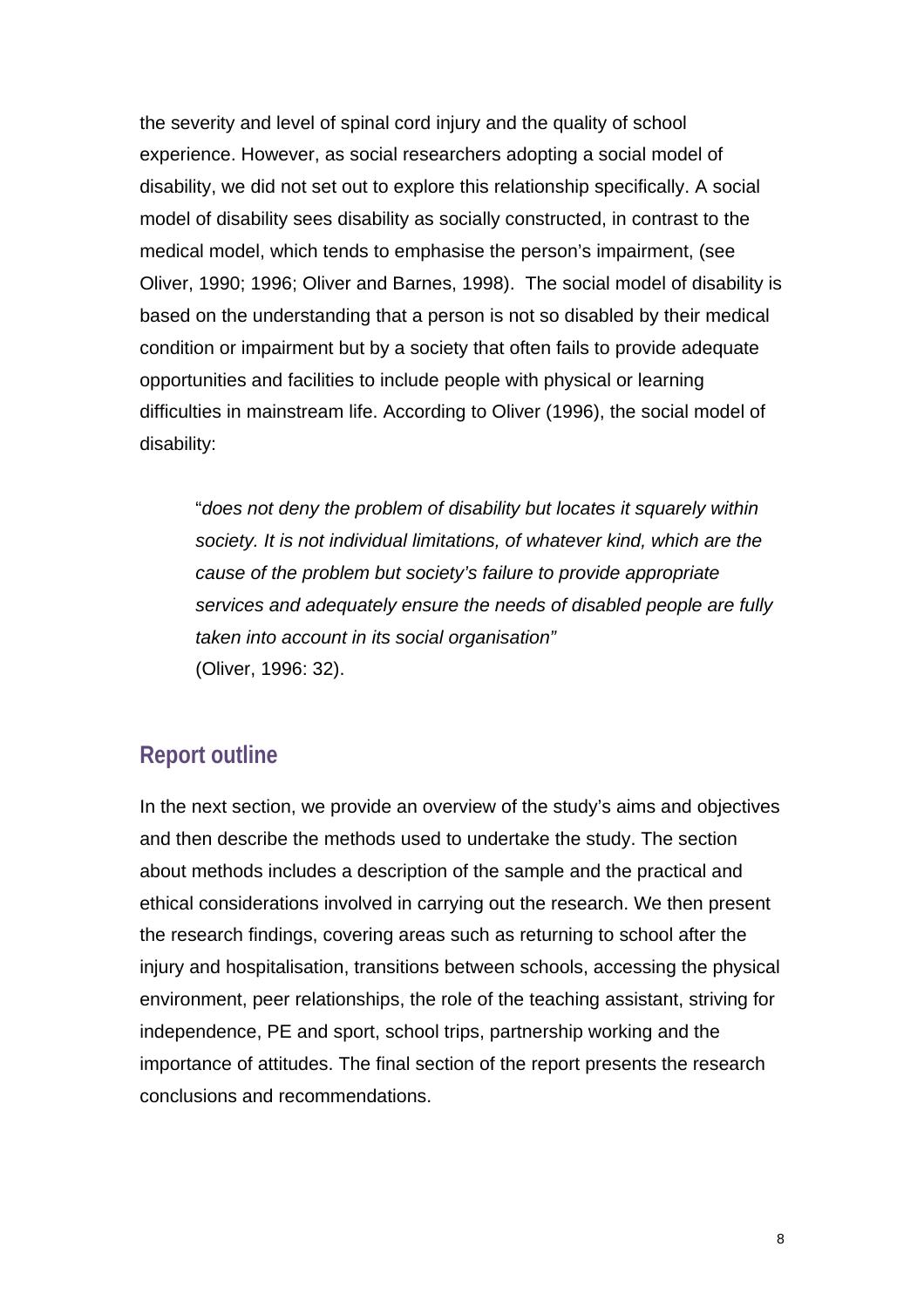# **Aims and objectives of the study**

The main purpose of the research was to explore the experiences of mainstream school of children and young people with SCI in order to inform The Back-Up Trust's Schools Project, which has the aim of improving the quality of school provision for children with spinal cord injuries. A secondary aim was to relate these specific experiences of children with SCI to other wheelchair users.

The research study had the following objectives:

- 1) To provide a picture and an understanding of the current school experiences of children and young people with SCI from their perspective; what have been the barriers or problems that children with SCI in schools have faced and what has alleviated or overcome these? What have been positive experiences for the children and young people?
- 2) To identify the experiences of some parents and carers of children and young people with SCI; how, from their point of view, has their son or daughter with SCI experienced school? What has helped or hindered them?
- 3) To investigate and understand the schools' experience of working with children and young people with SCI; what are the main challenges to schools and what helps them work effectively and sensitively with children and young people with SCI?
- 4) To gather examples of the resources, such as documents or information relevant to children with SCI, employed by schools to prepare for the return of a child or young person with SCI, after their injury and a period of rehabilitation.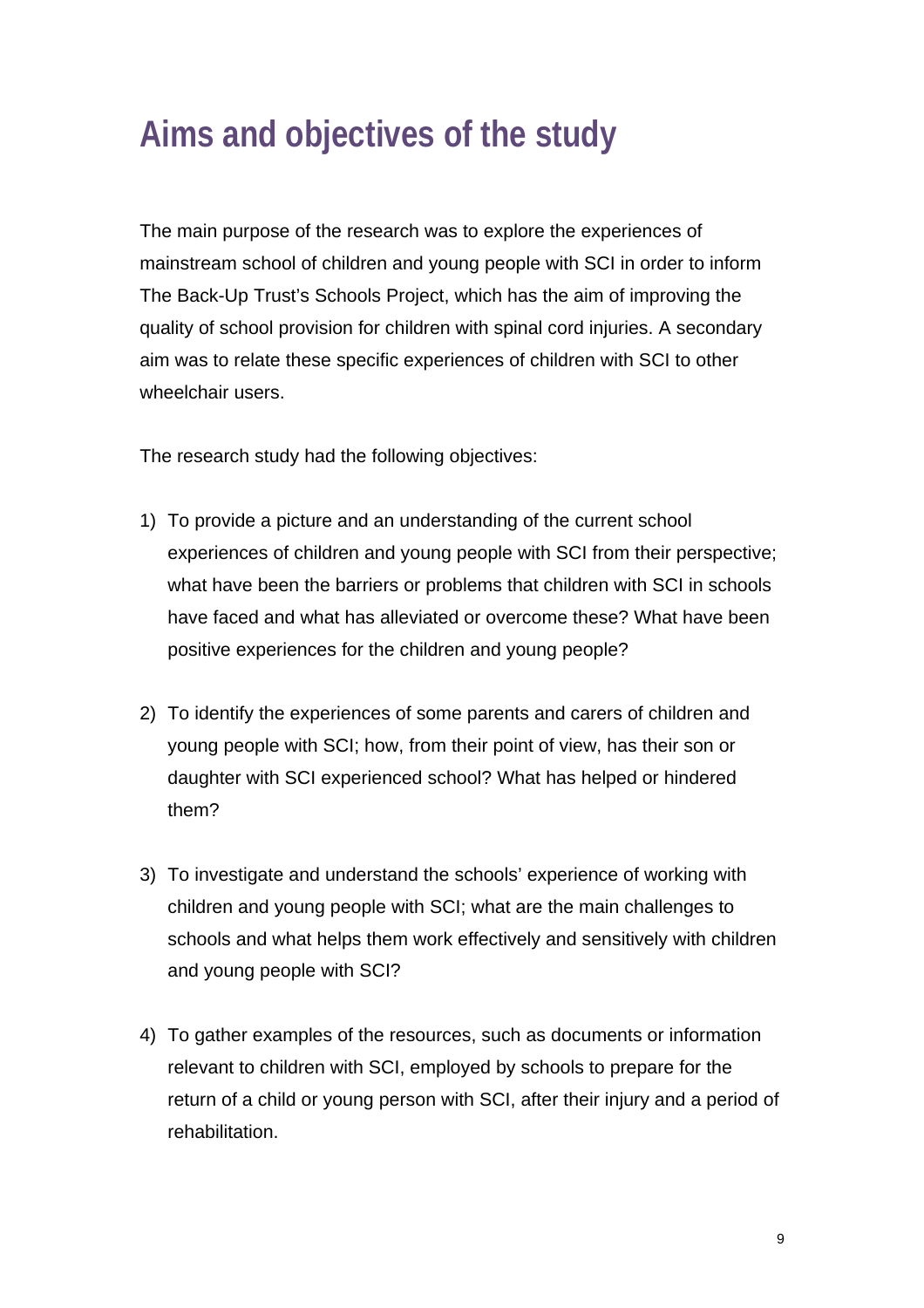# **Research Methods**

In order to address the research aims and objectives, we adopted a qualitative approach. Qualitative methods are capable of generating rich and illuminative data. For this study, the methods used included interviewing children, young people, parents and professionals, and visual and activity based methods, such as asking young people to show us around their school and some photography of aspects of the school environment and useful equipment. These methods will be explored in more detail after describing the research sample.

# **The research sample**

In total we carried out 82 qualitative interviews with children, young people, parents, carers and professionals. The participants were from all areas of England and Wales.

### **Children and young people**

A total of 29 children and young people between the ages of 10 and 18 were interviewed, 15 boys and 14 girls. The following tables illustrate their ages, ethnicity and the schools they attended.

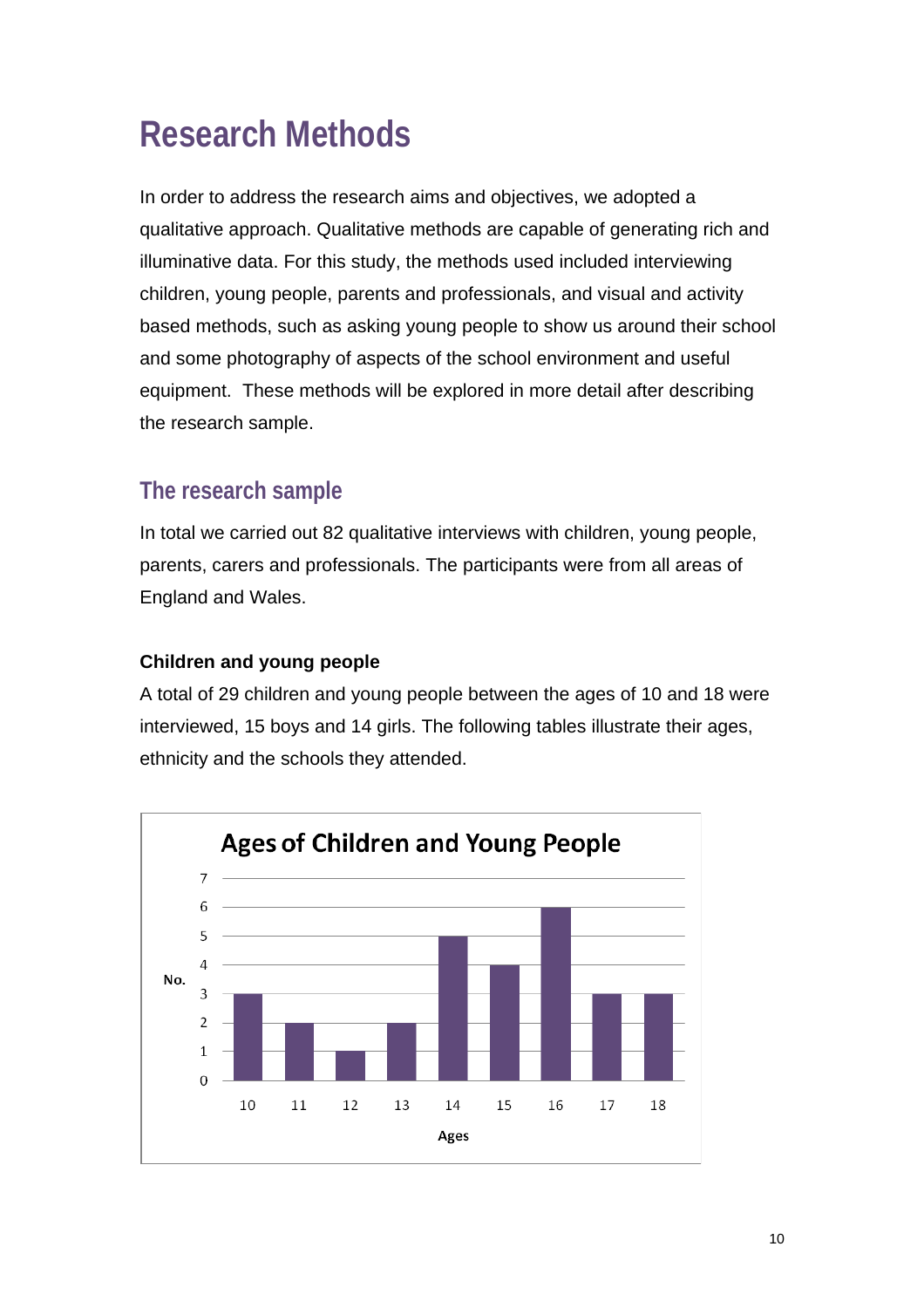



### **Parents and carers**

A total of 28 parents and carers were interviewed for the study. Of these, 24 were mothers, two were fathers, one was a female foster carer, and one was an older sister. All of the primary carers interviewed were the parents or carers of the children and young people interviewed, the vast majority of whom were White British; one was Black African and two were of Asian origin.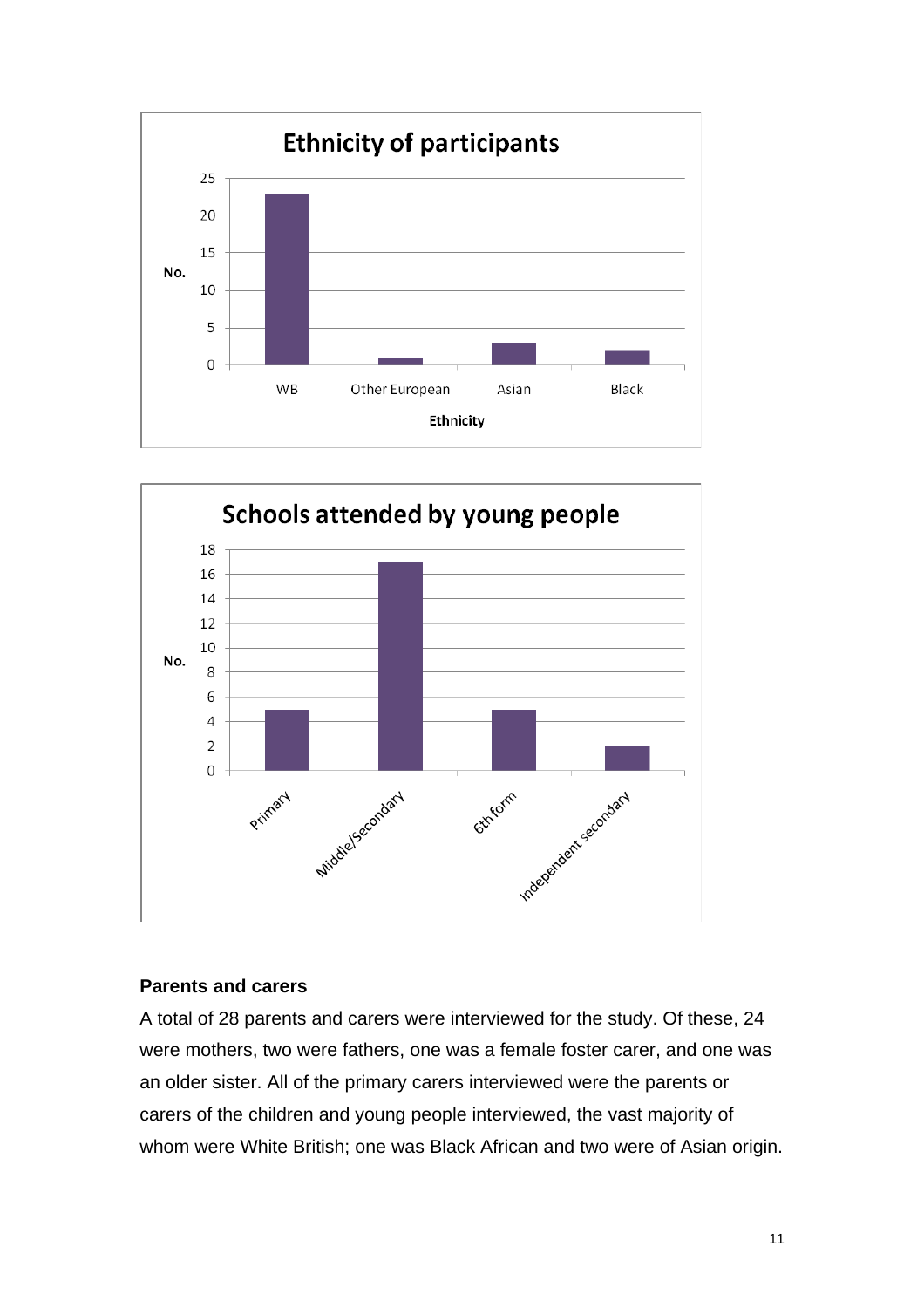### **Professionals**

Twenty-five professionals were interviewed for the study. The vast majority of these were education professionals, including teachers and head teachers, in both primary and secondary mainstream schools. When contacting the young people's schools, we asked to speak to a member of staff who worked closely with the young person, such as a teacher or teaching assistant. We also asked to speak to someone more senior who would be able to comment on issues around the allocation of funding and the school's ethos towards disability, such as a Special Educational Needs Co-ordinator (SENCO) or Head Teacher. A small number (n=4) of 'other' professionals were also interviewed. These were a school nurse, a physiotherapist, a health care assistant and a disability adviser. The table below describes the sample of school based professionals in more detail.



# **Recruitment of the sample**

The children and young people who participated in the study were recruited from the database held by The Back-Up Trust. There are currently about 100 children and young people under the age of 18 on the database and initially 40 families were contacted about participated in the study. For ethical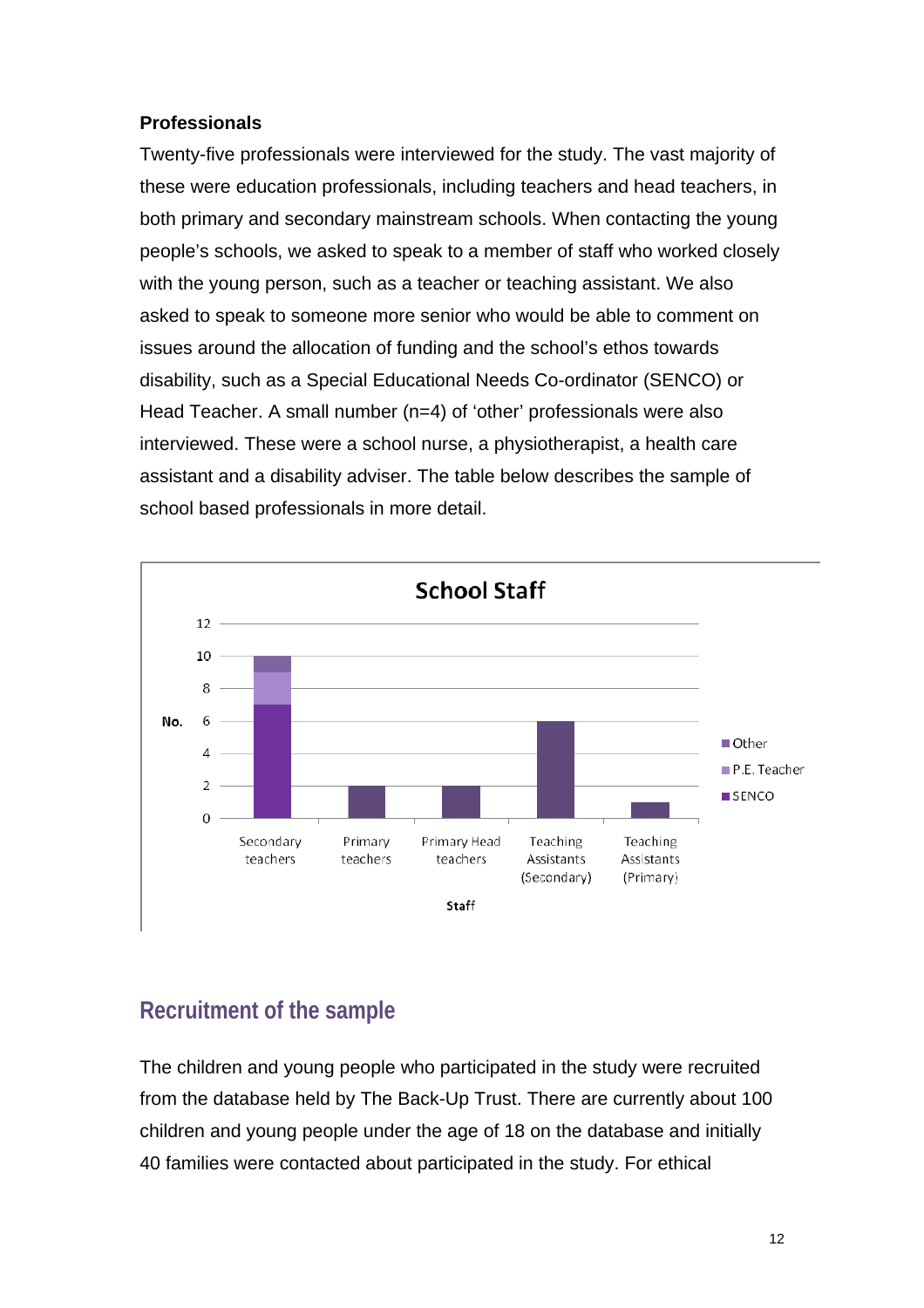considerations and because of the requirements of the Data Protection Act, the participants were contacted in the first instance by The Back-Up Trust, which then selected children and young people attending mainstream school.

The Back-Up Trust sent the children's parents or carers a letter, written by the researchers, which explained the study. The Trust followed this up by telephone to make sure the letter had been received, and to confirm that the parents and carers were willing for their details to be given to the researchers. A small number of families decided not to take part because of pressure of exams for the young person (n=2); some children were not attending mainstream school (n=2), some could not be reached by phone for consent to be confirmed (n=6) and a small number dropped out nearer the time of our visit (n=2). As a result, 29 young people and 28 of their parents and carers were included in the study, out of the 40 families who had been selected initially.

Once the research team was given the contact details of the families, they were phoned and visits to their homes and schools arranged. Some families (n= 4), gave consent for us to interview the young person and the parent, but did not give permission for us to interview any of the school staff. This was because they felt the relationship with the school was already strained and they did not wish for any further intervention. As a result, we did not visit all of the young person's schools. In a few cases, involving lengthy journeys, it was not possible to visit a young person's school for reasons of time. Consequently, a total of 23 school-based staff were interviewed in person; the other two professionals were interviewed on the telephone.

When we initially telephoned the family, the child or young person was given the choice of whether we visited them at home or at school. The vast majority of the young people chose for the research interview to take place in the home setting. Consequently, we often interviewed the young person and the parent/carer together, or certainly, at the same visit, and visited the young person's school to interview school staff on a separate occasion.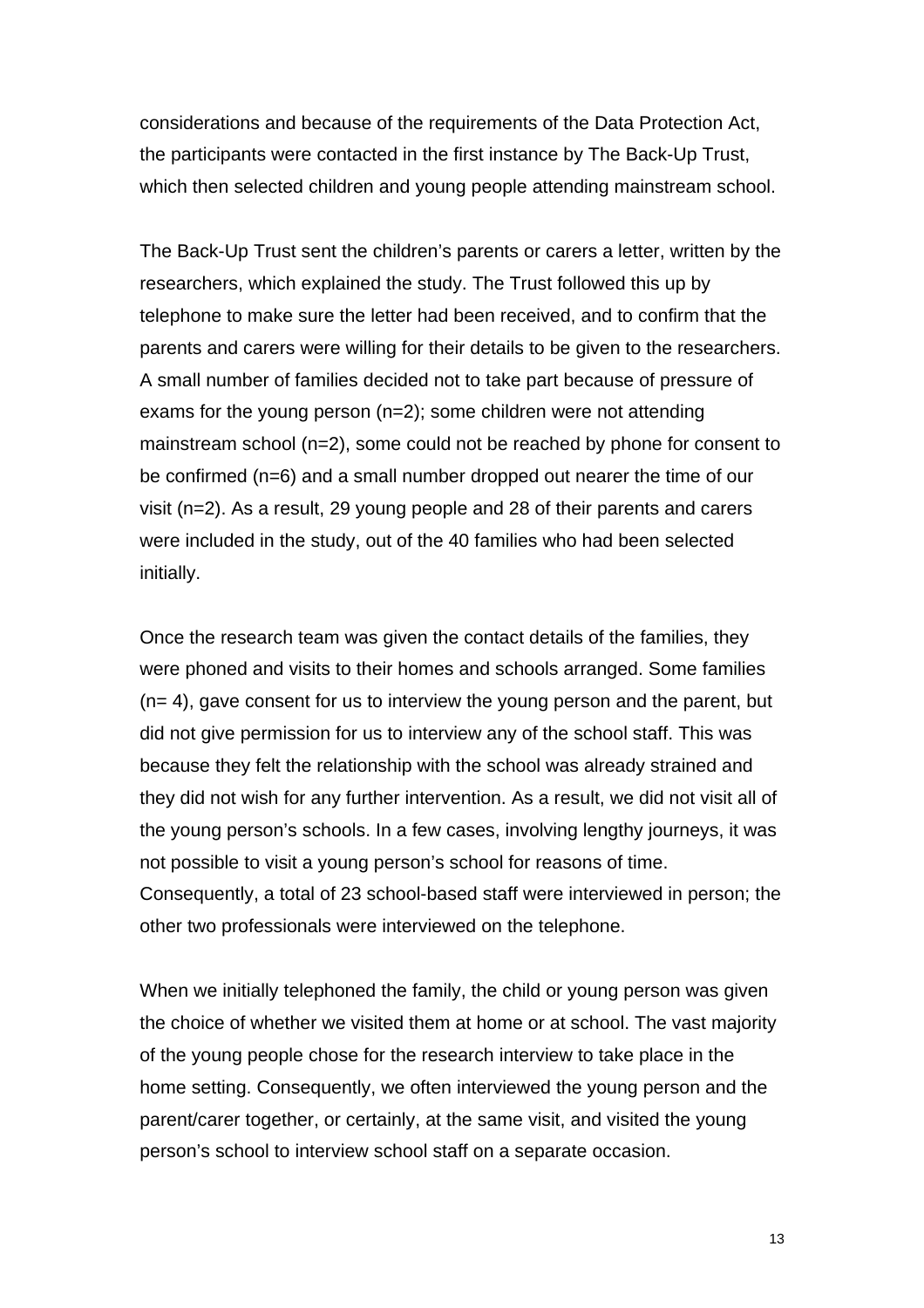# **The research methods**

Written notes were taken of all interviews and, with the participants' consent, the interviews were also audio-recorded to aid the writing up process and to ensure greater accuracy. Detailed summaries of the interviews were made, with verbatim quotations where appropriate, before analysis of the data took place.

### **Children and young people**

We originally planned to visit the young people in their school setting so that they could show us around the school and take photos, where appropriate, of any physical barriers or helpful aspects of school life. Out of the 29 children included, we only visited 5 in the school setting, in accordance with the children's and parents' wishes. Some of the photos taken on these visits are referred to when we discuss the research findings and are included in the section on the physical environment.

Our interviews with children and young people took place in the presence of either a parent/carer or a member of the school staff, such as a teaching assistant. The interviews lasted between half an hour and an hour. We used a topic guide, which is included in the appendices, to ensure that broadly the same areas were covered in each interview. This topic guide included questions about what is was like for them to return to school after their injury (if appropriate); what they liked and disliked about school; examples of how they had been particularly included or excluded at school; who had been particularly helpful; what they wanted to do after leaving school, and any recommendations or messages they wanted to give to The Back-Up Trust.

#### **Parents and carers**

All parents and carers were interviewed in the home setting and the interviews tended to last between half an hour and an hour and a half. The parents and carers were given the choice of whether they were interviewed alone or with the child or young person. A small number chose to be interviewed alone, as they did not want to reveal, in front of the child, some of the difficulties they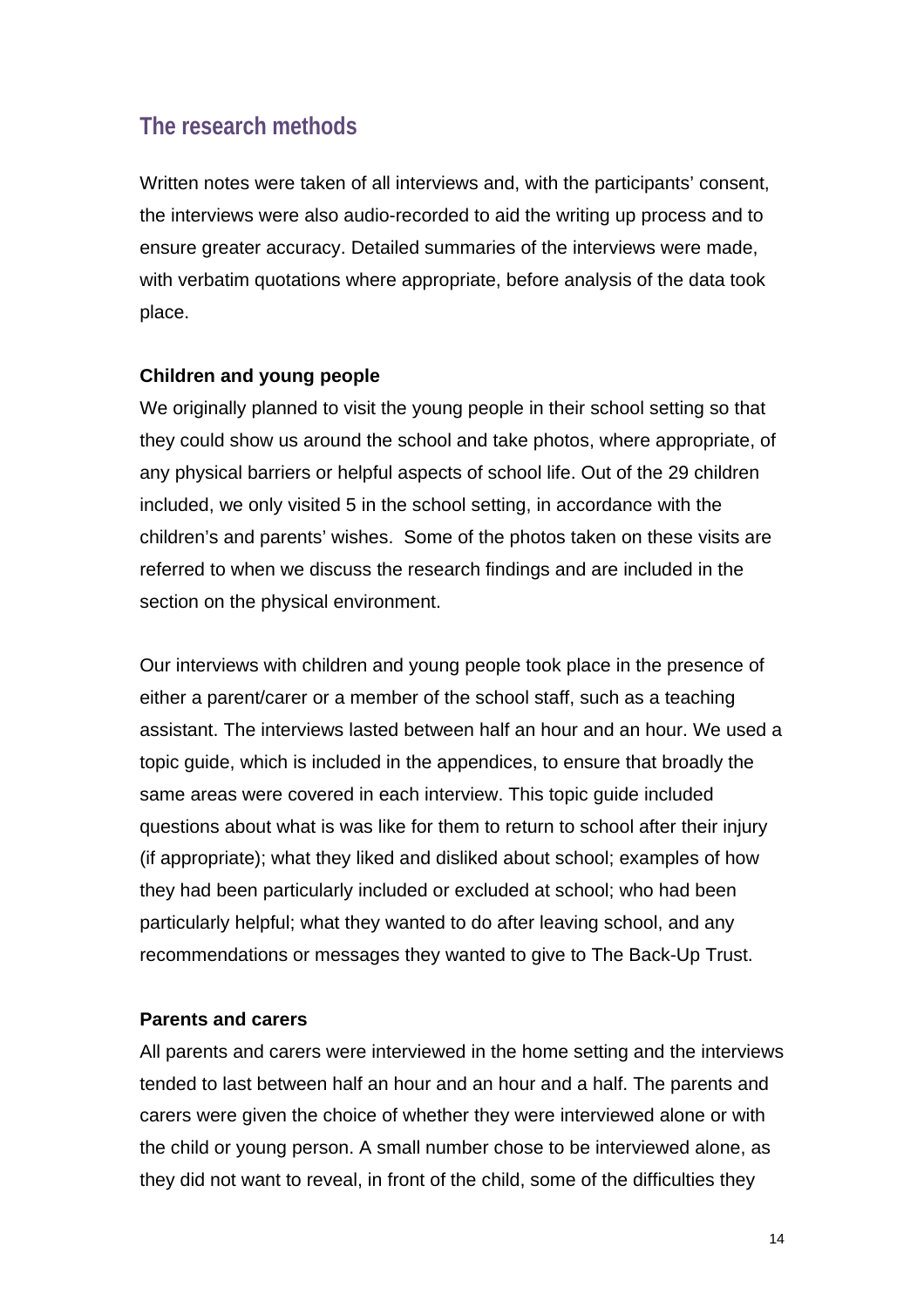had faced. Again we used a topic guide, which included topics and questions similar to those used with the young people. These included parents' perspective on the young person's return to school after the injury (where appropriate); how school was at the present time; what people or things at school helped or hindered the young person, and any recommendations they wanted to make about improving the school experiences of spinally injured children and young people.

#### **Staff**

Our interviews with school staff varied depending on who was available and the amount of time they could offer in the busy and structured school day. The interviews, as a result, lasted anything from 15 minutes to over an hour. For school staff, a slightly more structured interview schedule was used. This covered areas such as the opportunities and challenges facing the school when working with a child or young person with a spinal cord injury; details about any relevant training attended and the challenges in obtaining training; support and information they could access in relation to working with a spinally injured young person. The interview finished with the identification of the gaps they felt there were in resources, information, training and support. We finished the interview, as with the young people and their parents and carers, by asking for any recommendations they would give to help improve the quality of school experiences for young people with a SCI.

### **Ethical considerations**

Before commencing the study, we applied for and received ethical approval from the Institute of Education's research ethics committee. We paid particular attention to informed consent and confidentiality of participants. As already explained, in order to comply with the requirements of both the Institute of Education's ethics committee and the Data Protection Act 1998, The Back-Up Trust made the initial contact with the participants to ensure that they were happy to be contacted by us. Young people and their families were given the choice of where we interviewed them and they were asked for their permission for us to contact their school. As part of the informed consent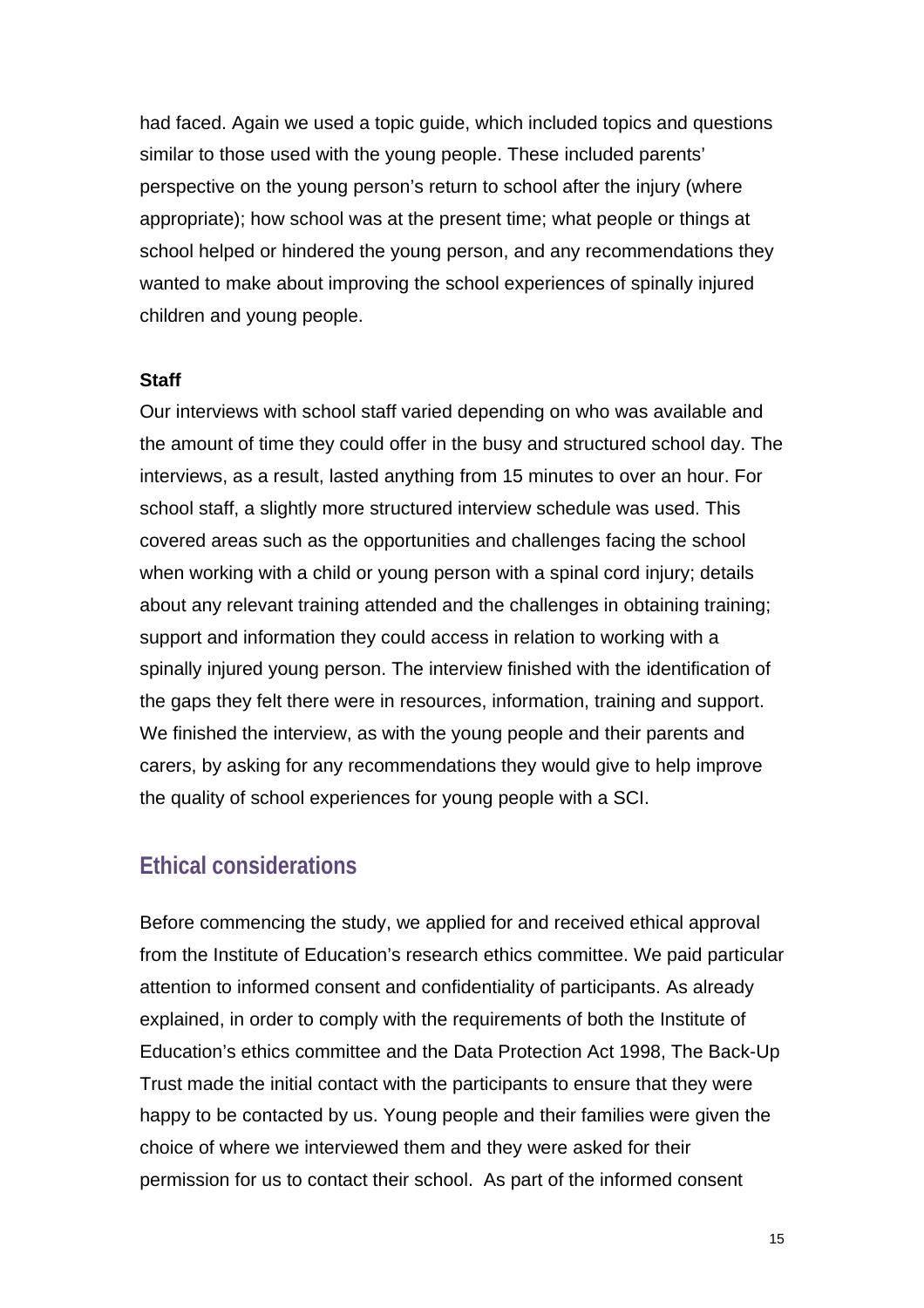procedure, all participants were given an information leaflet (see appendix) about the project and confidentiality and anonymity were assured. It was also made clear to participants that they were not obliged to answer any questions they were unhappy with and that they could withdraw from the study at any time without explanation. All participants were also told they would receive feedback in the form of a written summary of the research findings and recommendations. The children and young people who were interviewed each received a £10 gift voucher as a way of thanking them and valuing their contribution.

We have already explained that we adopted the social model of disability when designing and carrying out the study. For this reason we did not approach the study wanting to know about the child's injury, its causation or resulting symptoms or impairments. In addition, because of the traumatic nature of some of the young people's accidents or illnesses and subsequent injuries, we did not directly ask the family about the young person's level of injury or cause. Instead, we focused on collating data relating to the research questions – that is about the child's experiences of school.

All the names of the young people and staff interviewed have been changed to preserve their anonymity.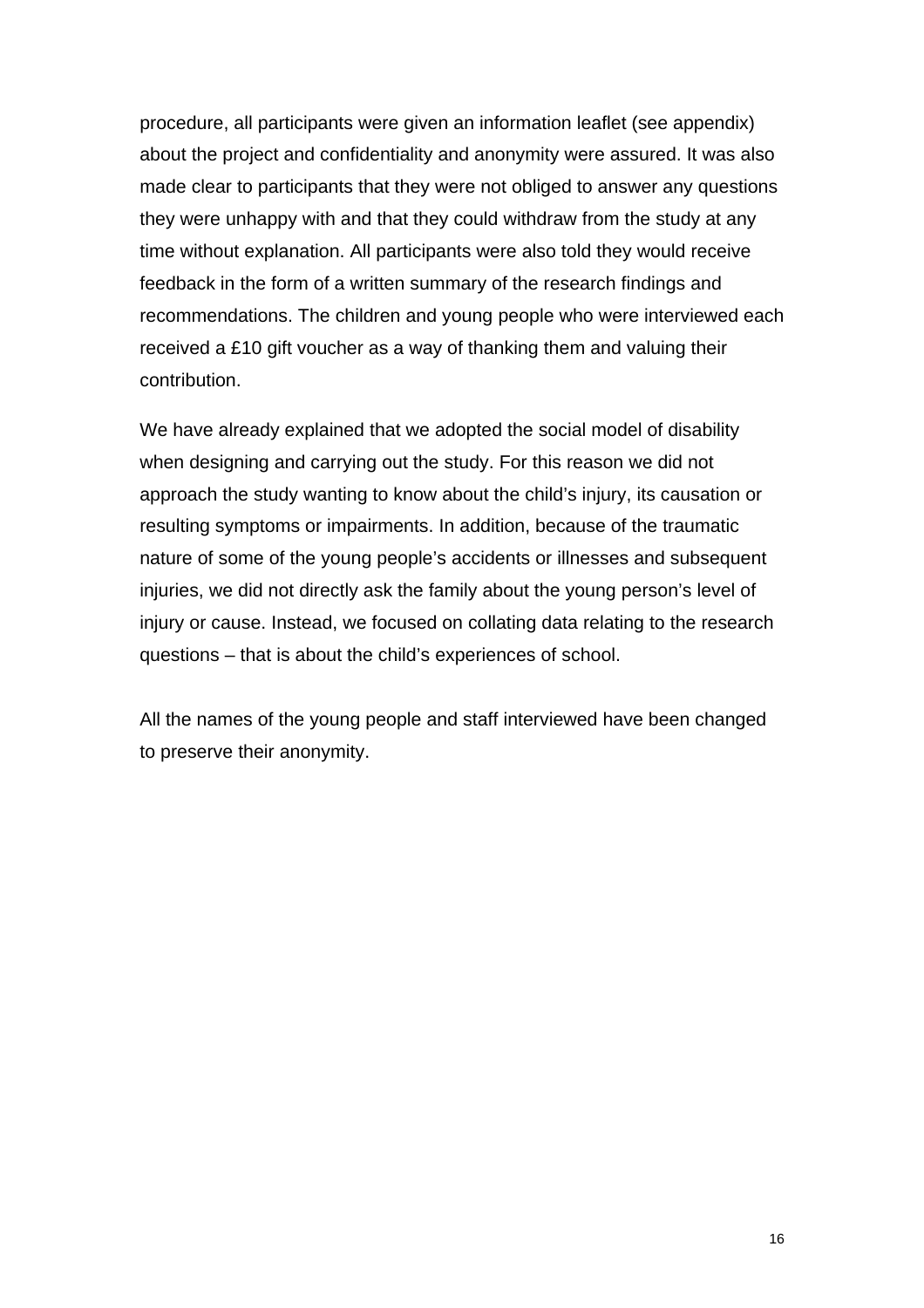# **Research findings**

# **Returning to school**

### **Young people's experiences**

Although a small number of the children who participated in the study had been spinally injured from birth or a very young age, the vast majority had obtained their injury later in childhood, spending several months or a year or more in hospital as a result. Consequently, they had to return to the school they had previously attended as an able-bodied student. Understandably, for many, this was a difficult and sometimes traumatic event. Malcolm, for example, returned to school just before his GCSEs, he said he felt *'uncomfortable'*, '*out of place'* and felt like '*everyone was watching him'*. Sidra described how she felt when she had to return to school after being injured:

*"It was hard. I was scared. I didn't know what to expect. I didn't want to go back."* (Sidra, age 14).

A younger boy, Tim, also found the return to his primary school, after 4 months in hospital, an unsettling time and felt that people had changed:

*"It was a bit weird. A lot of the class, I didn't even recognise them. Their personalities had changed and they were different"* (Tim, age 10).

For many, returning to school was a period of mixed emotions; it was enjoyable seeing friends again, while at the same time it was a difficult transition. As Alison, age 10, said:

*"It was nice because I could see all my friends but also a bit weird because it was very different from hospital."*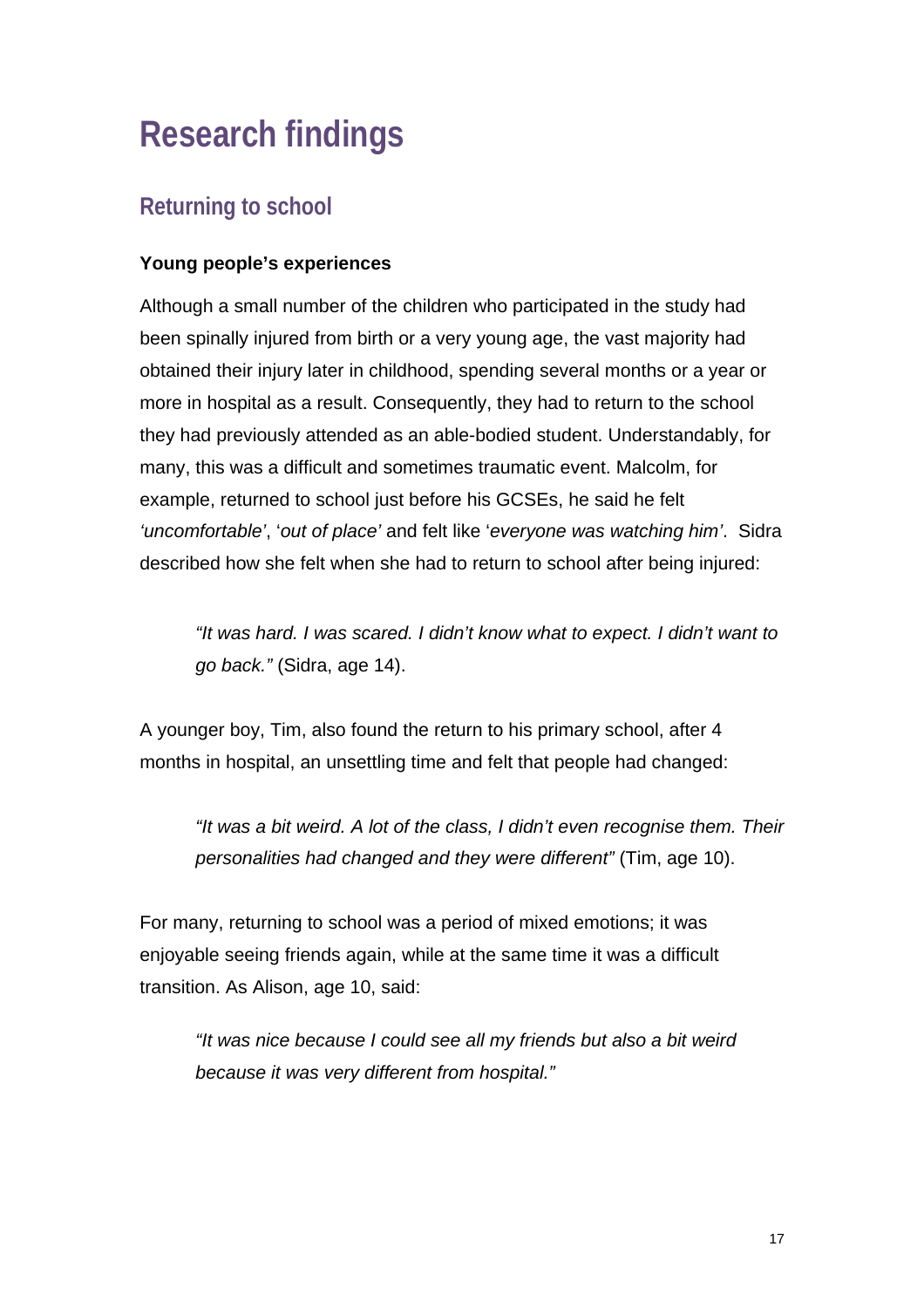Ian described how the positive side of seeing friends might also be accompanied by a feeling that he was returning to school in some ways as a *'different'* person:

*"It was really good at first, although I was a bit shaken and a bit nervous at first about going in; I hadn't yet got used to how to handle my body and that"* (Ian, age 16).

Despite this, many of the young people pointed out that they did not wish to be treated any differently just because they had been spinally injured. A small number described people's attitudes towards them to have changed and said that they found this strange and, at times, patronising. Janine, for example, returned to school a wheelchair user, after 7 months in hospital. She described what it was like to go back to school:

*"Strange and then happy. At first they treated me a bit differently but I said to them just treat me as normal. They kept asking 'do you need this, do you need that?' but I said, no, I can do it myself"*  (Janine, age 17).

Ali described a similar experience when returning to Year 5 after being spinally injured:

*"I remember the dinner lady – before she was always having a go at me and then when I came back in a wheelchair she was all sorry for me, which I don't want, some people are like that…..I don't want to be treated differently from other people"*  (Ali, age 15)

### **Contact from teachers and friends**

Some of the children appeared to be coping better when it came to returning to school. Many of these young people described how they had had visits from teachers and/or school friends while they were in hospital. These visits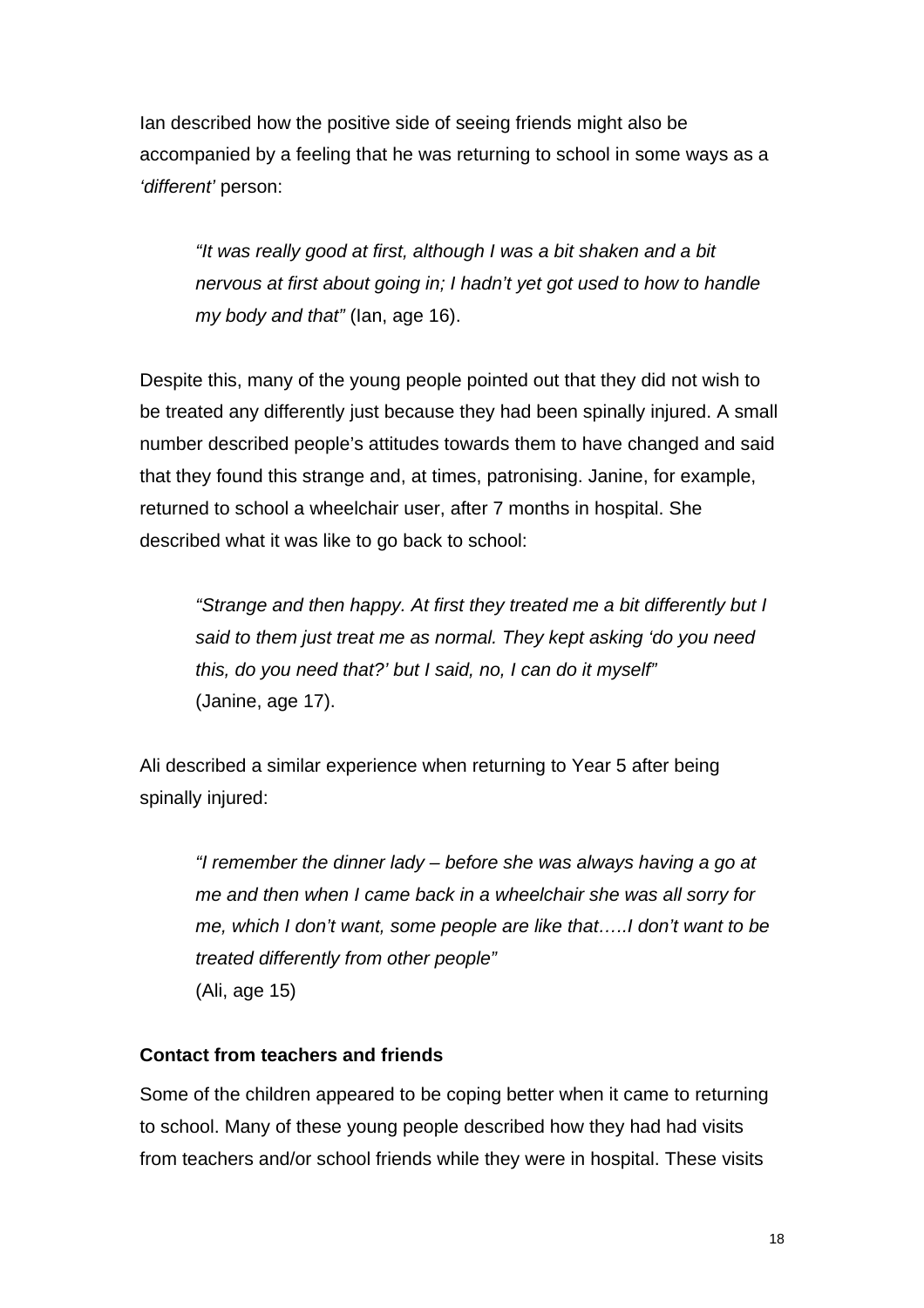were much appreciated by most and served as a bridge between their sudden and traumatic injury and their previous school life as an able-bodied person. Natalie, for example, explained that her Head of Year visited her while she was in hospital. She saw this visit as very important and helped her to *'maintain a link with the school'.* Janine was visited by her Head of Year and his wife, an event, which she described as *'nice'*. Although one boy, Ian, thought it was odd to see teachers outside school, many welcomed these visits and valued the continuity they provided.

Some young people also described receiving school work while they were in hospital or knew that a teacher from school was liasing with hospital teaching staff. One parent explained how her contact with the class teacher and the liaison between hospital staff and school staff had helped her son keep up-todate with  $-$  or even ahead of  $-$  the curriculum.

Cards from the school, and sometimes from the whole class were also appreciated. One young girl, Alison, described how her class had continued calling out her name in the register and how some of her classmates pretended to answer questions for her in class. Gestures such as these served to show the children and young people that they were still being cared for by their school and not forgotten.

Others explained how having close friends – or the support from a teaching assistant, for example, to re-establish friendships – helped their return to school. David returned to school after 18 months in hospital and described what it was like:

*"I was really shy to talk to everyone….but people encouraged me to make friends"* (David, age 13).

### **Preparing to return**

Young people also coped better with the return to school when they had been properly prepared. Such preparations included a visit to school before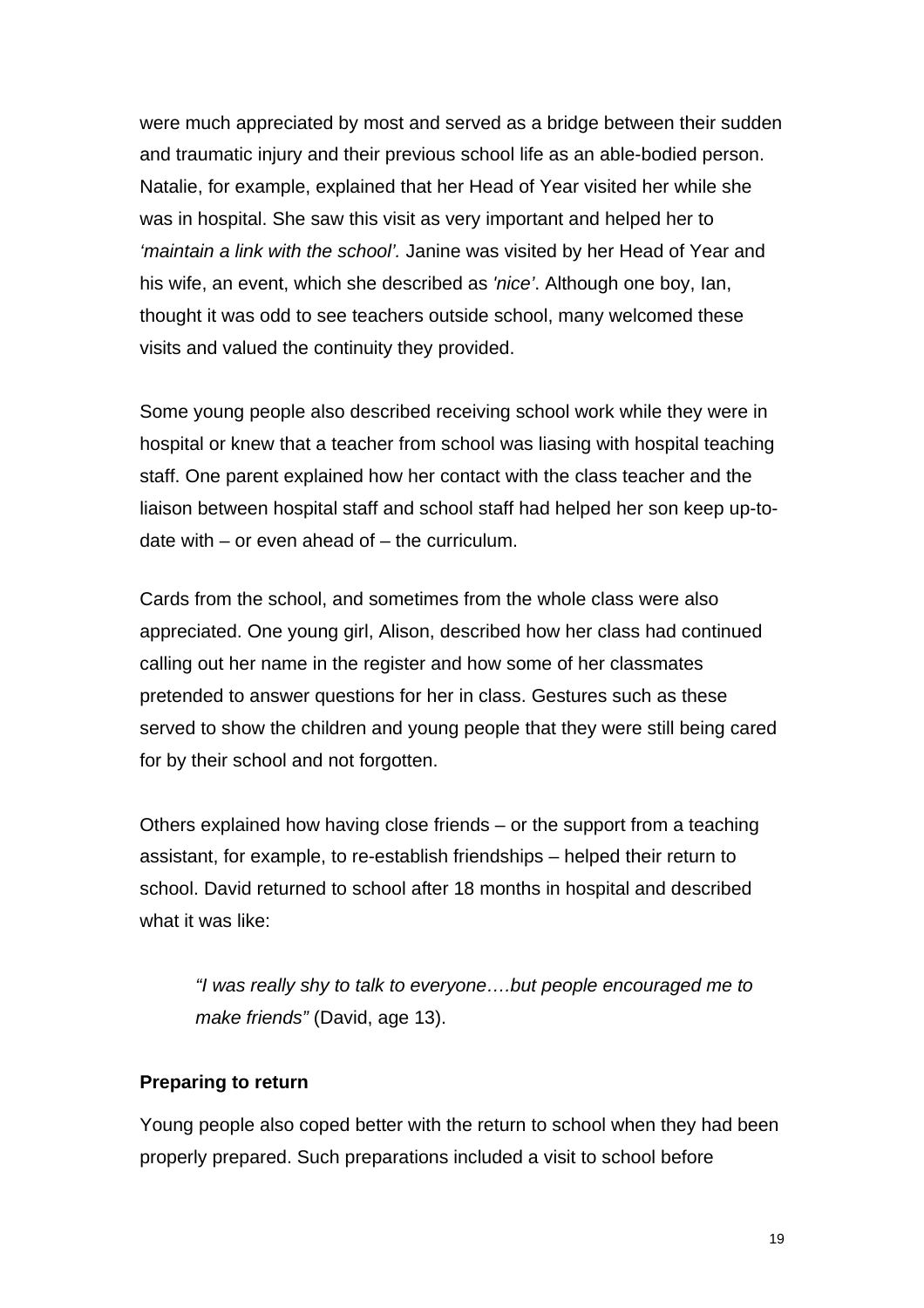returning, sometimes with a parent or professional, such as an occupational therapist (OT). These meetings helped the young people re-establish contact with their friends and teachers and assess the physical accessibility of the school premises. Natalie explained that going back to school was daunting at first but visiting with an occupational therapist before her return to school had helped her in this transition. This visit showed her how she could get around and what was possible. She felt this was important and made it less daunting because she then '*knew in her mind'* what she could do.

Young people had also felt prepared by attending a meeting at the school with involved professionals and their parent or carer. Communication between the parents, young person and school seemed to be much more effective after the young person's return if such a meeting had occurred. These meetings were mainly organised by a hospital-based professional, such as a Resettlement Officer, Case Manager or sometimes an OT or physiotherapist. Parents we spoke to valued these meetings because it was a way of 'briefing' the school about their child's needs and assessing the physical environment. The young people who had attended these meetings had also seen as them valuable. One girl, Julie, had not been invited to the meeting, although she was 13 at the time of her return to school. As a result, she felt that she could have been listened to more and made the following recommendation:

*"Ask the person in the wheelchair what they want to do and what they think about things instead of asking the parents all the time"*  (Julie, age 18).

A small number of parents and carers, however, felt that there had not been enough communication with the school before their child's return. According to one mother, one child had returned to primary school and there had not been adequate communication with the whole school, including staff and children, about the child's situation. As this mother explained:

*"It would have been useful to have someone go into the school beforehand to inform everyone…the parents and the children. The*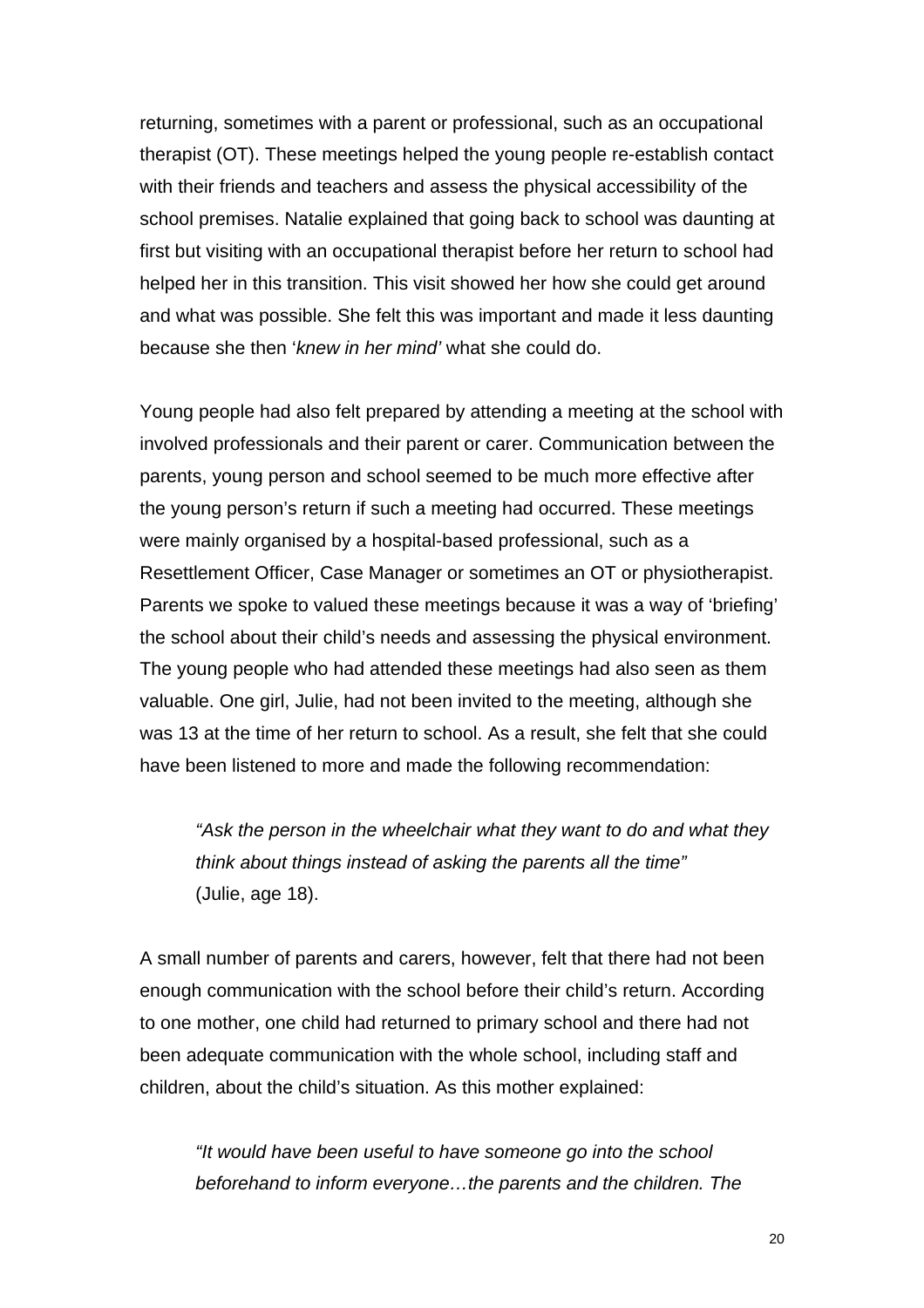*Head Teacher did the very basics but it did need more explanation than that…about the ins and outs of spinal cord injury….the basics"*  (Mother of Carly, age 10).

In contrast, one primary school Head Teacher spoke to all the children personally about wheelchair use and had read a '*Topsy and Tim'* book about a girl in a wheelchair to each class before Elizabeth started at the school. Although Elizabeth was starting at primary school rather than returning after being in hospital, the Head Teacher prepared the school for Elizabeth's arrival, and this was highly valued by her family, who saw this as very helpful for the transition to primary school. Another example of a primary school preparing the other children is given below.

#### **Preparing a school for the return of a child with a SCI**

The teachers and teaching assistants were anxious before David started at the school because he had a tracheotomy and used a ventilator. Health care professionals visited the school before David's admission to school and spoke to all school staff about what to expect. This reduced the anxiety levels among staff. The school then held assemblies about David's spinal injury and explained to the children about his ventilator and tracheotomy. They worked with the children about the issue of empathy and made them aware of David's time in hospital. The Head Teacher describes the school ethos as being one of social acceptance and the social model of disability:

"*The wheelchair and the fact that they can't move their legs is not their biggest problem….it's social acceptance and being seen as a person and not as a person in a wheelchair. If the whole school ethos is about meeting emotional and social needs then it doesn't matter so much about where your legs are".* (Head Teacher, Primary School).

Many of the young people we spoke to were supposed to return gradually, doing half days at first, to ease them in gently. We found that when the young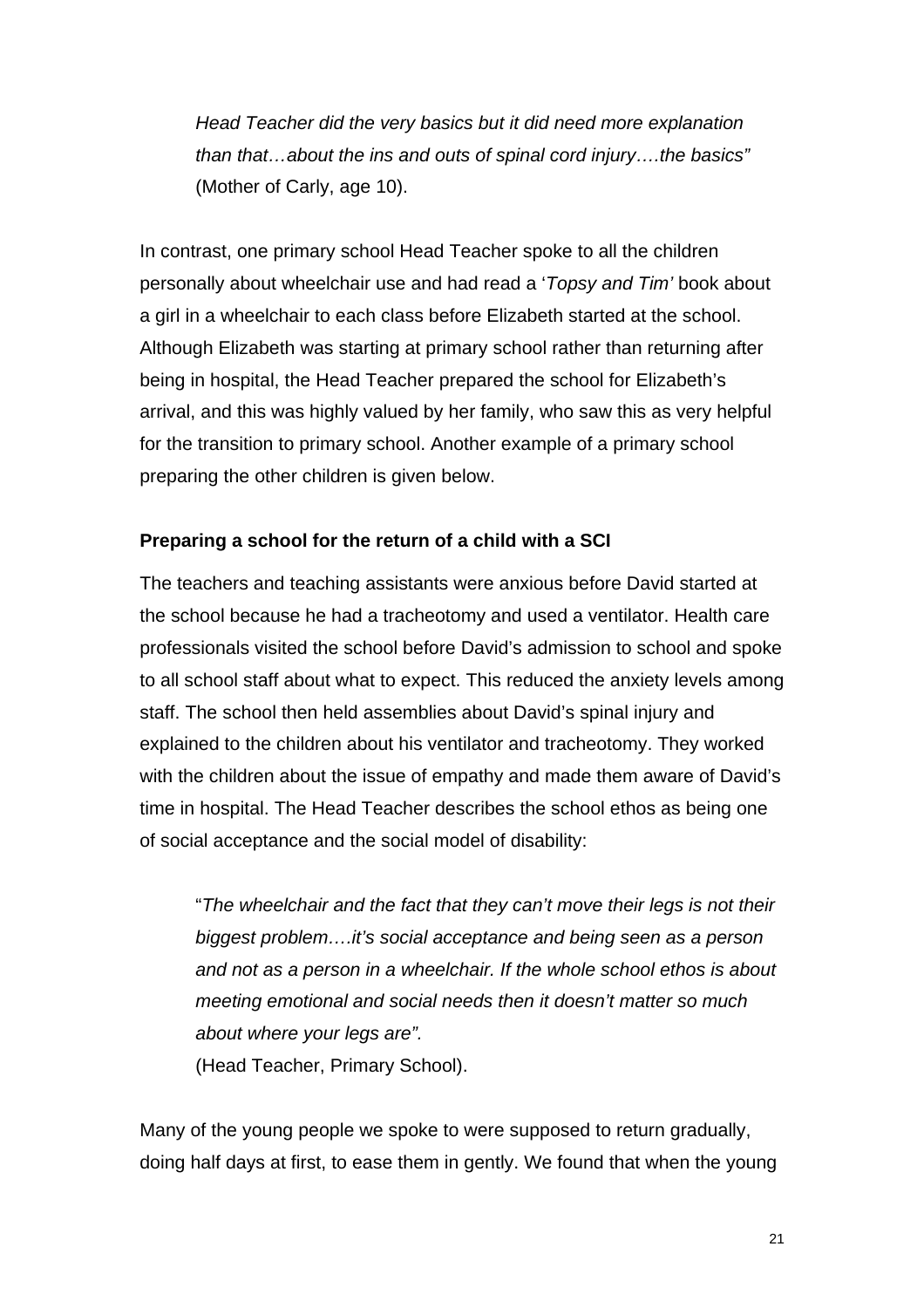people had been prepared in the ways described above, they rarely needed a long period of part-time hours and in fact were keen to return full-time almost immediately.

### **Delays in returning to school**

For a few of the young people, there were delays in their return to school, because they had not received the support that they needed. Although Bob, for example, was desperate to return to school, he did not have the one-toone support that he required at school. Fortunately for Bob, his mother was able to take on this role. However, because Bob mainly needed her assistance for bowel and bladder management, she spent much of her time at school as a volunteer helping others to read! Eventually the school recruited a Teaching Assistant for Bob, a process in which his mother was fully involved.

David's admission to school after his stay in hospital was also delayed. This was due to the lack of trained staff, particularly as David's spinal injury was severe and he needed health care input as well as general support. His Head Teacher explained the delays in getting people:

*"We had to wait until everyone was trained before we could support David and had to use agency staff. The process of getting staff was very lengthy, like getting the job description and the person specification correct"* (Primary Head Teacher)

This Head Teacher went on to say that this type of information, such as a job description and person specification for a carer of a child with a spinal cord injury, could usefully be shared between schools, as it had taken them a great deal of time to develop. She made the recommendation that a generic job description, or at least a checklist of the things that need to be in place, before a child with a SCI is admitted to school would be helpful, in order to prevent everyone *'reinventing the wheel'.*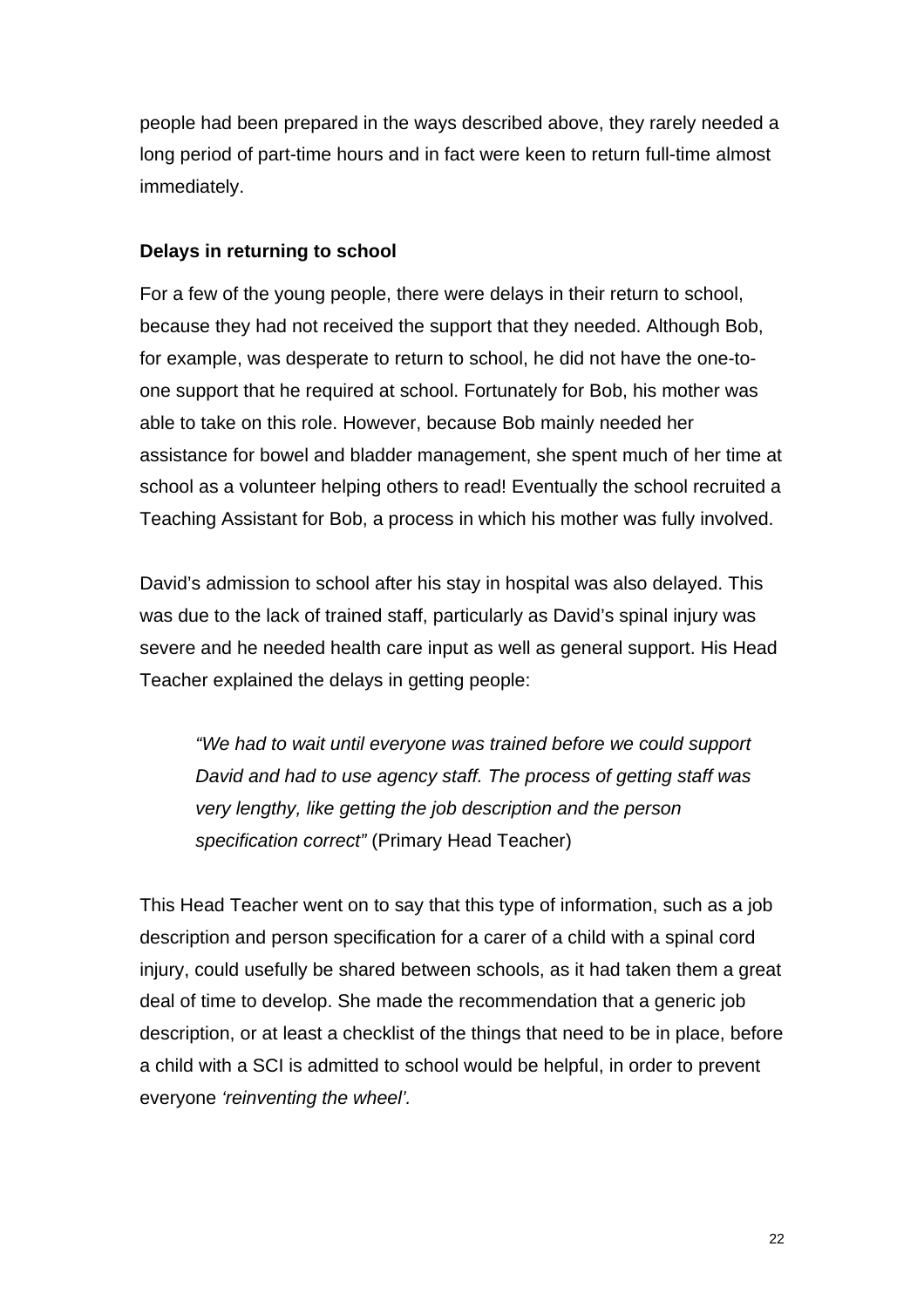### **Moving schools**

For a very small minority (n=3) of the children and young people we spoke to, returning to their original school was not a possible option. For two children this was as a result of accessibility issues. One young man, John, made the choice to move schools because, after a year in hospital, he was advised that he would need to join the year below him.

By definition, all the children and young people who participated in the study were in mainstream education. It is outside the remit of this study to comment on the experiences of children with a SCI in special education. Our interviews revealed that, for a very small number of children's families, a suggestion was made – either by a teacher, an education authority officer or the hospital – that they should consider special education for their son or daughter. The suggestion was usually made in the context of discussing adaptations that needed making in the original school. In these cases, parents and young people were shocked and outraged at such a suggestion. As this mother and daughter explained:

*"I think it was about finding the quickest and cheapest way of dealing with this because it was so sudden and so unexpected. It was a knee jerk reaction maybe"* (Mother of Julie, age18)

*"I would have said 'I'm not going' – end of story!"*  (Julie, age 18, age 13 at time of injury).

Some children returned to schools where adaptations were still necessary despite them having been away for several months, and it being clear that they would be returning as wheelchair users. One boy, Ali, did return to his original primary school into Year 3, but after a while it became apparent the school premises were not in fact properly accessible for him. For example, his class was in a mobile classroom with steps leading into it. Also, there was no room inside to manoeuvre his wheelchair. He and his family were concerned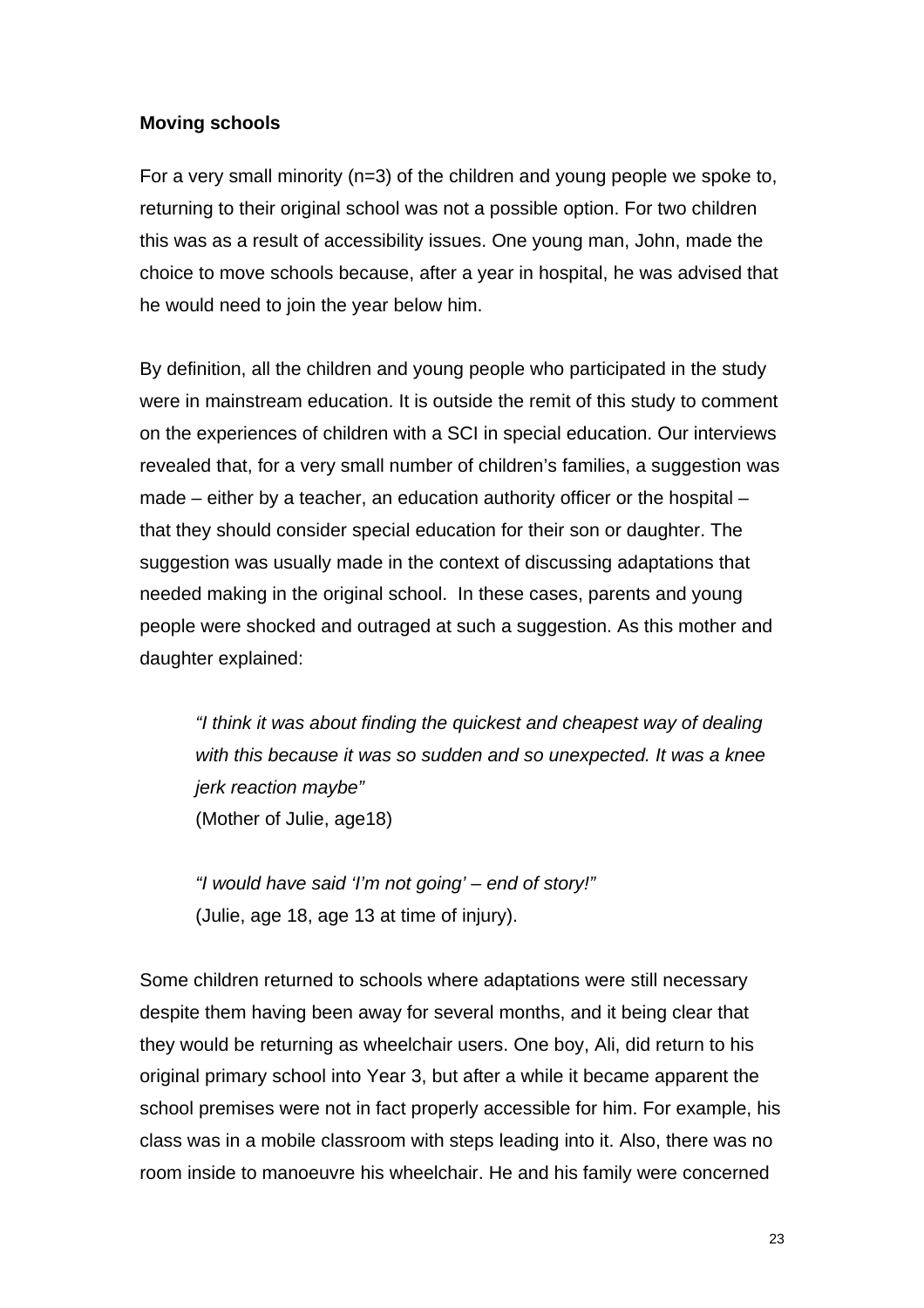that many adaptations were necessary and that they would take too long. He was concerned about missing school while waiting for the changes to be carried out, and so made the difficult decision to change schools. Ali vividly described the emotional affect this had on him:

*"It wasn't very nice though; I missed friends, though I kept in touch with the close ones; it feels like you have lost a chunk of your heart and your friends and your childhood* " (Ali, age 15).

# **Transferring from primary to secondary school**

Many of the young people we spoke to were injured during their time at secondary school so transferring from primary to secondary schools was not an issue, although a small number had needed to transfer from secondary school to the  $6<sup>th</sup>$  form. For those who had experienced the transition from primary to secondary school, a multi-agency meeting held near the end of Year 6 and attended by the young person, their family and education and health care professionals, was highly valued. The main education person to attend these meetings was normally the SENCO and often a teaching assistant.

One young person, Elizabeth, had showed everyone at the meeting how her catheter and callipers worked and, as her mother explained, this demonstration reassured a lot of the staff who were initially rather anxious about meeting Elizabeth's needs. The meeting was held at the secondary school in the summer term of Year 6 and was attended by the SENCO, teaching assistants, an occupational therapist and the family. Elizabeth's mother explained why such a meeting was beneficial:

"*People get worried when they don't know and once you show them, they are not worried"* (Mother of Elizabeth age 14).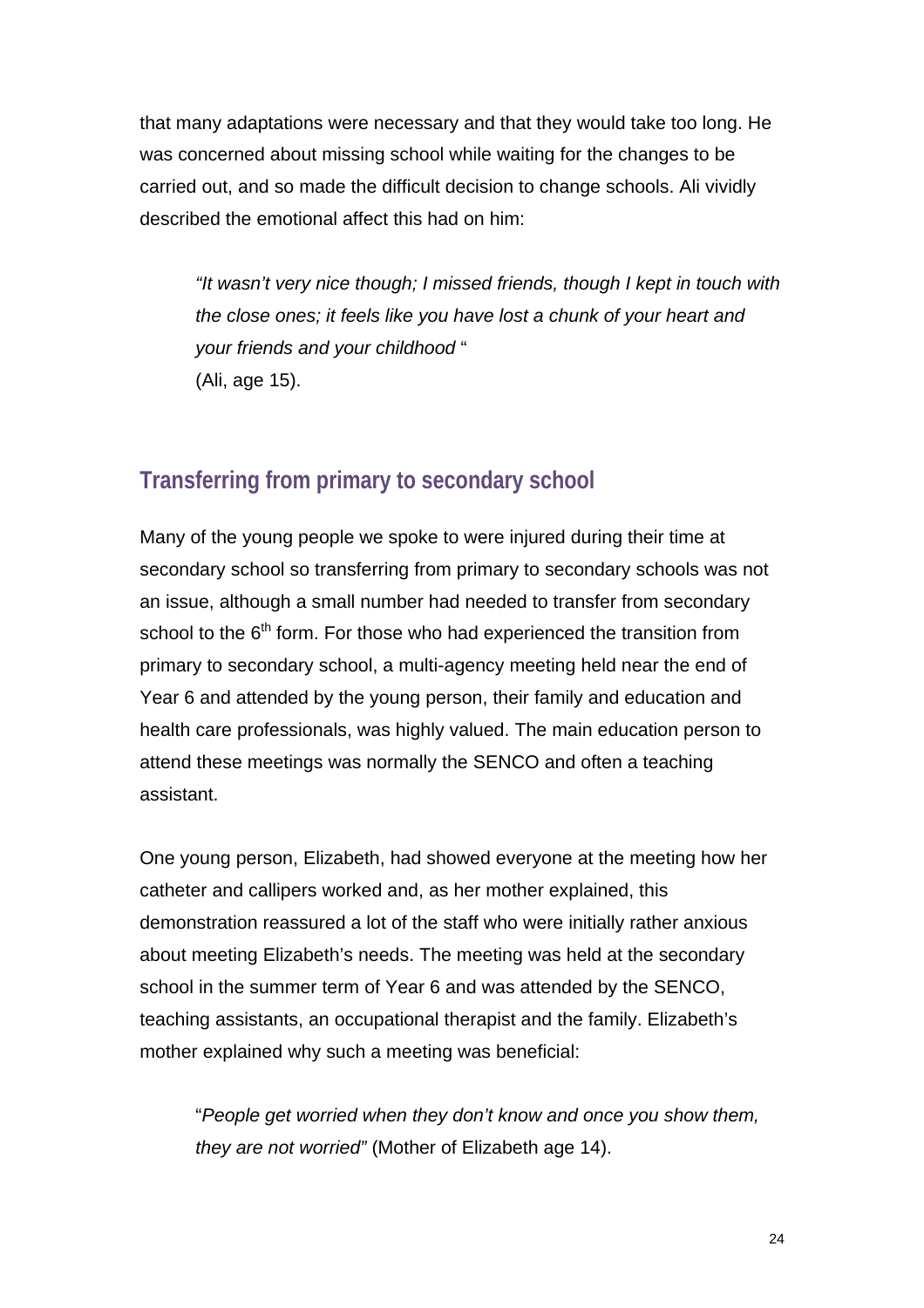Another young person, Sarah, was injured while at primary school but had transferred to secondary school without a multi-agency meeting, like the one she had had when returning to primary school. Her mother compared the two different transitions:

*"Had there been the same sort of meeting we had in primary with the OT and the physio and everyone, that would have been fantastic definitely – because it was really helpful – and made her [Sarah] feel better as well"* (Mother of Sarah, age 14).

At the time of the study, Sarah was 14 and in Year 9. She was experiencing a range of difficulties at school, including some regarding access. For example, to access the art block, she had to go through every single classroom, to avoid a flight of steps. Unfortunately, the doors were usually locked, meaning that Sarah kept having to ask staff to unlock them. Sarah's mother said they had asked the school to put in a portable ramp, but wondered why these issues had not been addressed before Sarah transferred from primary school:

*"What frustrates me is that they knew Sarah was coming; they knew her situation, well they must have done. When you put into going into a*  school, they knew she was statemented<sup>1</sup> and needed a ramp and *everything. Why take a child on if you can't cater for her?"* (Mother of Sarah age 14).

One of the SENCOs we interviewed echoed this view when she explained how the local authority was delaying funding adaptations for the secondary school in which she worked. Referring to providing equipment to make the school more accessible, she said:

 $\overline{\phantom{a}}$ 

<sup>&</sup>lt;sup>1</sup> 'Statemented' refers to a statement of special educational needs. This is a written record resulting from an assessment carried out by the local authority. The statement sets out a child's needs at and the help they should have.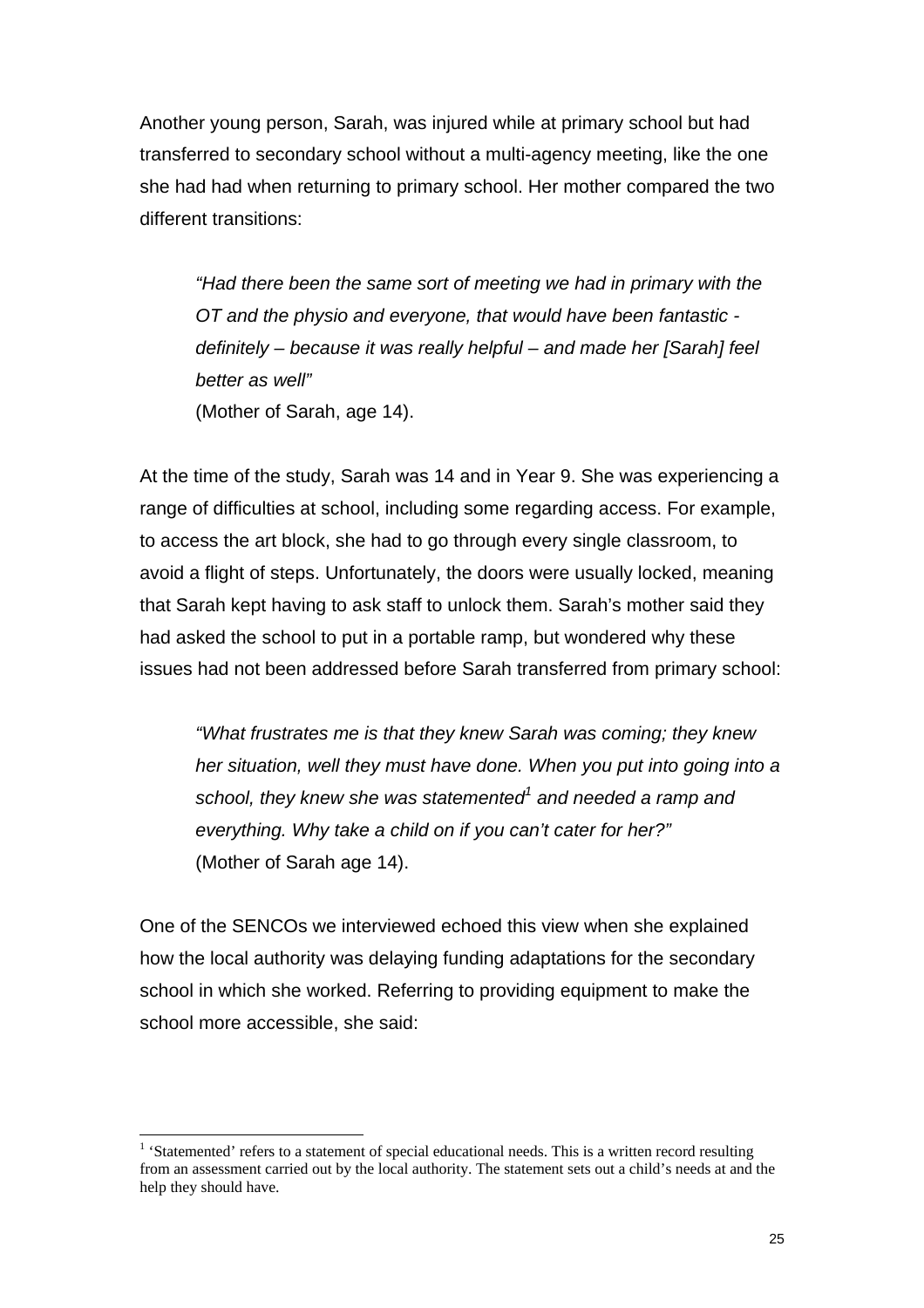*"It's about making mainstream education available. I said if this wasn't made available we weren't providing a mainstream education and they shouldn't send anymore disabled students to this school"* (SENCO, secondary school).

A primary school SENCO also spoke about the difficulties facing Paul in transferring to secondary school. She explained that although the Head of Year from the secondary school came to visit the primary school, no member of staff had visited Paul to see what his specific needs were. The day after Paul was seen for this research study, he was meant to go on a full day visit to his new school. He was only planning to attend for half a day instead of a full day because no one at the school had organised changing facilities for him.

Bob and his mother described in detail their visits to two possible schools when transferring to secondary education. The welcome they received and the attitudes that they encountered could not have been more contrasting, despite the schools being, academically, very similar and, geographically, very close. At the first secondary school, Bob's mother explained how the deputy head greeted her, asked whether she really thought that mainstream school was where Bob should be and said that there was not a lot they could do for him. During the open evening, only one other member of staff approached them and this was someone they already knew personally. This unwelcoming and negative impression stayed with Bob and his mother and was in complete contrast to a visit to the neighbouring secondary school. Bob's mother explained:

*"They didn't see problems, just solutions. They said they would make sure he was accommodated"* (Mother of Bob, age 16).

Some young people and their parents felt that going to their local secondary school was out of the question, because of the adaptations necessary to make the building accessible*.* Alan's mother said she thought that, as a result of their experiences, it was necessary to start looking at secondary schools for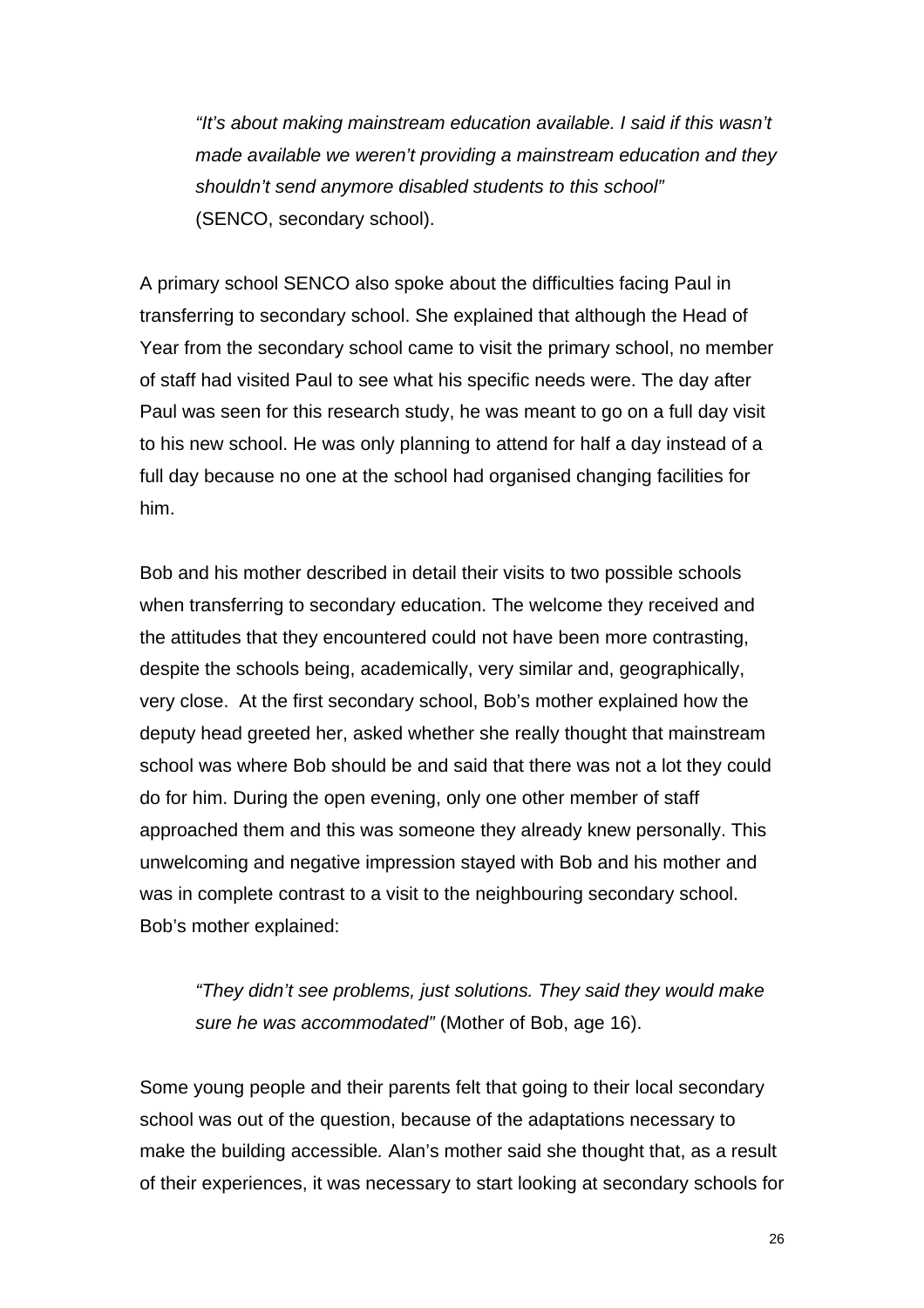someone who used a wheelchair or with other mobility difficulties, as much as two years in advance of their requirement. Their local secondary school, which had been attended by Alan's older brothers, was on three floors and situated up a hill. Alan's mother reported that the local education authority said that if the school was adapted '*it would be vandalised in no time'.*  Consequently, the family looked around at other, more accessible schools, one of which Alan started to attend. However, because this was not his most local school he initially felt isolated:

*"It was scary, I wasn't confident. I was self-conscious about what they thought of me, but they accepted me"* (Alan, age 17).

Similarly, when Mary came to apply to secondary schools, many local schools said they could not take her due to a lack of suitable toilet facilities. Because Mary was refused places at her local schools, the family asked the local authority's special educational needs and psychology service for their advice and support. Following their intervention, Mary was offered a place, within a week, from one of the local schools that had originally refused her. Although a multi-agency meeting at the school was set up before the transition, which Mary's mother had found very beneficial, Mary was now experiencing a number of difficulties at the school, such as missing out on school trips and being excluded from PE.

The fact that Mary was initially refused a place at the school, which she eventually attended, appears to indicate that the school did not have an attitude towards disabled children conducive to her inclusion in school activities. As Bob's family concluded, if the school does not appear to be positive towards disabled children from the outset, it is unlikely that the school will be able to meet the child's needs and fully include him or her. Although, the *Disability Discrimination Act 2005*, requires schools to include disabled children, as some parents explained, they do not wish to try and impose legislative requirements on a school if the attitude towards them is negative from the outset. As Adrian's mother commented: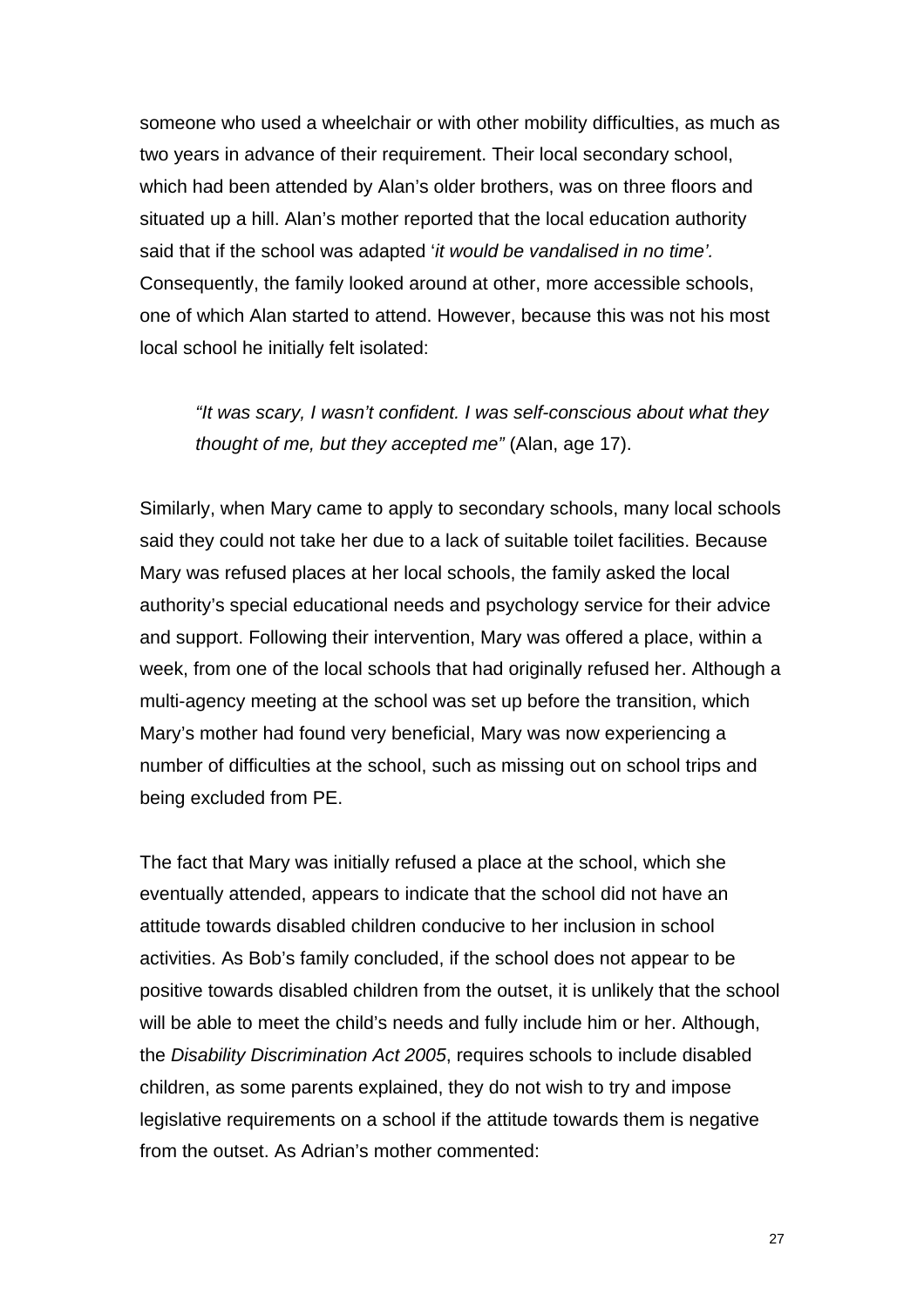*"In one meeting, we muttered about the DDA and they were very, very defensive. We've never gone down that path because if the school don't want him [Adrian], then we don't want the school. We don't want to make Adrian the trailblazer and for us to make it uncomfortable for him by insisting on his rights"*  (Mother of Adrian, age 10).

More discussion of the attitudes of schools towards disabled children encountered by the parents and young people, and vice versa, in addition to an examination of the physical environment and adaptations, is given in further sections of this report.

# **The physical environment**

Almost all the children and young people who participated in the study had experienced problems, to some degree, accessing the school's physical environment. This was even the case for the young people who were very positive about their school lives. The most common difficulties encountered were very heavy doors, ramps that were too steep and classrooms that were impossible or difficult to access, as a result of steps. Many young people complained to us about the weight of the doors at school and questioned why automatic doors were rarely installed. They thought this was likely to be as a result of funding restrictions but also because of health and safety rules, in that the heavy doors were fire doors. These heavy doors, however, had a direct effect on the young people's level of independence. As Alan observed:

*"You're denying the disabled person their freedom because they don't want other people to open and close doors for them*" (Alan, age 17).

As a result, we found no correlation between the severity of the spinal cord injury and the young person's ability to get around the school. In accordance with the social model of disability we can conclude that the school environment – heavy doors being one example - disables the young person more than the injury itself. John was another example of this. He is tetraplegic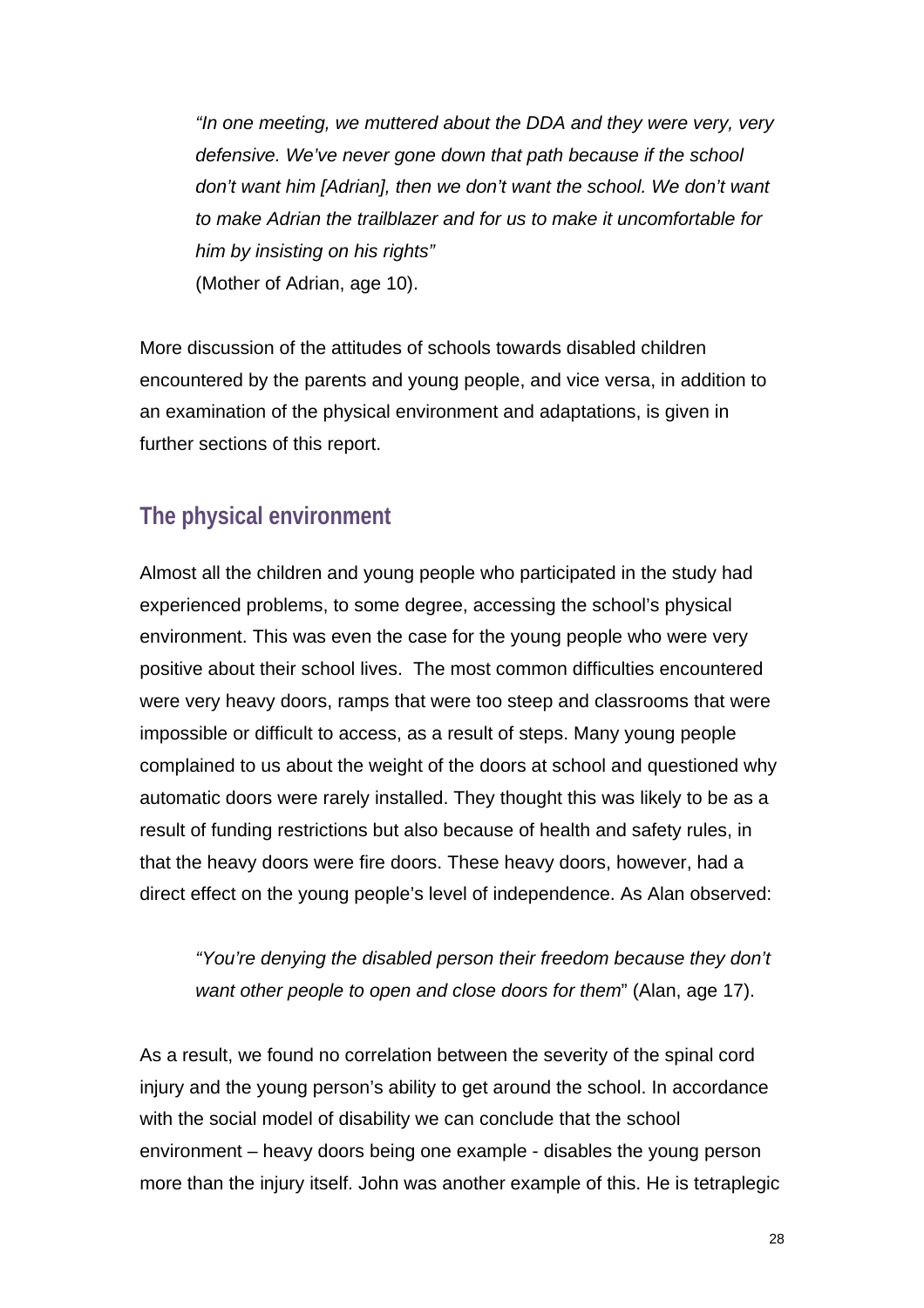but reported no difficulties at school in accessing the school's physical environment. He described the school setting:

*"The buildings are 1960s, but easy to get around. The doors are fine. Some are automatic and I generally fit through all the doors"* (John, age 18).

Similarly, David, who is also tetraplegic and used a ventilator, and therefore, more severely impaired than most of the young people in our sample, found his school building very accessible. Whilst showing the researcher around school, he particularly pointed out a large ramp with easy access to the playground, and commented:

*"The ramps are very helpful; if we didn't have all the ramps, it would be really difficult for me to get in and out"*  (David, age 13).

David also liked the fact that the classrooms were big enough for his large wheelchair. A more common finding was the lack of classroom space for young people to manoeuvre their wheelchair or to use other equipment, such as a standing frame.

For most young people, there was at least one room or area in the school that they could not access. Neither Natalie, nor Ali nor Alison, for example, could access the library, as it was upstairs. In addition, Elizabeth had to go down several corridors to access her language block, a journey that took her much longer than everyone else. Sanya could not access her Information Technology (IT) room, which was upstairs and as a result, she had to do IT downstairs away from the rest of her class. The school had made attempts to compensate her for this exclusion by allowing two of her friends, in addition to the teaching assistant, to work downstairs with her.

When Sarah first returned to school, her classroom was upstairs. Rather than miss school, her mother would take her into school and carry her upstairs in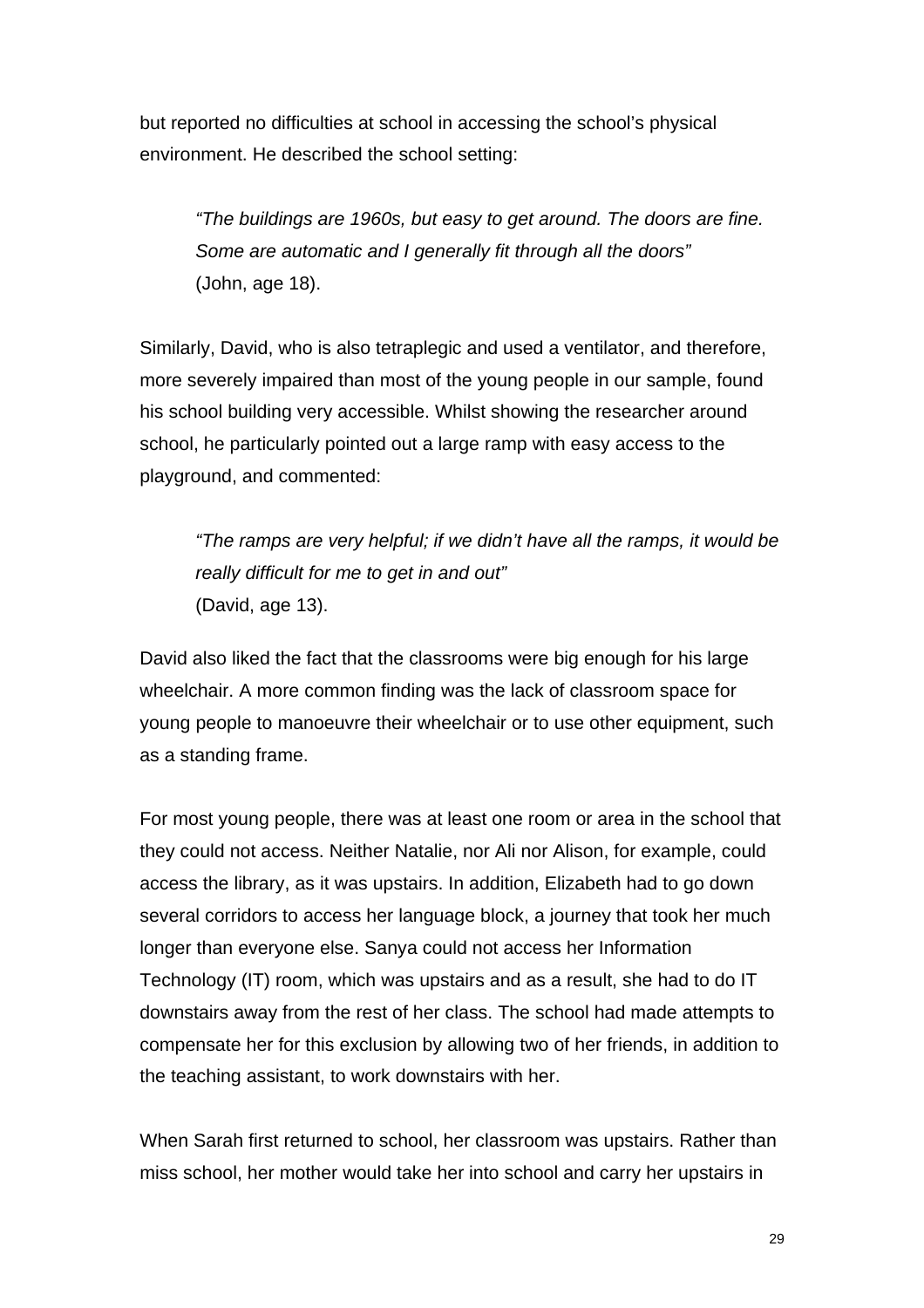the morning, and bring her back down at the end of the school day. Although there was a common room upstairs for her year (Year 6), which she could use during the day, Sarah could not go outside at all.

Some young people described their classes being moved so that they could be on the ground floor and new ramps being installed to make the building more accessible. The young people who experienced the fewest problems in accessibility were in schools with a history of having children with mobility difficulties, so that the building had already been adapted. The availability of funding for adaptations and the attitude towards disability of both the school and the local authority also had a huge impact on the extent to which how much the building was adapted and how quickly this was completed. One secondary school SENCO we spoke to said that there had been difficulties obtaining funding for adaptations when another wheelchair user had been at the school. This was because he had come from another secondary school, which had already been given a lot of funding to make it more accessible. Another secondary school SENCO said that the school had full support from the local authority Access Team:

*"Requests have been made and we've never been turned down"* (SENCO, secondary school).

This school received 100% funding for changing a shed into a physiotherapy room and for 50% funding for their evacuee chairs, to use on the stairs, in case of fire, finding the other 50% from the school budget. Both SENCOs expressed the view that the process of adapting the school was an *'on-going, organic one':* 

*"These changes have been part of our accessibility plan – in response to the DDA. We can't do everything at once as it all takes careful planning"* (SENCO, secondary school).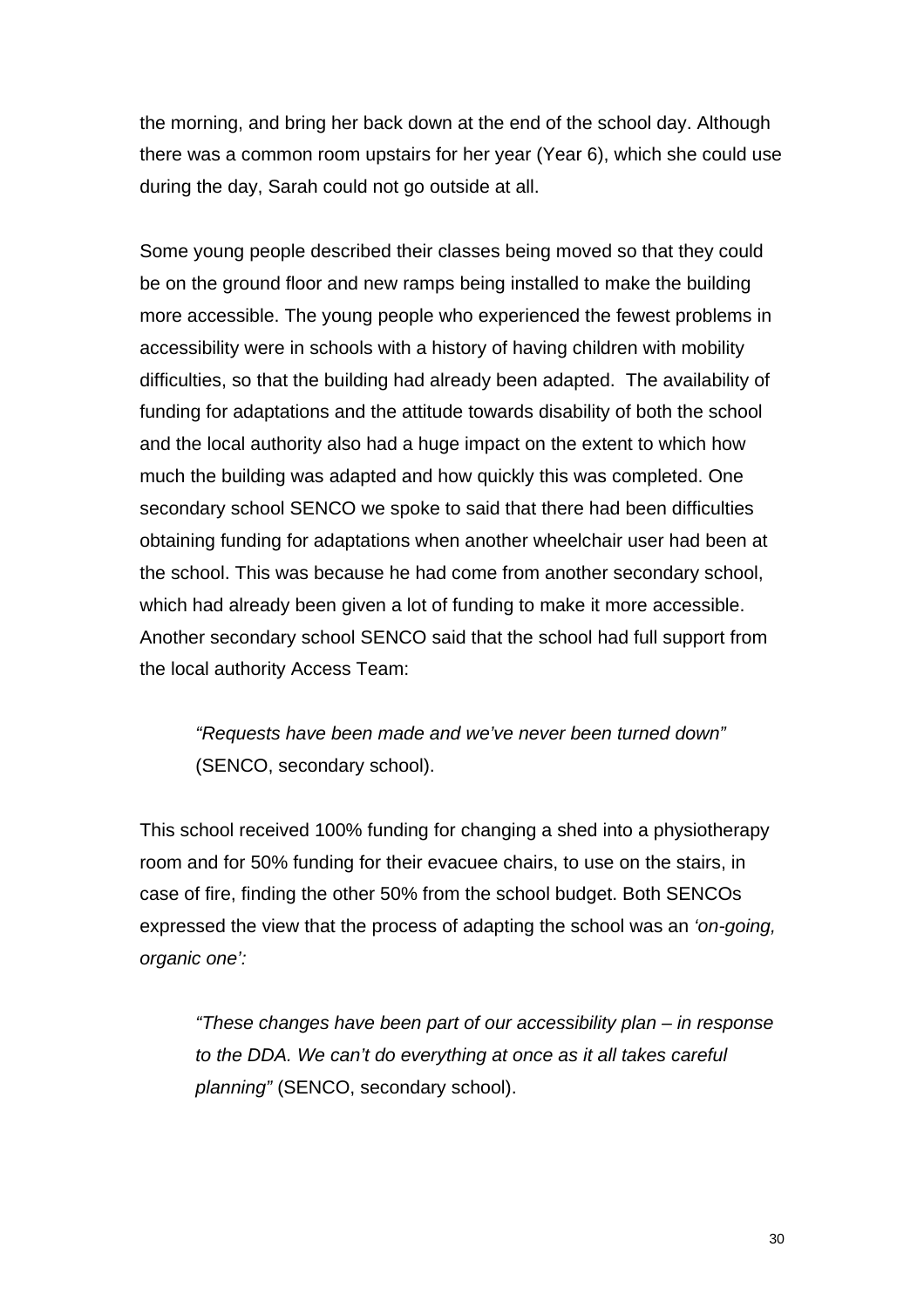### **Special Units**

Although all the schools that the children in our study attended were mainstream schools, some of them – both primary and secondary – had special units for children and young people with disabilities, which included children with emotional and behavioural difficulties. None of the children interviewed were educated in these special units but some of them started and/or finished the day there, or were able to go to the unit for 'quiet' time, to rest or do homework. Only a small number of our sample (n=4) spoke about experiencing these units but all but one were positive about them. John described the benefits of having a separate area that he could use:

*"They have a whole section for people with disabilities, not just with wheelchairs. It's a quiet area, all the teaching assistants are there and no other kids walk through it and you can work there."*  (John, age 18).

For a primary school boy, David, his teacher described the separate area as a *'safe haven'*, and according to Ian's mother, it was a *'sanctuary'* when Ian was feeling rather overwhelmed or just wanted to catch up on homework. Alan also appreciated being able to go to a separate area at break times when he first started school in Year 7 as he said he lacked confidence at this time.

### **Special equipment**

Many of the young people had been provided with specialist equipment from the occupational therapist or physiotherapist, such as a special chair that moved up and down, or an adjustable table or workstation, such as a 'highlow' table. There were mixed views about the value of these pieces of specialist equipment. Some young people felt that having 'special' equipment singled them out and was actually unnecessary. Bob, for instance, did not want a special chair as he felt it restricted him. Likewise, Julie was given a 'high-low' table but felt she did not need it and said that it dictated where she sat: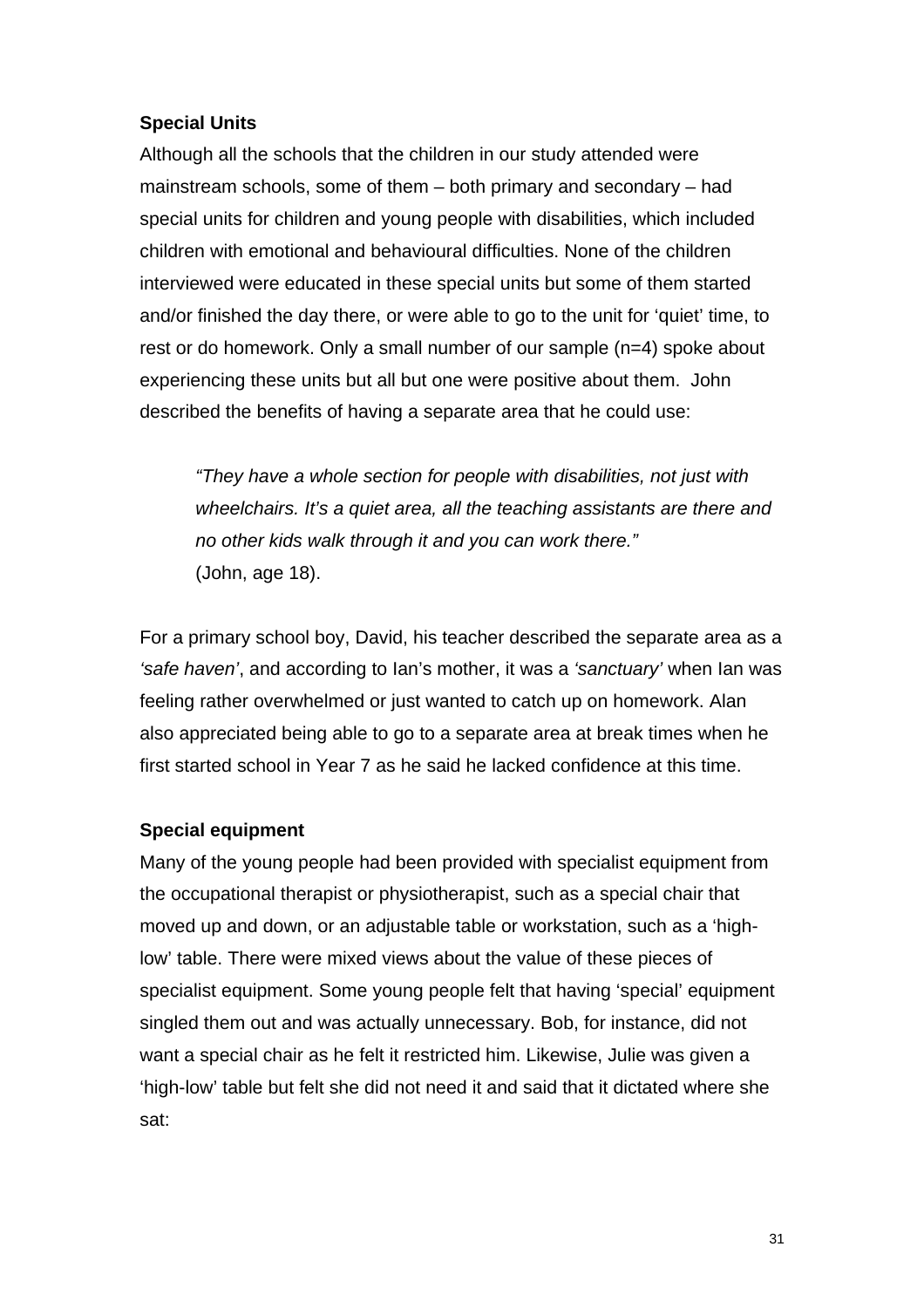*"The tables were fine! It irritated me because they didn't need to change it. I didn't even need a high-low table – they were making a big fanfare over something that was fine, that didn't need to be changed. They gave me a high-low table for science though there was a table that was fine for me; it meant I was restricted where I sat every lesson. I had to sit at the front which was annoying"* (Julie, age 18).

In contrast, Elizabeth was full of praise for the adjustable work-station that she had access to in her food technology rooms and Vivien, who did not have such a work-station, complained that she was not able to reach the surface in her food technology lessons. Sarah was identified as needing a soft-backed chair but this was not made available to her; one teacher told her to '*bring a cushion from home'.* 

#### **Physiotherapy rooms**

Some schools had installed a room solely for physiotherapy use, which meant that young people did not have to leave the school site for their physiotherapy. However, some young people complained that they had to miss either lessons or lunchtimes in order to have physiotherapy. Mary and her mother reported that she had never had a geography lesson while at secondary school, because she was always having physiotherapy at that time. Now she had dropped geography she was missing art, one of her favourite subjects. Julie managed to re-arrange her physiotherapy to periods outside school:

*"I had to do it [physiotherapy] at lunchtimes but I missed my friends. I didn't want to miss my lessons. I started to have physio outside – it wasn't practical at school at all"* (Julie age 18).

#### **Toilets**

The lack of adequate disabled accessible toilets was mentioned by many of the young people we interviewed for the study. Ian's return to school was delayed by the lack of adequate toilet facilities and Julie described the disabled toilet at her school a *'token gesture':*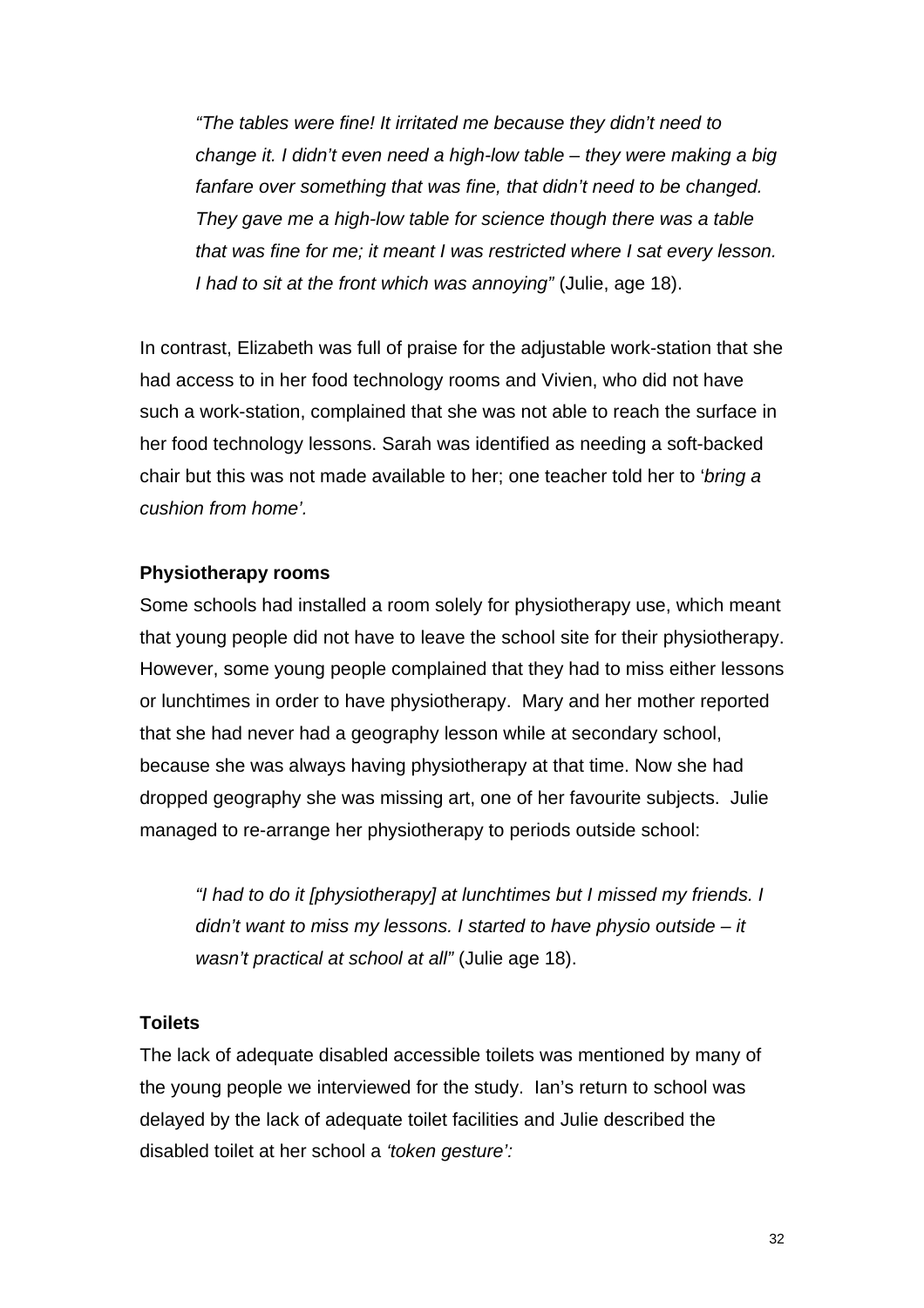"*It's just a bigger toilet – there's nothing else that would make it disabled"* (Julie, age 18).

Additionally, Alan said that although the toilet was supposed to be a 'disabled' one, it was not the right size and there was a huge sink under the dryer, which was too near the toilet. The disabled toilet Janine had to use was also inadequate for her requirements, meaning that she had to go to the special school, situated next door, when she needed to use the toilet:

*"The toilet is a square shape and you can't get your chair around near the toilet – it's real hard. There's not much space to move around so I have to go to the [special] school next door to use the toilet and get changed"*  (Janine, age 16).

Some of the young people said that the disabled toilet was free for anyone in the school to use, meaning that the toilet was frequently in use when they needed it. One boy, Billy, said the disabled toilet in his school was used for storing other students' bags and it was easy for other students to open the door by using a coin in the lock. This meant that when he used the toilet, he was constantly anxious that someone would come in to get his or her bag, with the result that he felt he had to rush. Felicity's school also allowed anyone to use the disabled toilet, and as she said:

*"There's only one disabled toilet, which is a bit of a pain particularly as others use it. Sometimes I get a bit desperate. I go to the normal toilet but the doors are a bit small so I ram myself through"*  (Felicity, age 14).

In contrast, in Elizabeth's secondary school, the disabled toilet was only for the use of disabled students or staff and she held a radar key for this. Consequently, she reported no difficulties in accessing the toilet when she needed to use it: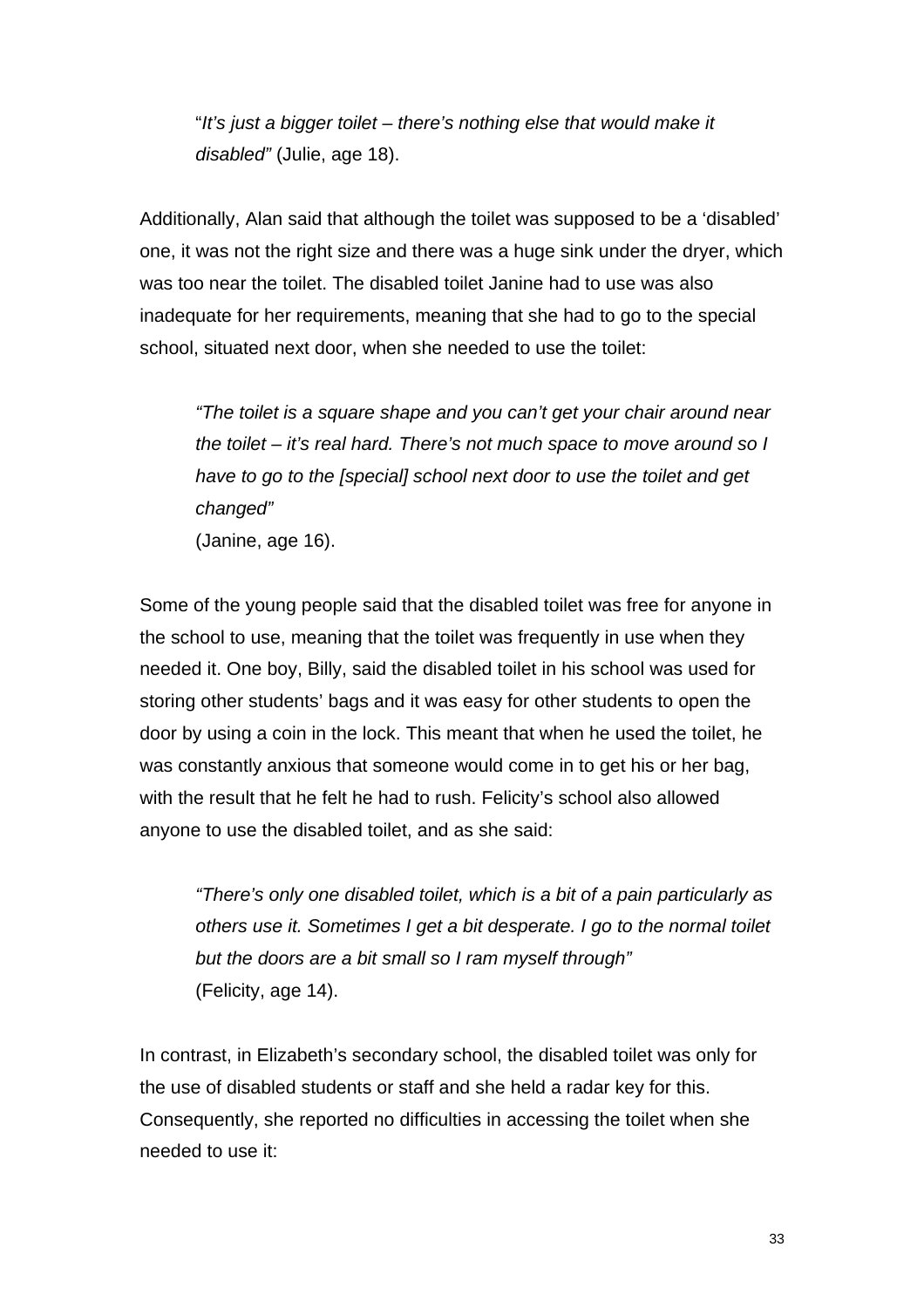*"I have a disabled toilet which I use; it's really good. No one else uses it"* (Elizabeth, age 14).

### **Parking**

A small number of parents we spoke to identified the lack of disabled parking spaces at school as a problem for them. Some also said that other nondisabled people were using the spaces and that the school needed to do more to monitor their use. Carly's mother, for example, told us that for the last 18 months she was not allowed to park on the school drive because, she was told, of the health and safety of the other children. As a result she had to bring Carly 15 minutes later than everyone else, which, she said, made them both '*feel uncomfortable ….and makes Carly feel different'*.

# **Friendships**

We have already said that many of the young people welcomed returning to school after hospitalisation so that they could see their friends again, but that their relationship with them had sometimes changed. As Ian explained:

*"My best friend has been great, hasn't changed towards us at all. They [other young people] were a bit cautious at first but then got used to it. People at high school were a bit hesitant at first but my close friends understand. I had a knock in confidence so it was hard at first to make friends*" (Ian, age 16).

Ian went on to recommend that the peer group of children and young people with a SCI should be given information about the condition, what it meant and how they could help, in a similar way that David's school was prepared for his admission (see page 22). As Ian explained*:* 

*"They want to help but they are reluctant – they don't know what to do or say"* (Ian age 16).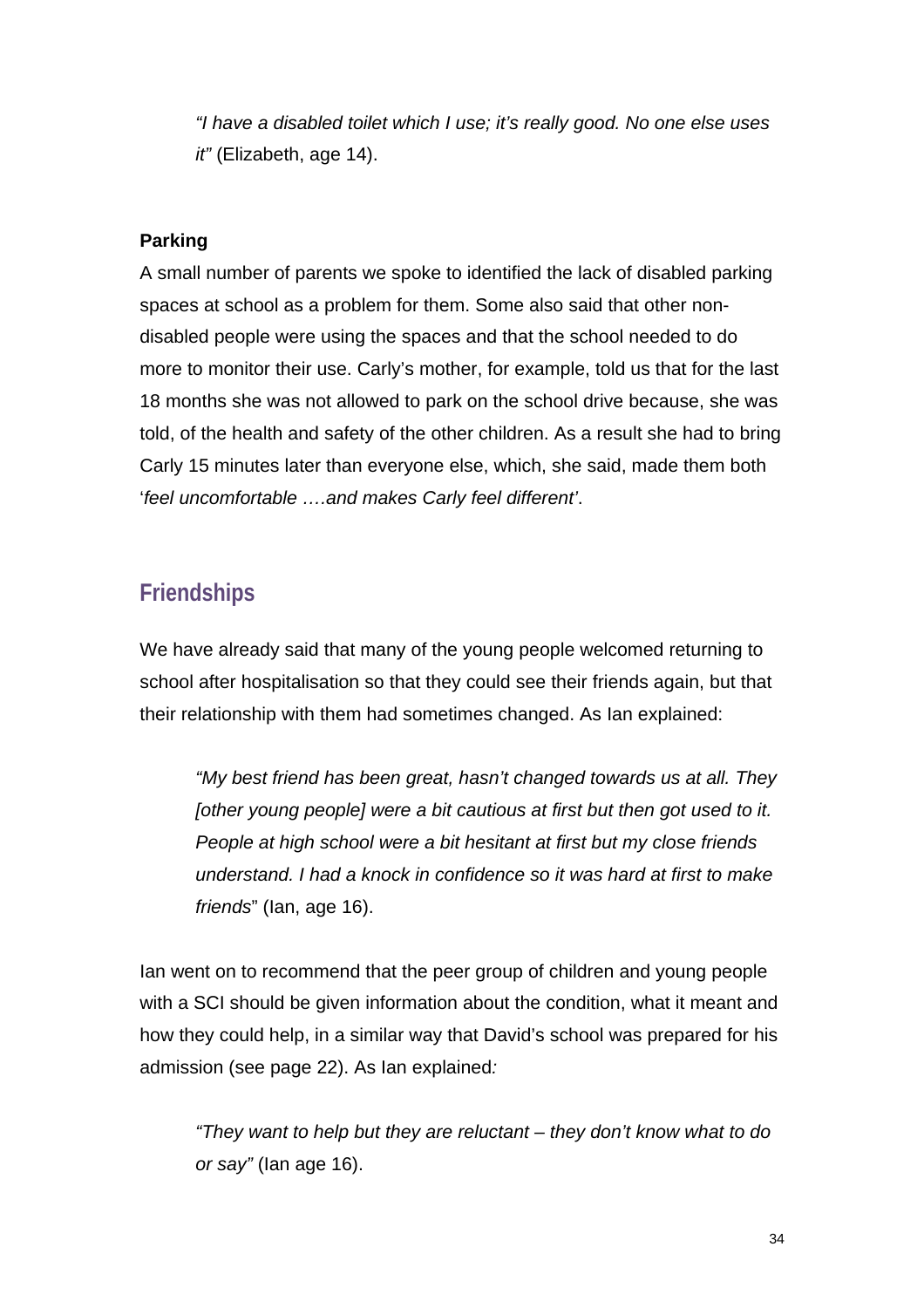Several of the older young people referred to their initial lack of confidence when they were first injured and how this had affected their friendships. Many of these said that it was only through greater experience and self-acceptance that their friendships improved:

*"The other kids won't accept you until you show you've accepted yourself"* (Alan, age 17).

John, age 18, was very positive about his peer relationships and friendships at school:

*"Because I'm only there in twilight hours now, I only see people of my age, and they're not exactly stupid – they know how to talk to me"*  (John, age 18).

Furthermore, one teaching assistant described the positive impact on the behaviour of the other young people in Janine's school:

*"It [the SCI] makes them more aware. There's a positive impact – they are so genuinely nice to her, like the boys hold the door open for her and actually come back and do it"*  (Teaching Assistant, secondary school).

Generally, it was primary and younger secondary school children who had the most difficulties at school, in regard to peer relationships and friendships. Billy, for example, explained how his friends would sometimes carry his bags but not all the time, making it very awkward for him to ask:

*"Some of them help for say two weeks and then say 'ask someone else'. There should be a rota or bag monitor or something"*  (Billy, age 13).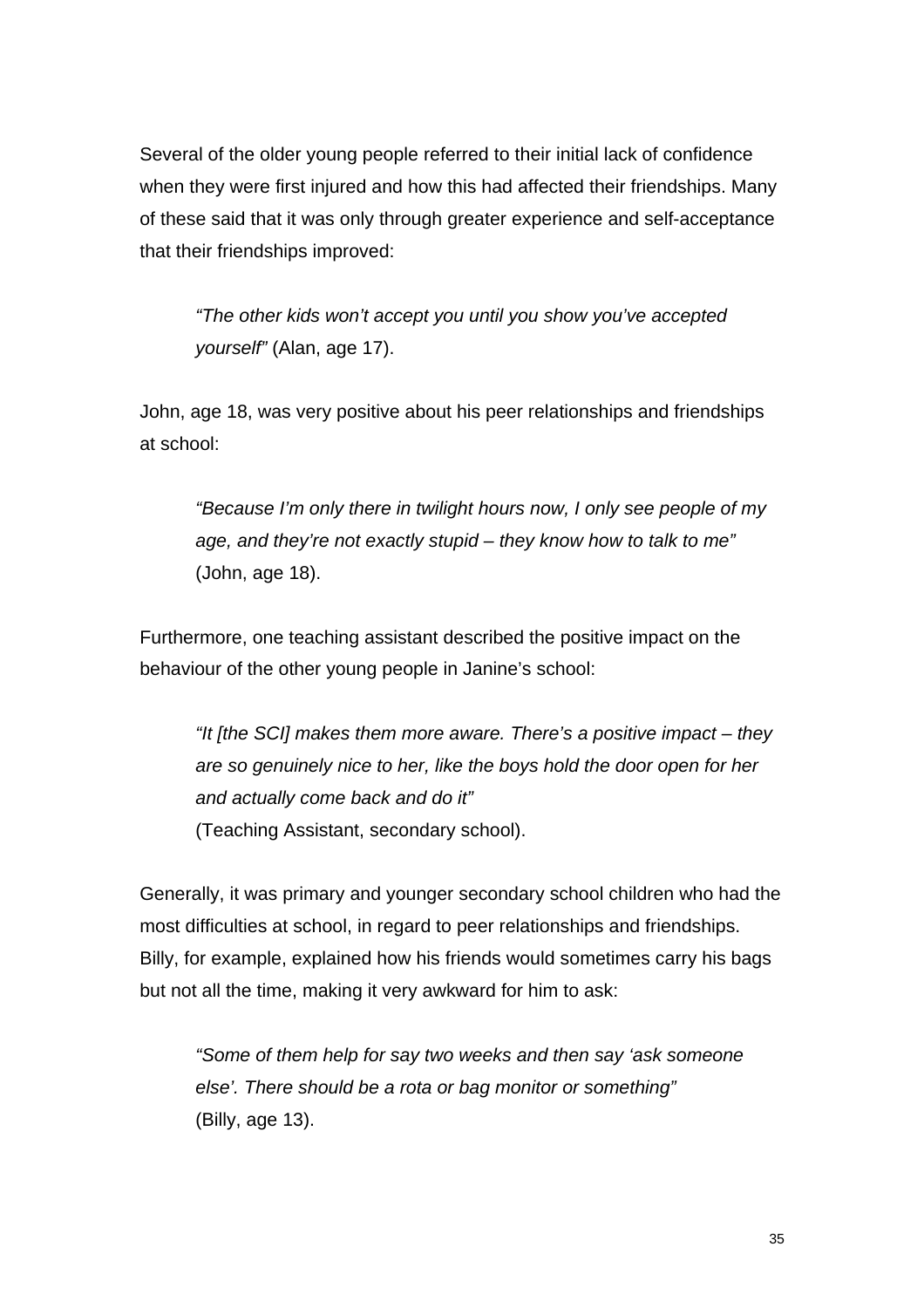Tim, age 10, and in Year 6 at primary school, felt that he was teased at times, which made him very sad. In the following quotation, Tim appears to be blaming himself for the behaviour of the others in the classroom:

*"Sometimes when I'm in a bad mood and they want to get at me, then they call me 'disabled'. Sometimes when I'm in a bad mood they're like 'be careful' and stuff. And then I might turn around and they'd say 'sorry, oh it's your back isn't it?"* (Tim, age 10).

Paul, also in Year 6, described some difficulties in his peer relationships at school and at times said he felt blamed for things:

*"When they get on me nerves, I just argue back. The whole of them. Drives me nuts. They tell me off and not the person who did it"*  (Paul, age 11).

His teacher confirmed some of these problems:

*"It's been a long hard battle for Paul to make friends. Children don't really understand what it entails for Paul. They wouldn't let him play, saying he couldn't do it. But he has his hands, if not his legs"*  (Teacher, primary school).

Paul's situation is strikingly different to David's, a boy of the same age and with a more severe degree of SCI. On page 22 of this report, we described how the school had been prepared for his admission. David, when interviewed, said, "*I find it easy to make friends*". Interestingly, Paul's teacher had suggested to the school that disability and Paul's spinal injury should be discussed in Personal Health and Social Education (PHSE) lessons, but this suggestion had not been taken up. Based on these two contrasting examples, the ethos and how it prepares for a disabled child are far more important factors in determining a child's peer relationships in school, than the injury itself.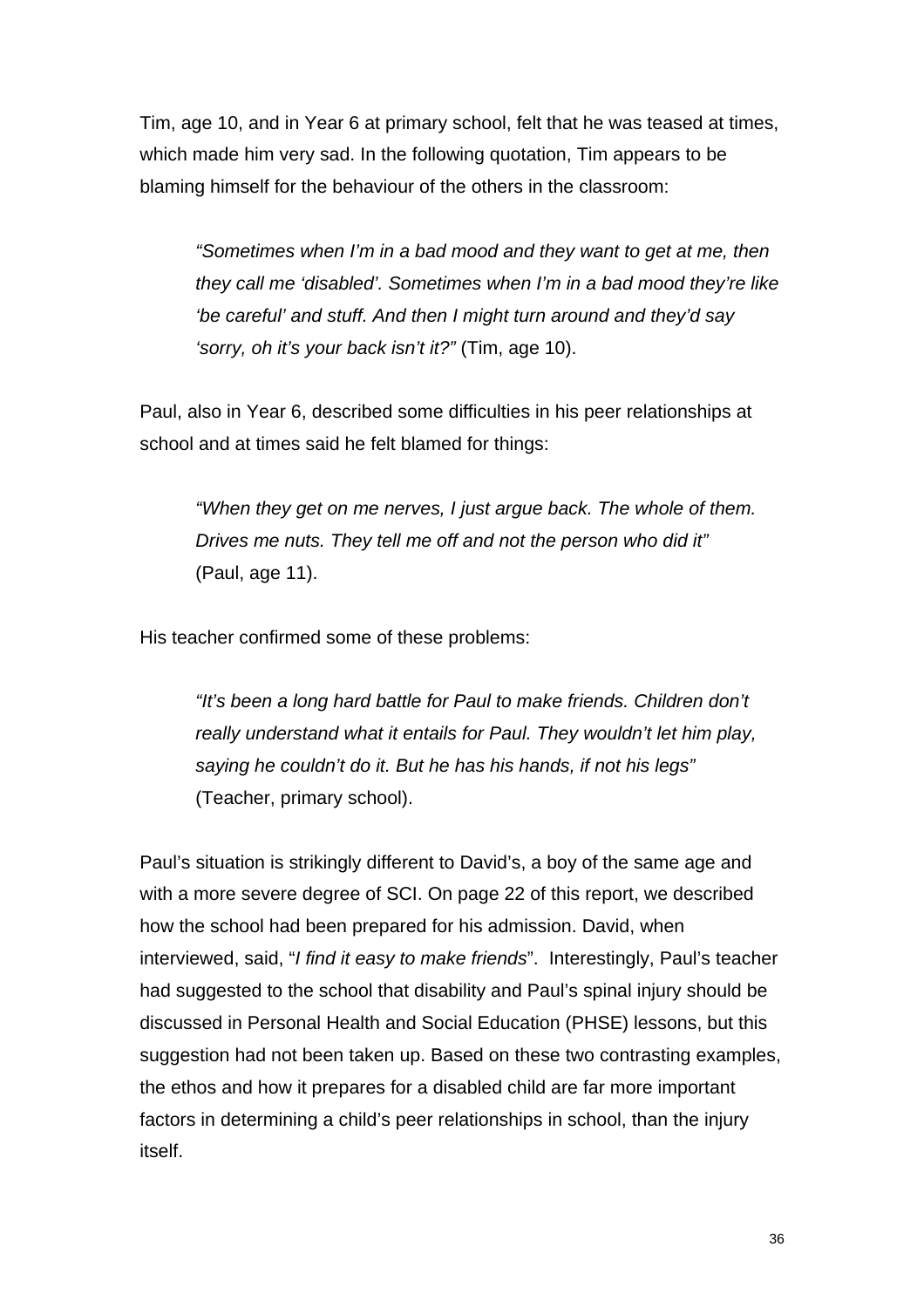Similarly, Alison, age 10, and in Year 5 at primary school, described how her friends helped her at school:

*"My friends like to help out. If I can't open something, they help me; I ask them and they say 'yes'. That makes me feel quite happy as it makes me feel like there are lots of nice people around to help"*  (Alison, age 10).

Again, Alison's mother, told us that the school had had a 'Disability Awareness' programme, where disabled people came into the school and spoke to the children about disability and some of the challenges they encounter. This mother said the school also has an 'inclusion assembly' at which the children are made more aware of disability and its implications.

Sarah, age 14, described feeling isolated at school because a lot of the girls saw each other outside school but she did not; also that they would talk about boyfriends a lot at school and she could not participate. Her mother wondered whether having a teaching assistant with Sarah was inhibiting her friendships and preventing other girls from bringing Sarah into the conversation. More about the role of the teaching assistant and the impact on social relationships will be presented in a further section of the report. Being restricted at lunch times also had an impact on her peer relationships; this was a common finding that will be discussed later in the report.

#### **Pushing the wheelchair**

Some of the children had experienced problems in the school's policy towards other children and young people pushing their wheelchairs. Some schools had banned this altogether, while in others it was accepted that being pushed was part of the wheelchair user's school experience as well as the experience of the able-bodied peers of a friend using a wheelchair. Ali explained that his friends were not allowed to push him in his wheelchair, for health and safety reasons, but that sometimes this rule was broken: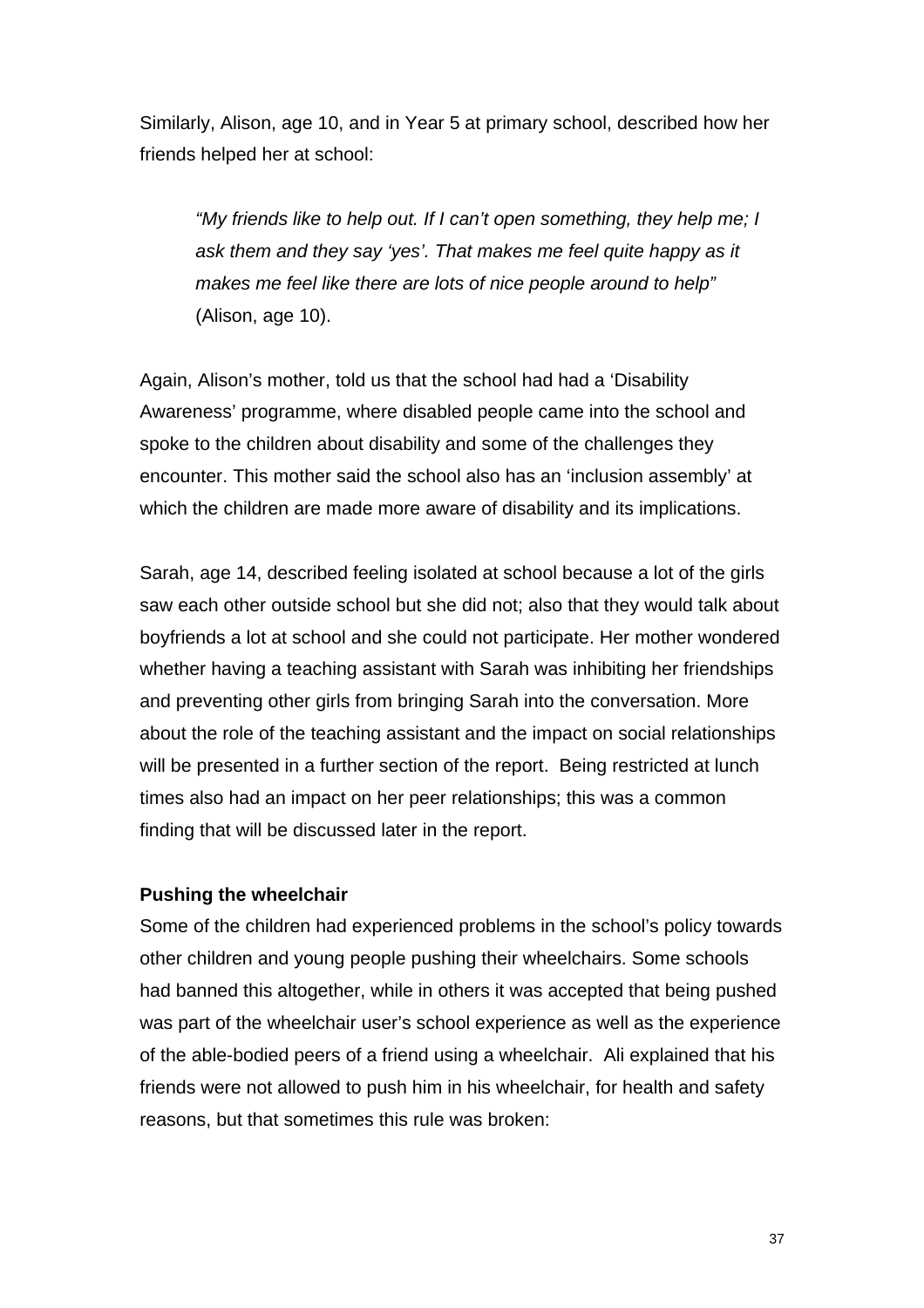*"My friends aren't allowed to push me because of health and safety in case something went wrong of I fell out of my chair or whatever, because the school would be responsible. Occasionally we bend it – sometimes the children do push me – I'm not going down Mount Everest or anything!"* (Ali, age 15).

Several of the mothers interviewed expressed quite strong views in support of their sons or daughters being pushed by other children. For Sarah, her problems with friendships began, according to her mother, when in Year 8 a member of staff banned any other children from pushing the wheelchair. Because there was no teaching assistant available at lunchtime to take Sarah out in the playground, she was not able to go out and as a result, stopped interacting with her peers. Elizabeth's mother likened pushing the wheelchair to being affectionate with your friends:

*"Elizabeth is sometimes pushed around by her friends – if she doesn't like it, she'll tell them. Pushing someone around is a bit like putting your arm around someone; I think it's affectionate; it's like they are just walking off with her" (*Mother of Elizabeth age 14).

Other mothers said that their children would be fine if they fell out of their wheelchair anyway; they likened this to any child falling over. Clearly, this is not the case for all young people who are spinally injured, but it appears that schools need to base a decision about children pushing their friends' wheelchair on individual circumstances, rather than making it a 'blanket ban'.

### **Lunchtime**

In terms of feeling isolated or excluded, lunchtime was a key time for many of the young people who participated in the study. The vast majority we spoke to had been advised to leave lessons five minutes early to avoid the 'crush' of the lunch period. Although the schools had the best of intentions in requiring this, this practice caused many of the young people to feel isolated at what should be the most sociable time of the school day.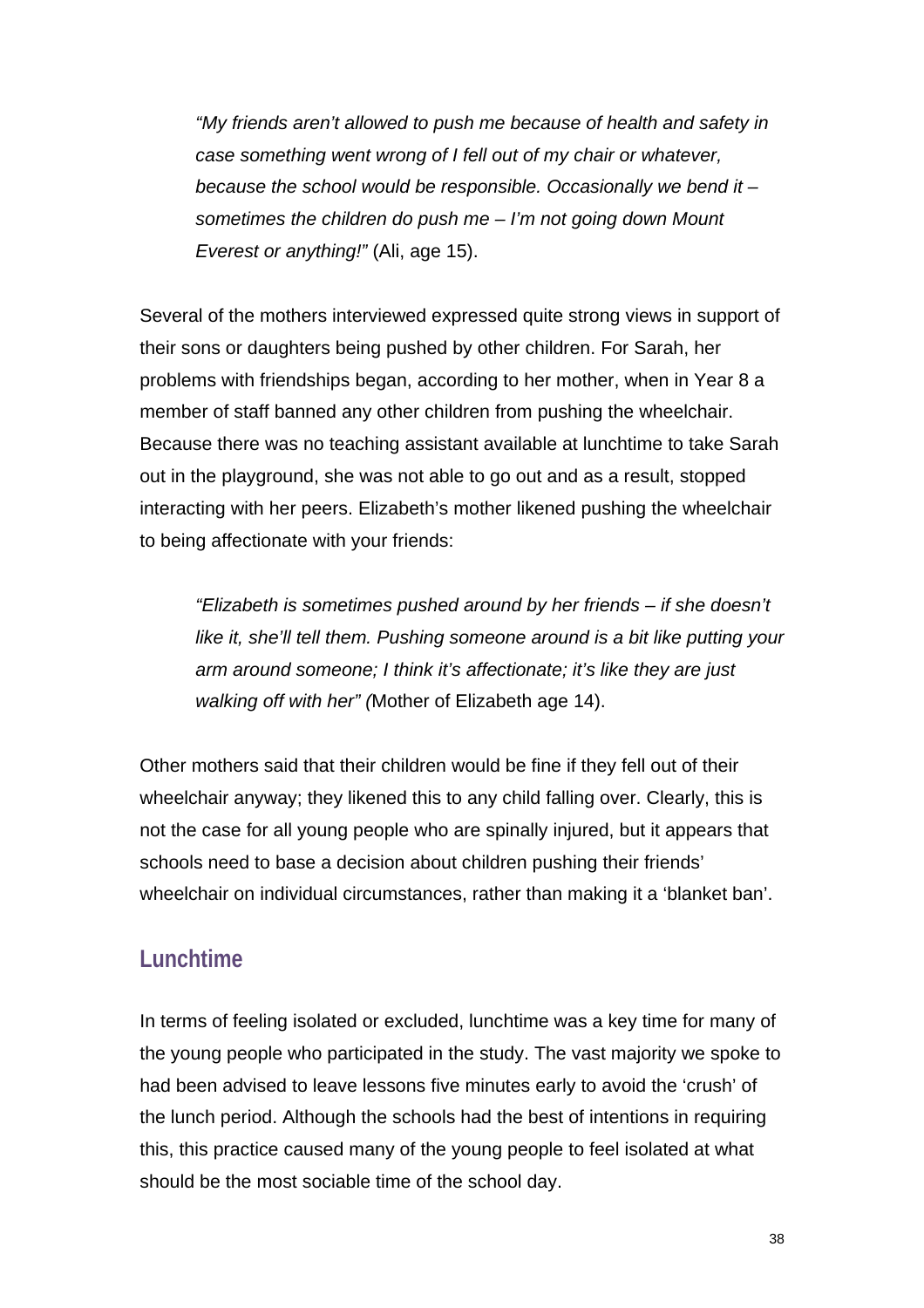Ian's dining area, for example, was hard to access because there were too many tables and he *'couldn't fit through'* so he ended up having to get there earlier than everyone else. He described the experience as a lonely one:

*"It was like being excluded really because I was allowed to go 5 or 10 minutes early so I'd end up sitting by myself in this empty dinner hall eating lunch"* (Ian, age 16).

Ali also explained how the practice of leaving lessons early made him feel singled out and affected his academic work:

*"There's an expectation that you should go first because you're in a wheelchair but I don't want to be given major priority. I don't want to be treated differently. Missing the last few minutes is also difficult because the teacher is often setting home work*" (Ali, age 15).

Both boys found their own solutions to these unsatisfactory situations. Ian told us that he and many of his friends started to '*buy stuff and stand outside',* which he was much happier with. Ali had begun to stay in the classroom until after the others had left, or to '*find another route'* to the dining room, meaning that he did not need to leave lessons earlier than his peers did.

A small number of children could not access the dining area at all because the school did not see it as 'safe' or because it was completely inaccessible to a wheelchair user. Paul, for instance, could not reach the upper hall in his primary school, where the children had their lunch. For three years, he ate in his classroom downstairs, although he was always put with some other children, so he was not on his own. Sarah's sister reported that Sarah was not allowed in the canteen because of the crowds, so Sarah had to sit in the Learning Support Unit on her own and could have only sandwiches, rather than the choice of a hot meal*.* Sarah herself painted a vivid picture of the resulting isolation: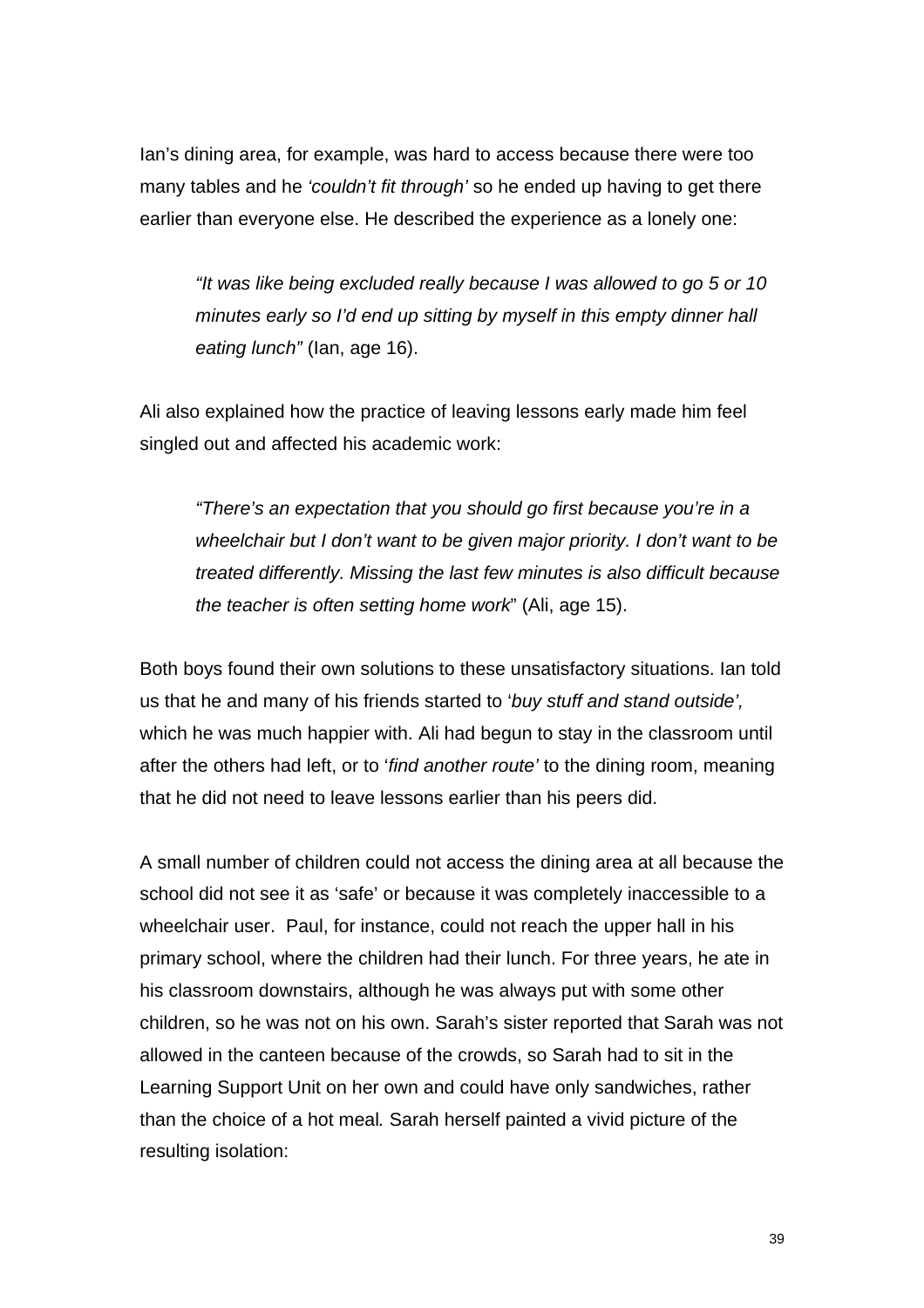*"I used to dread lunch. I felt like a prisoner. I used to worry about it the day before"* (Sarah, age 14).

Felicity reported having to wait outside the dinner hall while her teaching assistant would carry her tray and go in and order her meal. Felicity did not like the fact that she did not see her food before it was ordered. After raising this issue with the SENCO, it was agreed that one of Felicity's friends could carry her tray while Felicity manoeuvred herself around the dining area.

# **PE and sport**

When it came to doing PE and sport at school, our sample of children and young people seemed to fall into one of two distinct camps. One group, which was about a third of the sample, appeared to be fully included in all aspects of PE and the other group, about two-thirds of the sample, had experienced problems with PE at school and had either felt they were sidelined or excluded from PE altogether. Many of the young people who were having a good experience of PE at school were studying either GCSE or 'A' level PE and some were participating in sport at a national level and aiming to take part in the 2012 Paralympics.

Many of the children, with a more negative experience of PE, reported finding grass sports pitches very difficult to access, especially when it was muddy. Some young people reported only participating as an umpire; although this was valued by the young people, they did not want to be doing it all the time and felt that more effort should be made to adapt the activities for them.

Bob, for example, was told he was a 'hazard' when playing rugby and the teachers tried to make him do something else. He understandably did not want to be segregated from the rest of the class. Billy, who could walk a little, also described experiences of segregation and stigmatisation when it came to sports day at school: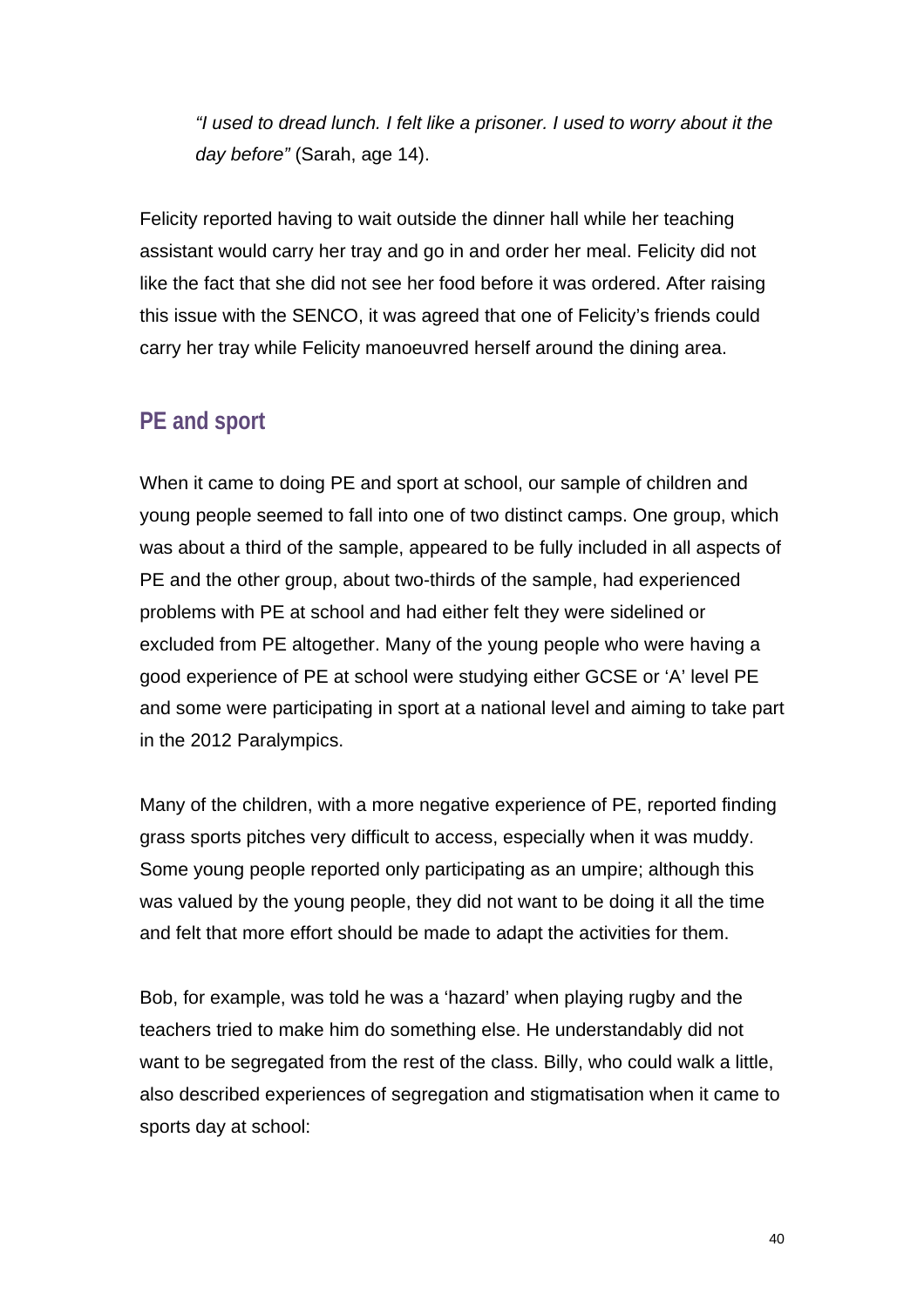*"I hated Sports Day. It's supposed to be fun but I hated it. It was more demoralising than helpful, like doing the 100 metres and being at the end 20 seconds after everyone else".* (Billy age 13).

For the next Sports Day, the school decided to put all the disabled children in one race, which exacerbated this stigmatising experience:

*"It was like a freak race, all the children in wheelchairs in one race!"* (Billy, age 13).

Alison, too, felt very isolated during some PE lessons because the activities were not adapted for her:

*"When they do apparatus, I can't do that so I feel left out so I do some walking. I remember one time I had to go in my standing frame, and they were doing apparatus, so instead of watching them do PE I had to do school work and felt like I'd been naughty*" (Alison, age 10).

Sarah, despite attending a specialist sports secondary school, was being completely excluded from PE:

 *"I don't do PE! When they do PE, I go to the library!"* (Sarah, age 14).

Other young people, in contrast, such as Ali, David, Julie and Elizabeth, all felt fully included in all the different PE activities and when this was difficult or impossible, an activity was adapted for them:

*"My PE teacher made me do everything – they adapted everything. I'm not into sport – I didn't have a choice! My teacher adapted it all so I had to take part. She was quite strict so she didn't want me sitting on the side and not taking part*" (Julie, age 18).

David, despite having a severe level of spinal injury, also felt very included: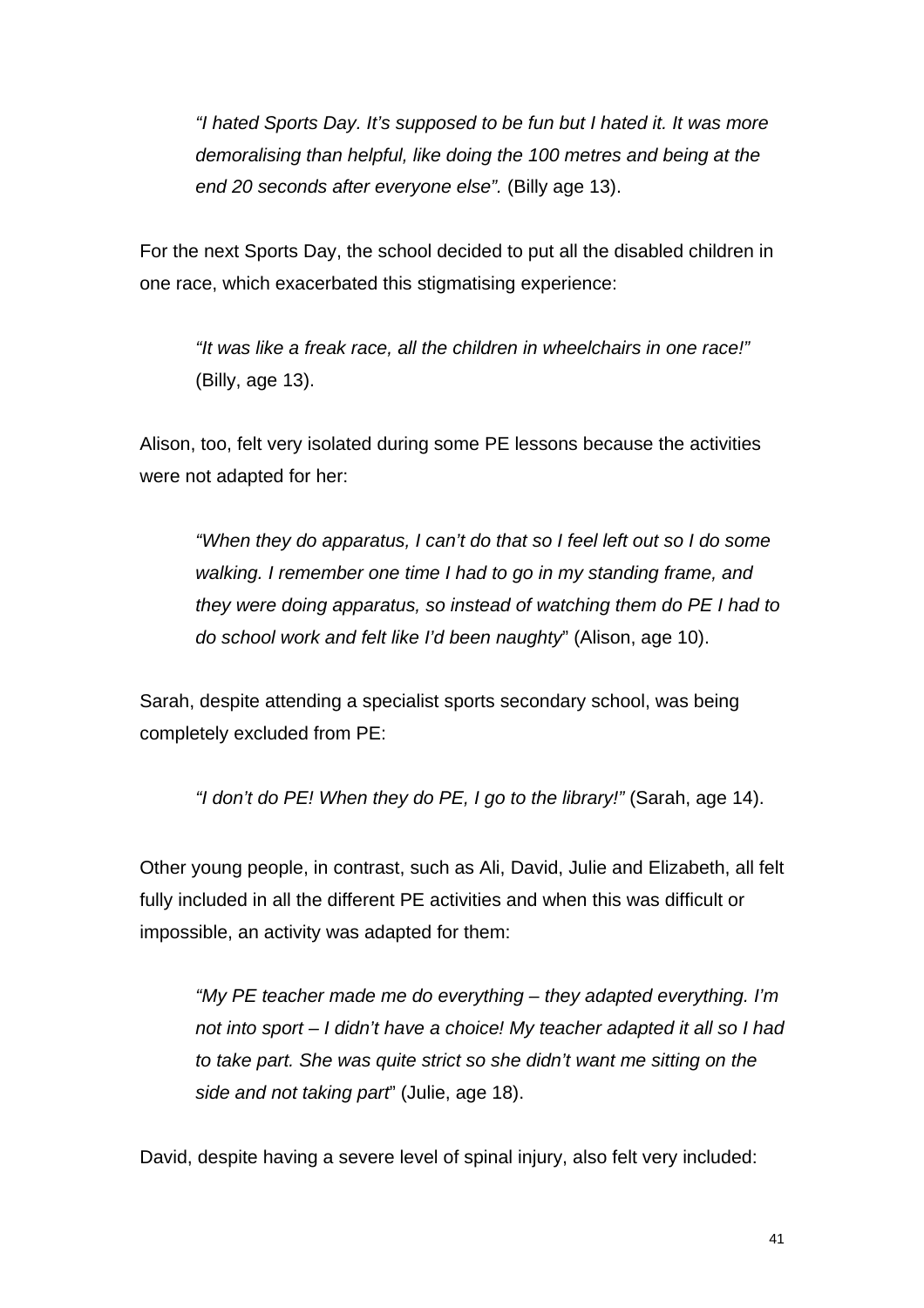*"In PE if they were doing stretches, they would stretch my arms……and on the field we do team games like rounders and relay racing……and cricket. I use a tennis racket because it's easy to use – that helps"* (David, age 12).

Elizabeth, age 14, who was very keen on PE and sport, had a similar experience, and felt she benefited from the PE staff's support and enthusiasm. Her school experience of PE and that of her mother is given below.

#### **Positive experience of PE and sport at school**

Elizabeth, age 14, was keen on PE and, at first, was anxious that she would not be able to take part in PE. However, as she explained:

*"The PE department is really up for everything. We talked about how I love sport and they were up for everything; they worked everything out"*  (Elizabeth, age 14).

For example, the PE teachers had developed a pentathlon specifically for Elizabeth. This consisted of three throwing events, three running events and one obstacle. She was timed in all these activities each week, to ensure that she was challenging her personal best results. She also took part in the crosscountry race. Because Elizabeth found it very difficult to wheel herself on grass, the PE teachers adapted the route for her so she could go on the street. She did the same distance as the others and was timed the same way as the other young people.

The school purchased and used specialist equipment, such as boccia balls and special bats. They also organised a demonstration of wheelchair basketball so that the able-bodied young people could experience basketball in a wheelchair.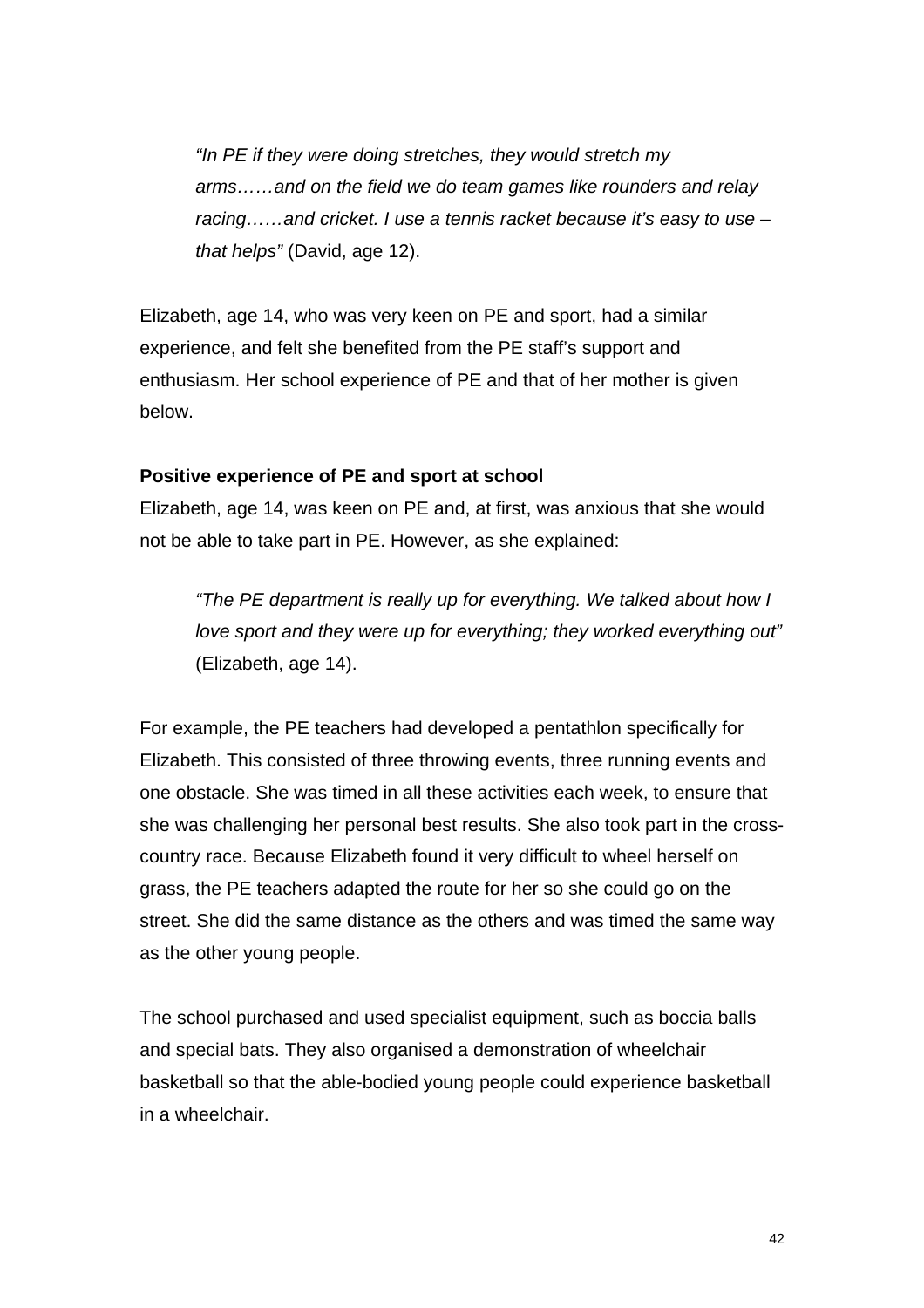Elizabeth's mother also worked in close partnership with the school in order to adapt PE for her. As she explained:

*"For one race, they were going to push her but I said that was no good, she hasn't achieved anything; it was far better for her to start a bit further forward. She pushed herself so at least she was doing it herself and it was a bit more on an equal footing. They were OK and took everything on board; they maybe hadn't thought about it but that's not their fault; they always ask my advice about things"*  (Mother of Elizabeth, age 14).

A few of the young people, like Simon and Natalie, said that they felt it was their responsibility to let the PE staff know what they could and could not do when it came to PE:

*"I think PE staff need to be definitely more inclusive. They need to be quite encouraging to do things but also let you decide what you can do by yourself"* (Natalie, age 17).

#### **Swimming**

Several children and their parents mentioned difficulties in going swimming with the school, either because of the lack of suitable changing facilities or of a hoist to aid the young person entering the pool. One young person could not attend because the coach the school used for transport was not accessible, and some children complained about the temperature of the pool being too cold for them.

#### **PE teaching**

Although sport was very important for Alan, and he very much wanted to do a GCSE in PE, he was told that the course could not be adapted for him. He was very disappointed, especially when the following year he was told that it could have been adapted after all. He concluded that the teaching of PE at his secondary school was *'rubbish'* and that they '*had no experience at teaching*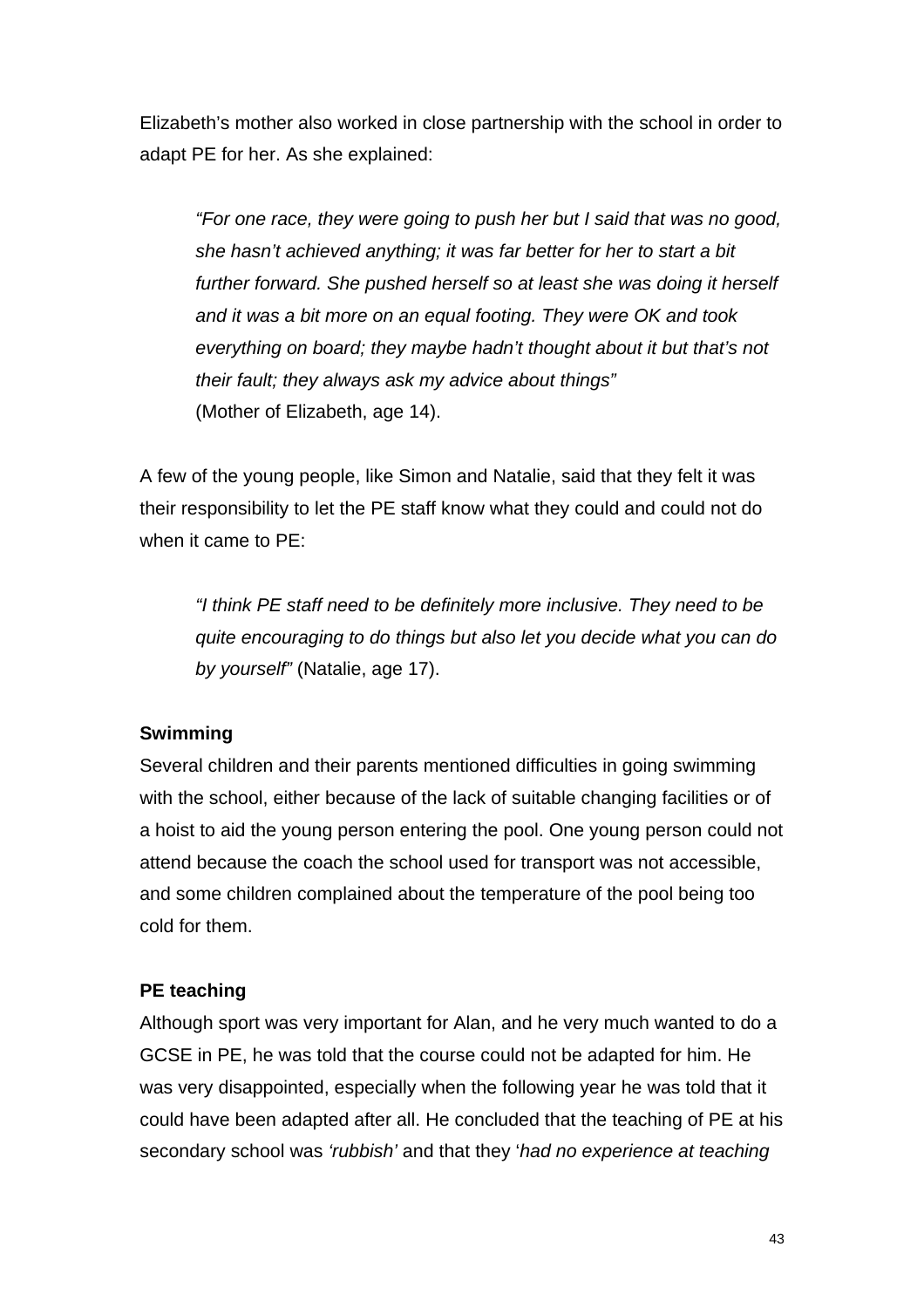*disabled people'.* Billy, similarly, was critical of the standard of PE teaching in his school commenting:

*"They don't really know what to do with a disabled person – their curriculum doesn't really fit around it"* (Billy, age 13).

Many school staff we spoke to had managed to obtain specialist equipment to adapt PE lessons. This included lower netball nets, a lower table tennis table, balloon balls, larger tennis rackets or those adapted with a special strap and bean bags. One school had also purchased boccia balls, a game similar to bowls, specifically designed for physically disabled people. Funding restrictions, however, were cited as a challenge in obtaining such equipment, especially as there may be only one or two disabled children in a mainstream school.

A small number of teachers had attended a specialist course about teaching PE for disabled children but it was felt that these courses were more geared to teachers in special schools. They would have welcomed more advice:

*"Really we need more help and ideas about PE for children in wheelchairs. I had some training from a teacher from a special school but that's a bit different and we have to adapt it all. It's not really geared towards having one or two children who are disabled. So we need more guidance on how to adapt things alongside more able-bodied children"* (Head of PE, secondary school).

Natalie's mother echoed this view, that most – if not all – PE teachers in mainstream school need more guidance on how to adapt PE for wheelchair users:

*"The sports teacher was lovely and tried to include Natalie but he didn't have any experience of her needs. How lovely it would have been if the school had brought in someone who could have advised them on how to include a wheelchair user in their regular lessons, or brought*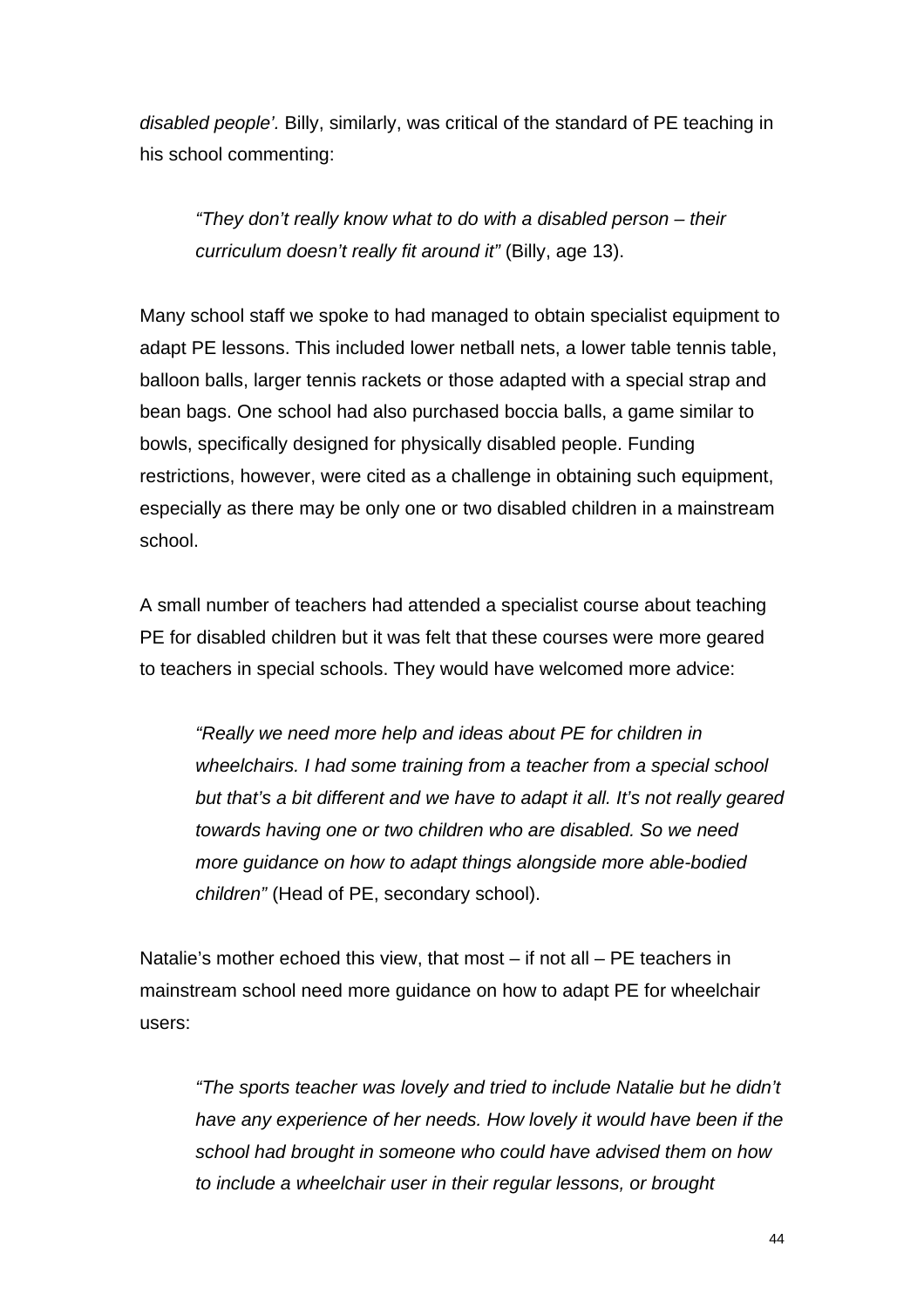*someone in who could have taken Natalie on one side and teach her wheelchair basketball. That would have been great" (*Mother of Natalie, age 17).

### **Transport and school trips**

#### **Transport to and from school**

A very common experience for most of the young people and their families were problems in using the local authority transport service to and from school, a service which was, in most cases, contracted out to a private company. For many young people, the taxi or mini-bus that collected them arrived very early in the morning meaning that they were travelling for about an hour to get to school, picking up others on a long route, although they lived only a few minutes away. For many, this experience was repeated in the afternoon, making the day a very long one. Worse, though, was experiencing unreliable transport, with taxis not turning up to collect the young person at the correct time, so that some young people were receiving 'late marks' at no fault of their own. One young person, Julie, reported a taxi making her late for an exam. When she and her mother complained, they said they were accused of lying by the transport company:

*"Transport – at the moment it's horrendous! They come when they're not supposed to come and not come when they are supposed to. They made me late for an exam. They say we are lying! Anything out of the ordinary they can't cope with."* (Julie, age 18).

The lack of flexibility of school transport was identified as a problem by several young people and their parents, and had implications for the young people's ability to attend after school clubs and see friends after school. As Ali explained: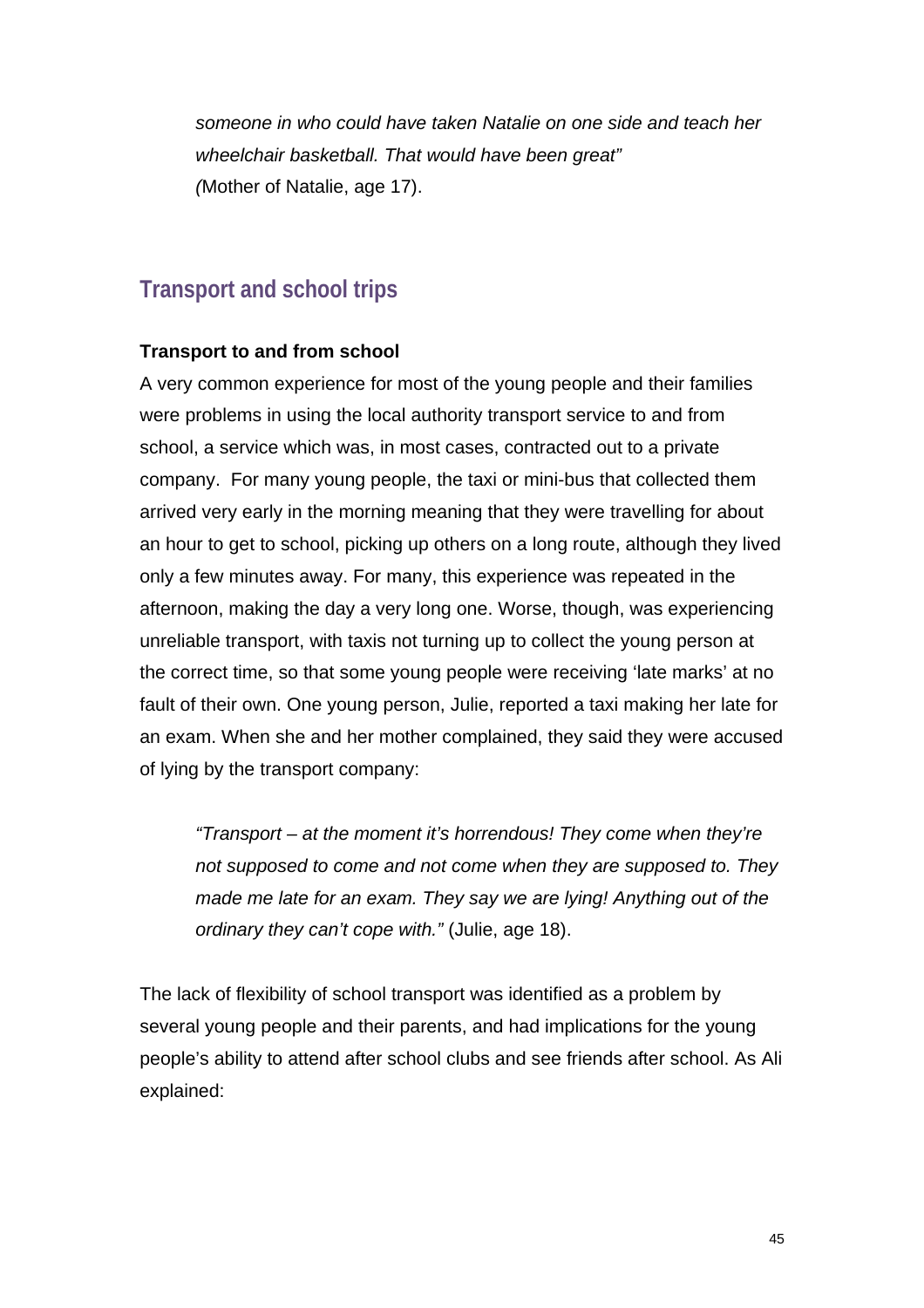*"I have found leaving late after school a problem; it is not in their contract. My sister has to collect me"* (Ali, age 15).

And for Billy, like many, the lack of flexibility had had a negative impact on his social life after school. As his mother commented:

*"You should have a rule with transport that when you want a friend home for tea you can. I know it's difficult but you really need the flexibility of transport"* (Mother of Billy, age 13).

Mary was not able to do wheelchair basketball after school because of the inflexibility of transport arrangements. As her mother said:

*"Transport collects her and brings her home, but she misses basketball because it's after school and the transport isn't flexible – they need to relax their rules" (*Mother of Mary, age 15).

In fact, one or two of the young people did experience more adaptable transport, due to the fact that they almost always had the same driver who had got to know the young person and the family quite well. Being familiar with the young person and his or her friends meant they could 'bend' the rules a little. Elizabeth's mother explained:

*"Sometimes he [the driver] brings her friends home with her too, which I'm sure he's not supposed to do. Another time, he dropped her in town as she needed to go to a confirmation class. It's about give and take – sometimes we do it if a problem with shifts occurs"*  (Mother of Elizabeth, age 14).

Janine also reported that her transport was reliable and flexible; she told us that all she needed to do was to phone or text the driver and he would collect her.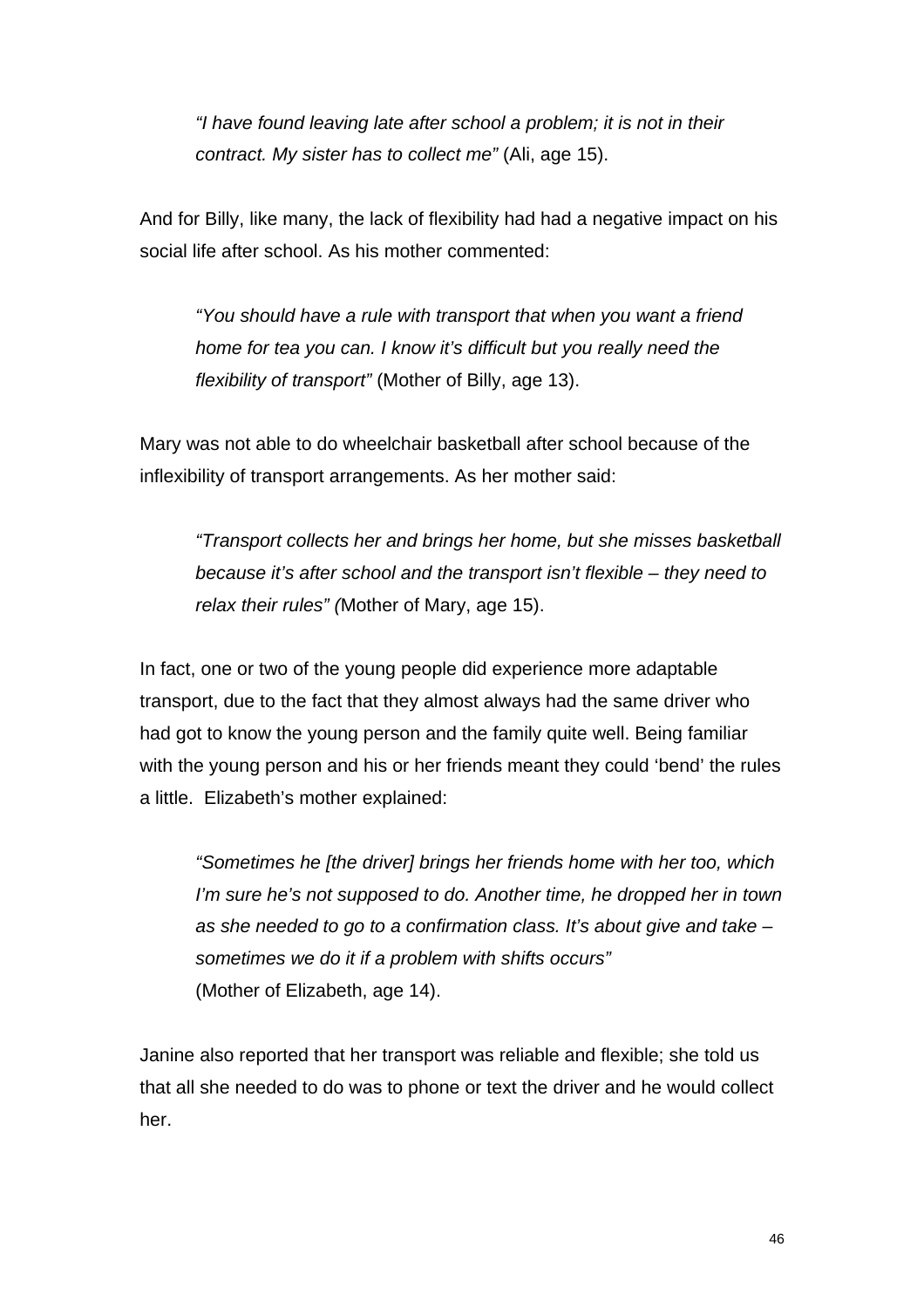#### **School trips**

The vast majority of the young people and parents interviewed identified school trips as one of the most problematic areas of their mainstream school experience. The main reason for this was the lack of disability accessible transport. Many reported their local authorities as not having any such coaches, or only making them available very recently. Some said they were available but the school was not prepared to use them because of the additional cost, which they would have to pass onto the other students. As a result, many of the young people we spoke to had to travel separately from the majority of their school friends on school trips, having to travel behind the coach in a taxi. Most schools attempted to compensate the young people by allowing one or two friends to travel with them, but for many, this was still an isolating experience.

Ali described his experience of being separated from the rest of his class:

*"With secondary school, I have to go in a black cab – it's not nice because you feel isolated, kind of thing. The others go in a school minibus, which isn't accessible. Black cabs aren't the most spacious of cars and I have to have a teaching assistant with me and sometimes I have a friend, but it's not the same, it's not being included in the whole group"*  (Ali, age 15).

Although Vivien's school had booked a disabled accessible coach for the school trip to see 'Billy Elliott', when the coach arrived, the aisle was not big enough for her to transfer into a seat. Vivien's father ended up driving her to London in his car behind the school coach, which was not ideal, given that it was a social occasion.

Mary, age 15 at the time of the study, had been particularly excluded from school trips. During her time in primary school, she could only go on a trip if she went in her mother's car. As she explained: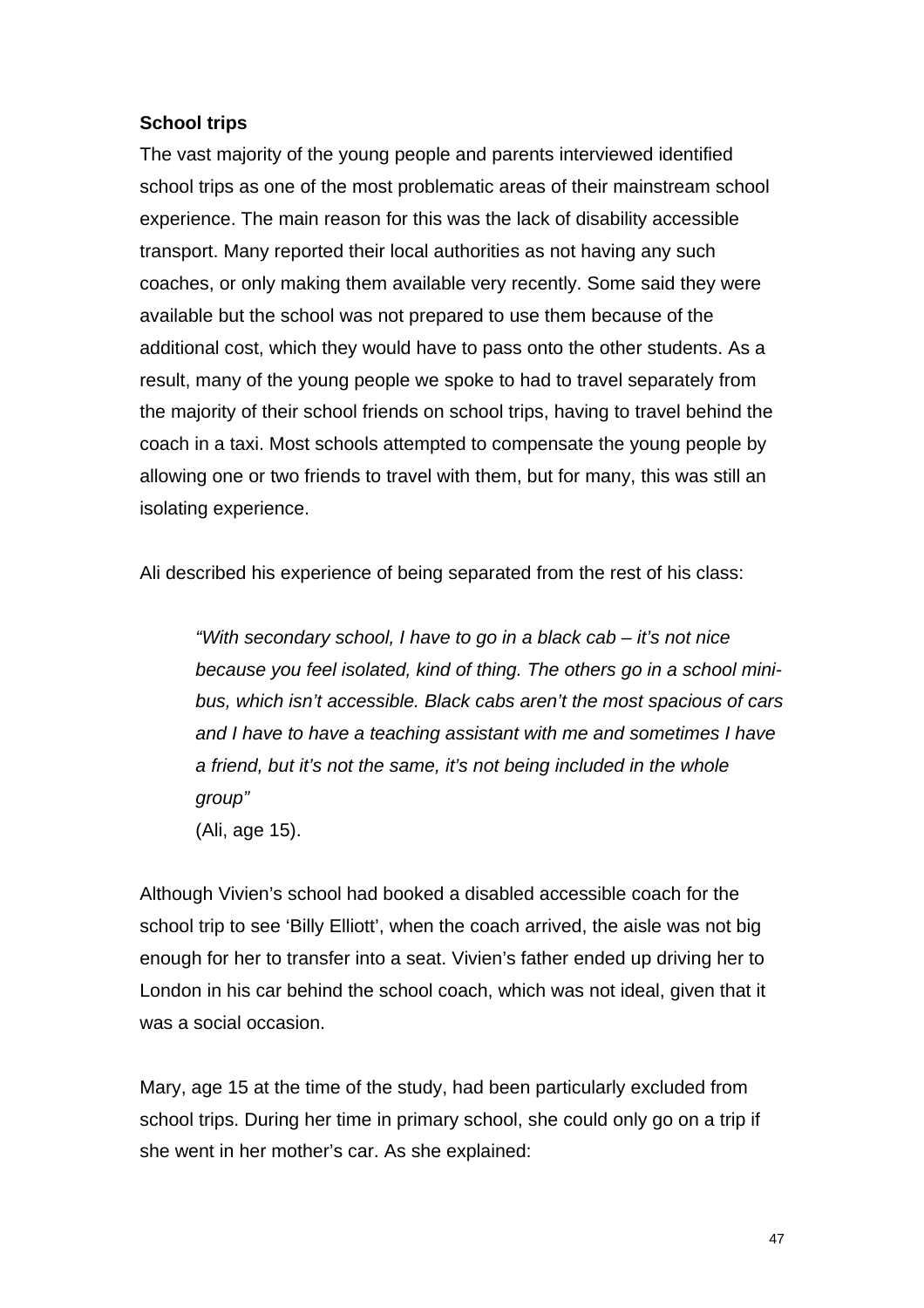*"I'd have preferred to have gone with everyone else from school"* (Mary, age 15).

At secondary school, she did not go to any school trips at all, because, she said, the staff *'would have to carry me'.* To be excluded altogether was a rare experience but many young people experienced difficulties other than unsuitable transport. Ian described one of his school trips as a *'disaster':* 

*"The trip to Hadrian's Wall – that was a bit of a disaster! Lots of hills, lots of places I couldn't go; the gift shop was up a flight of stairs"* (Ian, age 16).

One secondary school SENCO spoke at length about the need for careful forward planning when organising school trips that included a disabled young person. In this school, both the young person (Elizabeth) and her mother were full of praise for always including Elizabeth in school trips. The SENCO explained why she thought they had got it 'right':

*"It's about staff being aware. It's about the hierarchy making sure that when anyone's organising a school trip, that on the paperwork it says, is there disabled access, and they check it with the centre. It's about making sure they've got accessible transport because it's more expensive, and about accessing the school budget set aside for doing that; that's what I have to enforce and check on."*  (SENCO, secondary school).

### **The role of the Teaching Assistant**

The role of the SENCO was identified by many young people and their parents as the first port of call if issues needed to be raised, and for coordinating meetings at school. However, the young people discussed the role of the teaching assistant (TA) in great detail, so it is this topic to which we now turn. For many children and young people, the relationship they had with the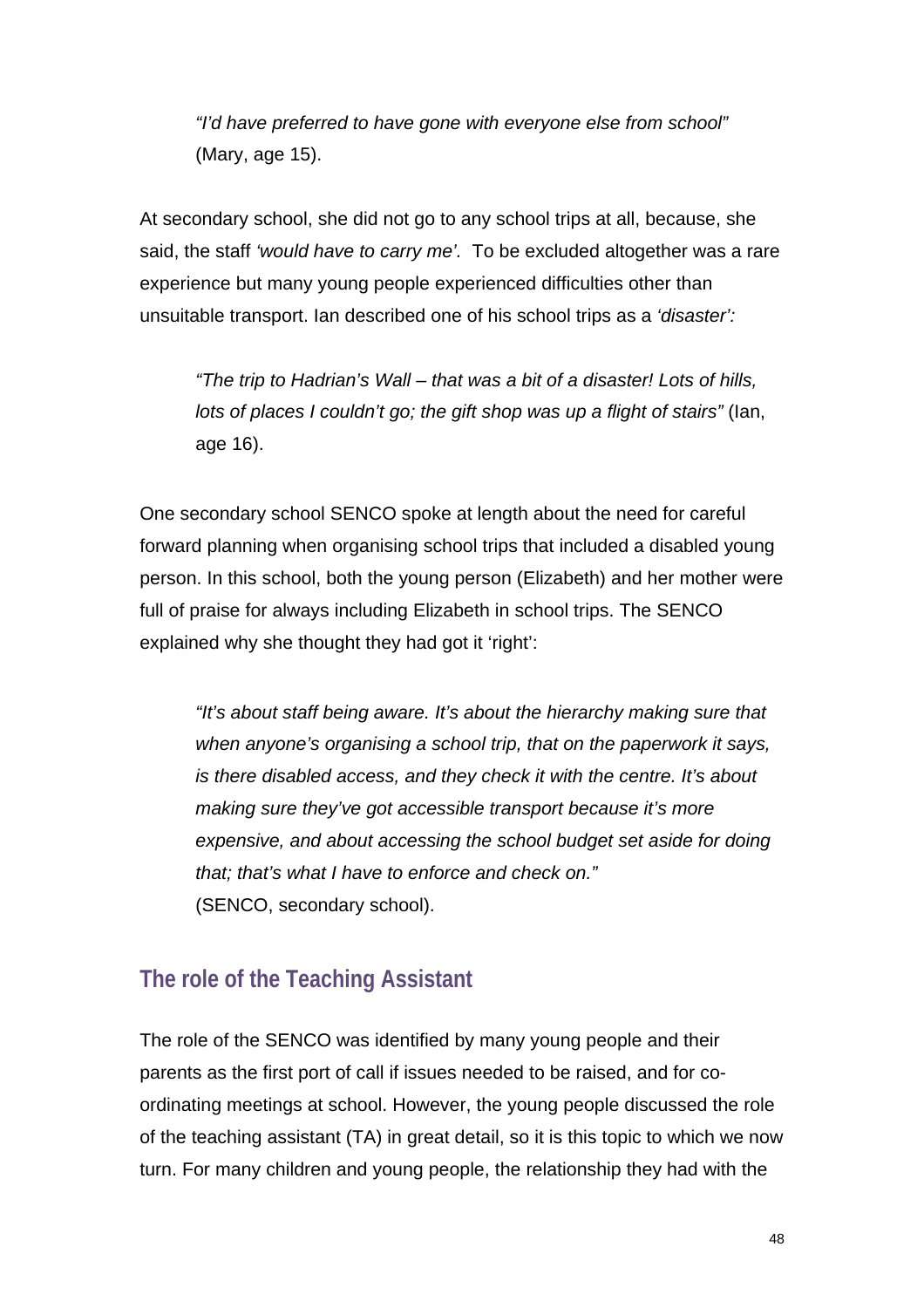TA was central to their experiences at school and often determined both how they felt about school, and their levels of independence.

Some of the young people had one TA allocated to them full-time, some had several TAs helping them at different times of the day, and some shared TAs with other young people. This variety of experience did not appear to be related to the severity of disability but instead to the assessment of need made in the young person's statement of special educational needs, and how this was translated into available funding by the local authority and school.

Because the TA had transferred with them, several of the young people had had the same TA throughout primary and secondary school. Generally this was seen as very positive ensuring continuity in what could be a very personal relationship, especially as many of the TAs were helping the young people with their bowel and bladder management. However, some young people highlighted the need for TAs to strike the difficult balance of being caring without being overbearing or over-protective. As this primary Head Teacher explained:

*"The TAs come into the job because they are caring people, but the danger comes that with being caring becomes very protective. It's making sure that the support level is exactly that…....that it's support and not limiting"* (Head Teacher, junior school).

In fact, many of the young people told that this was indeed a problem and that the TA or TAs allocated to them were at times overprotective or dominant. Ian, for example, felt that the TAs were *'over helping'*, sometimes *'condescending'* and pushing his wheelchair without asking him first. He went onto explain how his relationship with the TA was very unclear at first and that he needed to learn how to be 'disabled':

*"At that point I was still very ignorant about everything. They didn't know what to do and I didn't know what to do; I didn't know how to tell them and they didn't know how to ask"* (Ian, age 16).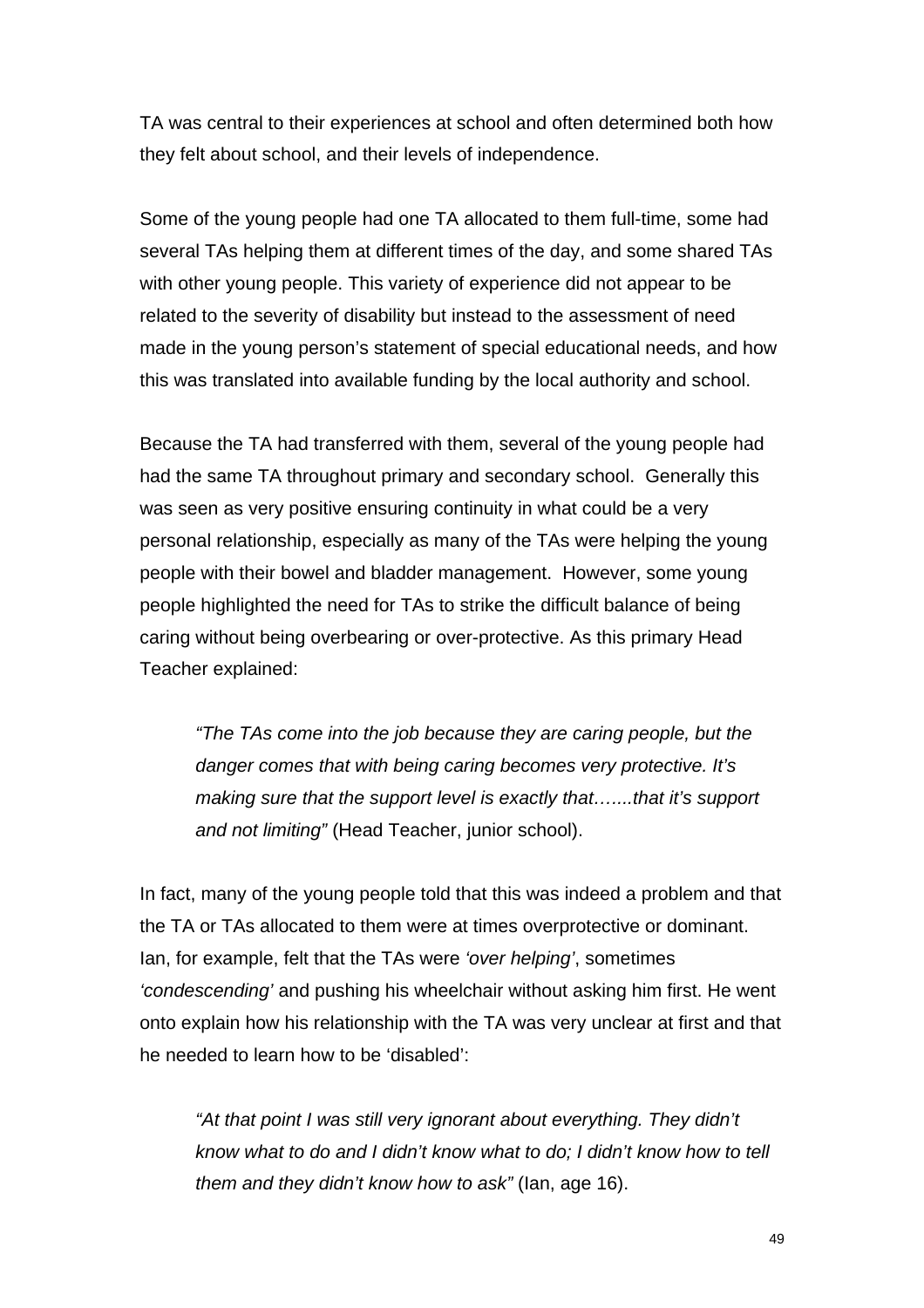Ali spoke to us at length about the difficulty of having a TA and the impact on his freedom and independence:

*"Science has caused me a few problems. In terms of practicals, I need TAs with me [for health and safety reasons] which I've not been comfortable with – you want your freedom. The TAs ask me 'is there anything you need? Are you OK? And I wanted to shout at them, 'I'm not mentally disabled you know, I'm physically disabled; if I want anything, I'll tell you!"*  (Ali age 15).

Some of the older young people described the problem of boundaries, when the TA tried to become friends with them:

*"Some try to become your friends with you which isn't what I want, especially when they're 60 or whatever!"* (Ian, age 16).

Some parents were concerned that having a TA all the time was restricting the young person's social development, as they were not able to spend time with their friends alone*.* 

Julie felt very strongly that the TAs should have strict boundaries:

*"I didn't think I needed them really! I didn't want them. It's just not normal having some woman I don't know hanging around with me. I thought it was weird. I would say although they have to be there, they should be in the background and not try to be part of my group of friends"*  (Julie, age 18).

Some young people felt that their TA had got the 'balance right' and had the experience to know when to leave them alone, either in lessons or when they were with their friends. David, for example, explained that although he needed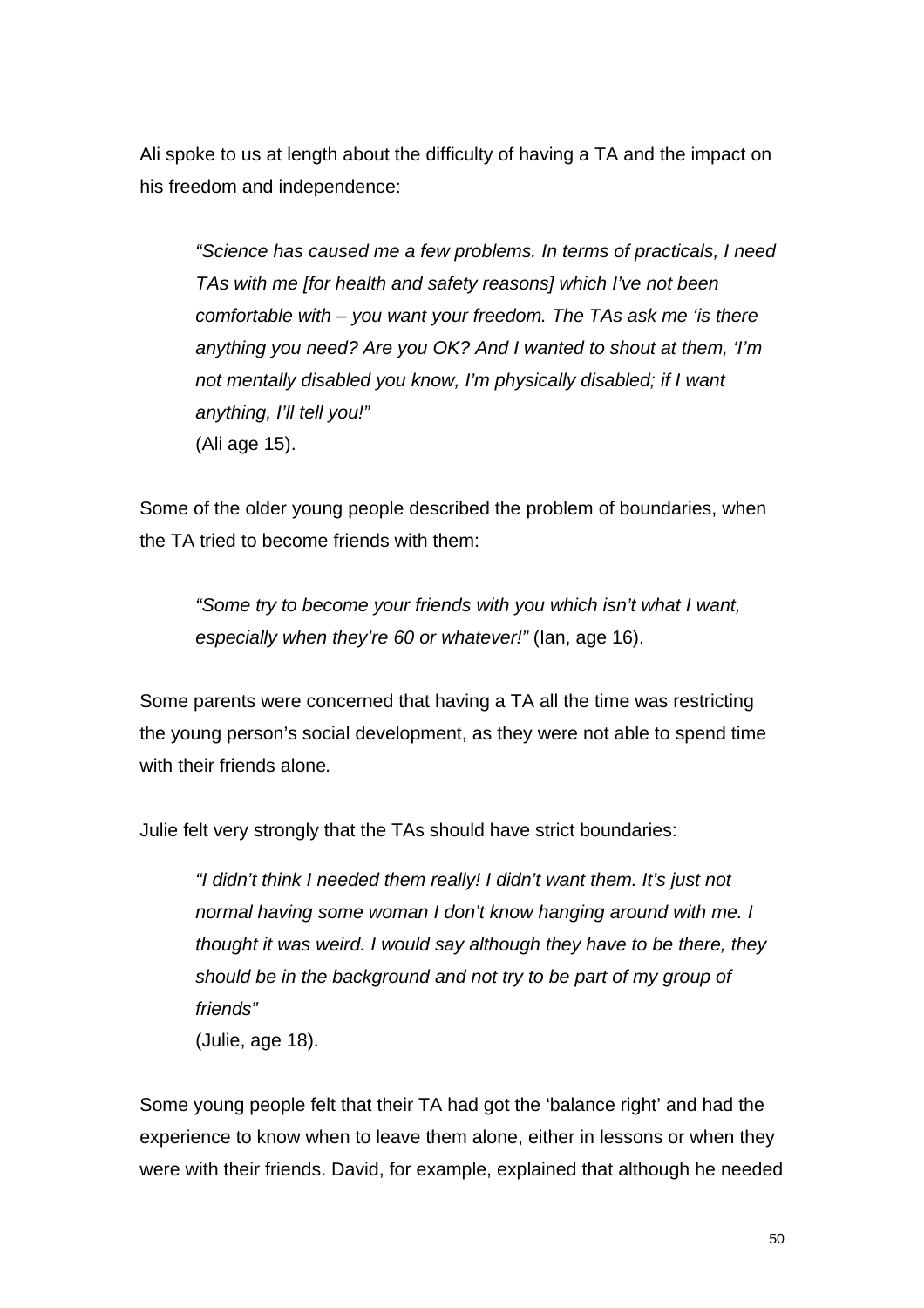his TA at first because he was 'shy to make friends', they now know when to separate:

*"Now I leave Ellie [TA] behind me and I run off with my friends. Ellie will be one side of the playground from me*" (David, age 12).

Ali explained how, by his talking to key people at school and in his review meetings, the TAs had learnt to 'back off' a bit and give him more freedom. For example, Ali was no longer having a TA with him in science lessons. Although the TAs were always on the same floor as him, in case they were needed (in a fire alarm, for example), they were no longer required to be in the same classroom. He explained that this had been a gradual, but welcome, process.

A couple of the boys mentioned the need for more male TAs.

*"I've had older and young TAs- it's better if they're younger – they're more fun – and it's better to have one of the same sex. This year all my TAs have been male and that's been good"* (Simon, age 16).

Many of the children and young people and their parents were full of praise for their TA, very positive about the TAs approach and about their relationship with them. For many, this was about getting the correct balance: caring for the young person, while at the same time not becoming over-involved, sentimental, or trying to cross the boundary into friendship. Adrian's parents, for example, praised the TA's ability to minimise any fuss if Adrian had an 'accident' (that is, if he wet or soiled himself), and for being matter of fact about everything. As this mother explained:

*"She's engaged but not over-engaged, doesn't say, aaaarh, oh dear; she's just very helpful but doesn't mollycoddle him. That would be the danger, he wouldn't have liked that, she's very matter of fact"*  (Mother of Adrian, age 10).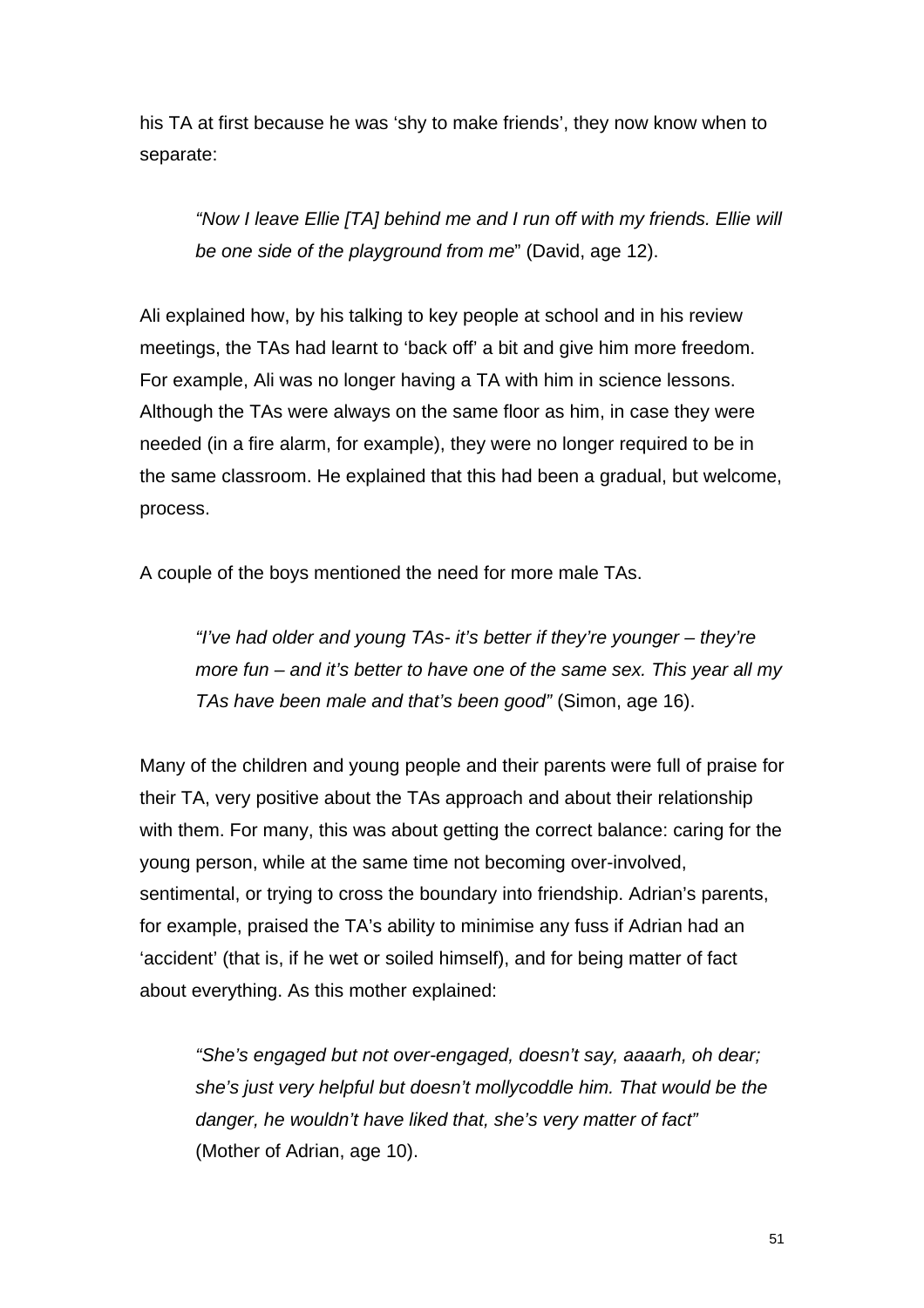Often the success of a TA - child relationship was about the child feeling genuinely liked and cared for:

*"She [the TA] was a really nice person and she cared, rather than doing it because she was being paid for like bog standard, she actually went the extra mile. For instance, like little stuff, she brought me little presents for birthday and Christmas and I could talk to her about normal stuff, we were really open"* (Ben, age 13).

One secondary school teacher spoke strongly about the importance of the TAs role and how it was crucial to get it 'right':

*"The TAs who have worked with Anna have been superb…..and I think that's important and something that we need to get right. Having the right TA is absolutely essential. Without that it would be very very difficult"* 

(Teacher, secondary school).

#### **Training**

All but one of the teaching assistants we interviewed for the study had attended a one-day manual-handling and lifting course run by the local authority. A small number of TAs mentioned doing short refresher courses too or a short course on using a hoist and a catheter. The only other training mentioned was informal on-site training with the young person's physiotherapist, for example. Most TAs did not feel the need for more training, although one said she would have liked more information about SCIs:

*"It would have been useful to have more information about the condition [SCI] itself and what happens"* (Teaching Assistant, secondary school).

 Simon's mother felt strongly about the need for TAs to have more formal training for working with a child with a SCI: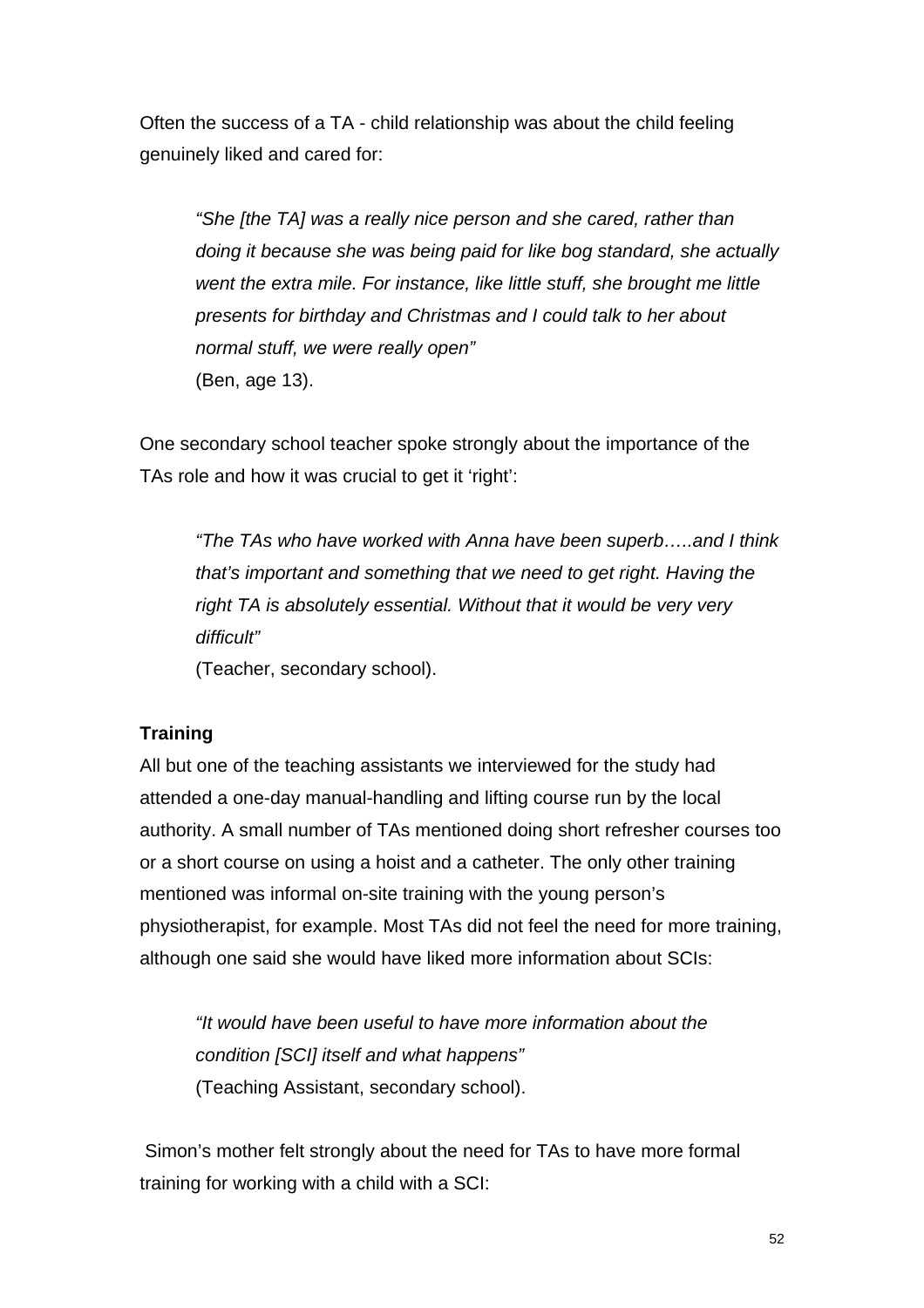*"Training can be an issue. The physio goes in to show one of the helpers what to do in terms of getting Simon into his walking frame. But there are a number of helpers and one helper then shows the other helpers, which is not ideal. Simon ended up with a pressure sore because it was done incorrectly. These TAs would benefit from a better understanding of the issues around SCI"*  (Mother of Simon, age 15)

Another mother had actually organised and paid for a training course for the TAs herself because she felt so strongly about their need for training. She felt that the TAs only saw their role in terms of manual handling and did not understand the *'barriers of SCI'*. She wanted the training to show them that their job was not '*just about catheters and bowels'.* She was providing an understanding that disability is complex, involving the whole person, not only his or her body.

One secondary school teacher we spoke to also identified the need for TAs to receive more training, especially as their role is so broad ranging, not just about practical tasks but also about both feelings and the student's learning process:

*"The people who could benefit from more training are the TAs who work with them [children with SCI]. I wonder whether it would be possible to develop a small training programme for TAs. I can see that as more significantly useful than a training programme for teaching staff. They become, often, the enabler, the signposter, a key part of the learning process. And often the TAs don't just 'do things' for the young person, they are also there to deal with the day to day angst that may be there. A mixture of practical things and also some counselling, listening skills and so on"*  (Teacher, secondary school).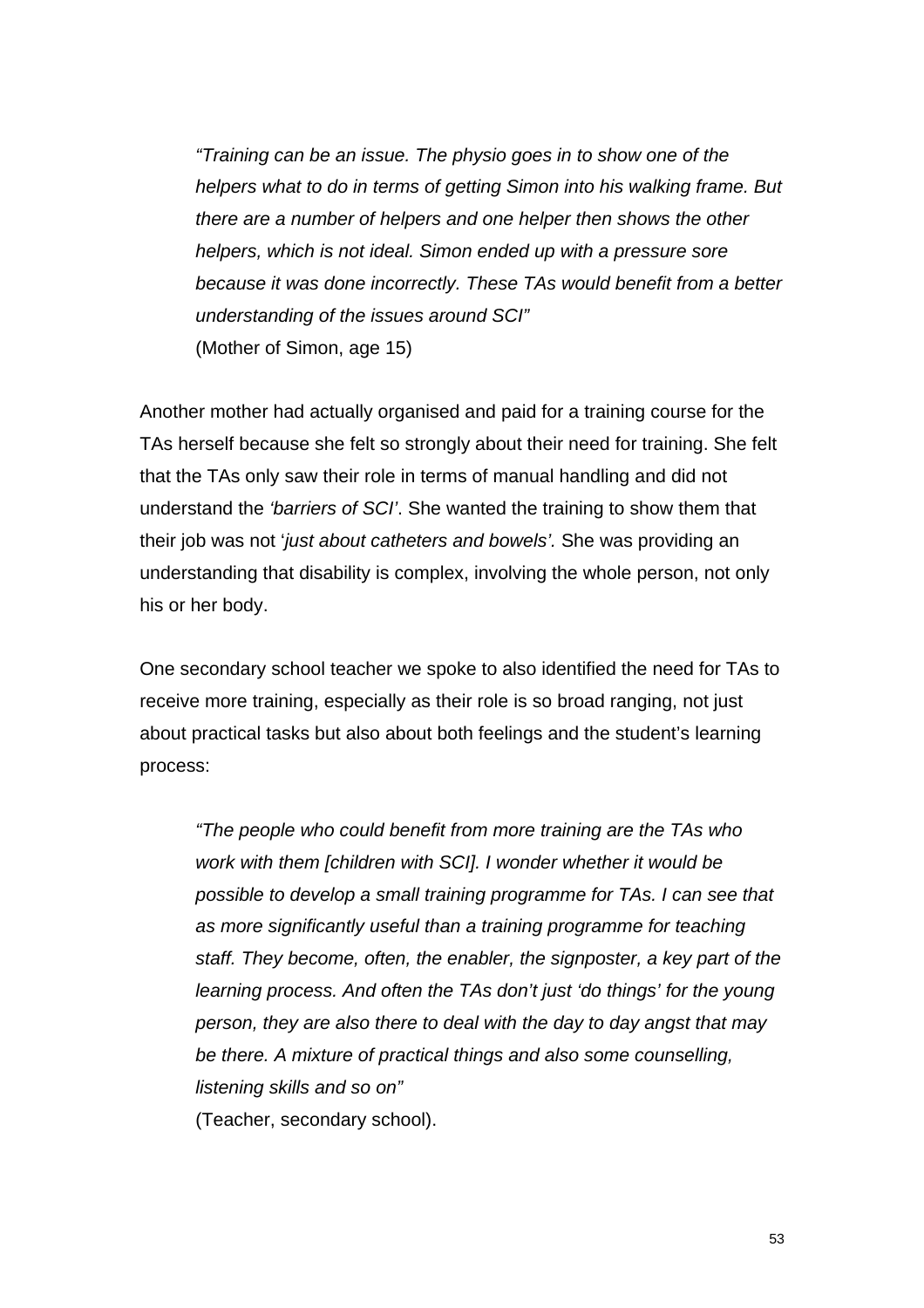A few parents and teaching professionals thought that the young person needed emotional support over and above that which the TA could presently offer and some referred to the extra training and information that TAs required. Others thought the emotional issues involved in SCI should be addressed by specialist professionals or that spinally injured children or young people should be able to access one-to-one mentors.

# **Partnership working**

Crucial for a positive school experience are the effective communication and close working partnerships between several parties: parents and carers, school-based staff, other health and social care professionals, and the children and young people themselves.

#### **Information sharing**

We asked school-based staff about their access to information on SCI for working with a spinally injured young person. None of the staff we spoke to had general information about SCI and its implications, and only one teacher mentioned doing his own research to fill the gaps:

*"There's nothing I've come across which are exemplars of good practice or experience from other schools. We've just learnt as we've gone along. I've only found out about SCI from doing my own research"*  (Teacher, secondary school).

Instead, many of the school-based staff we interviewed said that they had been given specific information about the individual circumstances of a young person's injury or condition. Much of this information was medically based and included advice on practical tasks such as catheterisation and physiotherapy exercises. For this reason, preparatory meetings that included a range of professionals as well as the child and family, in the term before a child or young person started school, was seen as an essential mechanism for information sharing. As this SENCO commented: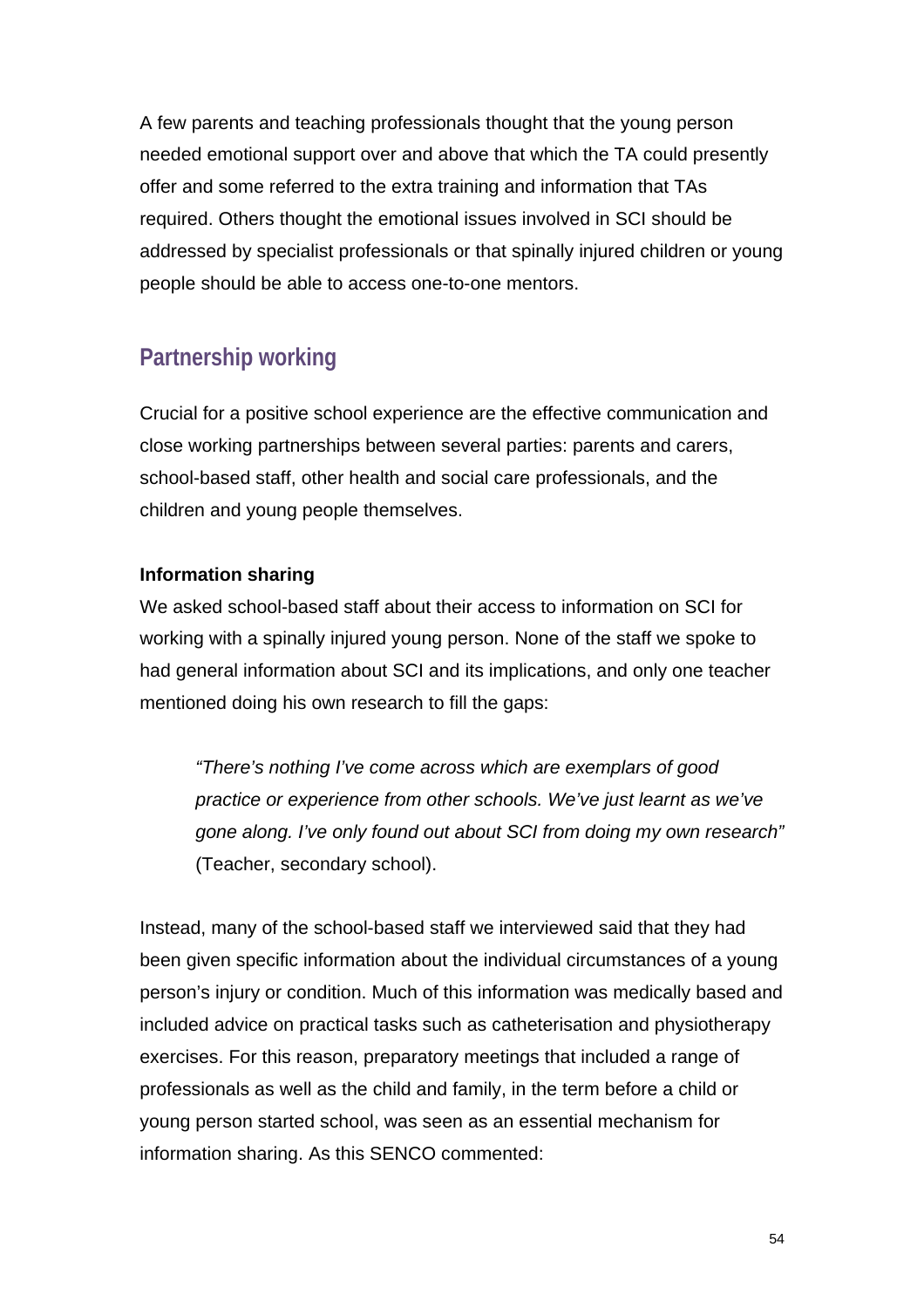*"I think liaison is key. You need to liase with parents, with primary schools, and with the outside agencies, to make sure that you're completely ready when the student arrives. There are always things that need doing in order to make a successful transition. So for me, liaison is critical. And then we have to make sure that the teachers and the teaching assistants know exactly what's happening and what their role in all this is. If I don't do my job properly, then they fail the students and I have to make sure it's all completely ready for September"* (SENCO, secondary school).

This SENCO echoed the view of many of the parents, young people and teachers, who we interviewed for the study, that the SENCO plays an essential role in relation to co-ordinating communication and information sharing in schools.

For schools, another important source of information was the disability advisers and specialist advisory teachers in the local education authorities. Many of the teachers and teaching assistants we spoke to had regular access to these people, as they visited the school on a weekly or fortnightly basis, and school staff highly valued the information and advice they received from them.

Both parents and teachers identified the need for more information. As one primary teacher commented:

*"You get snippets of information but if someone would have been able to prepare a leaflet…..a little checklist which said, 'have you considered this?', without us having think what are the issues, what problems there could be"* 

(Head Teacher, primary school).

It was suggested by both teachers and parents that it would be helpful for schools to have information about SCI and its impact, how to adapt PE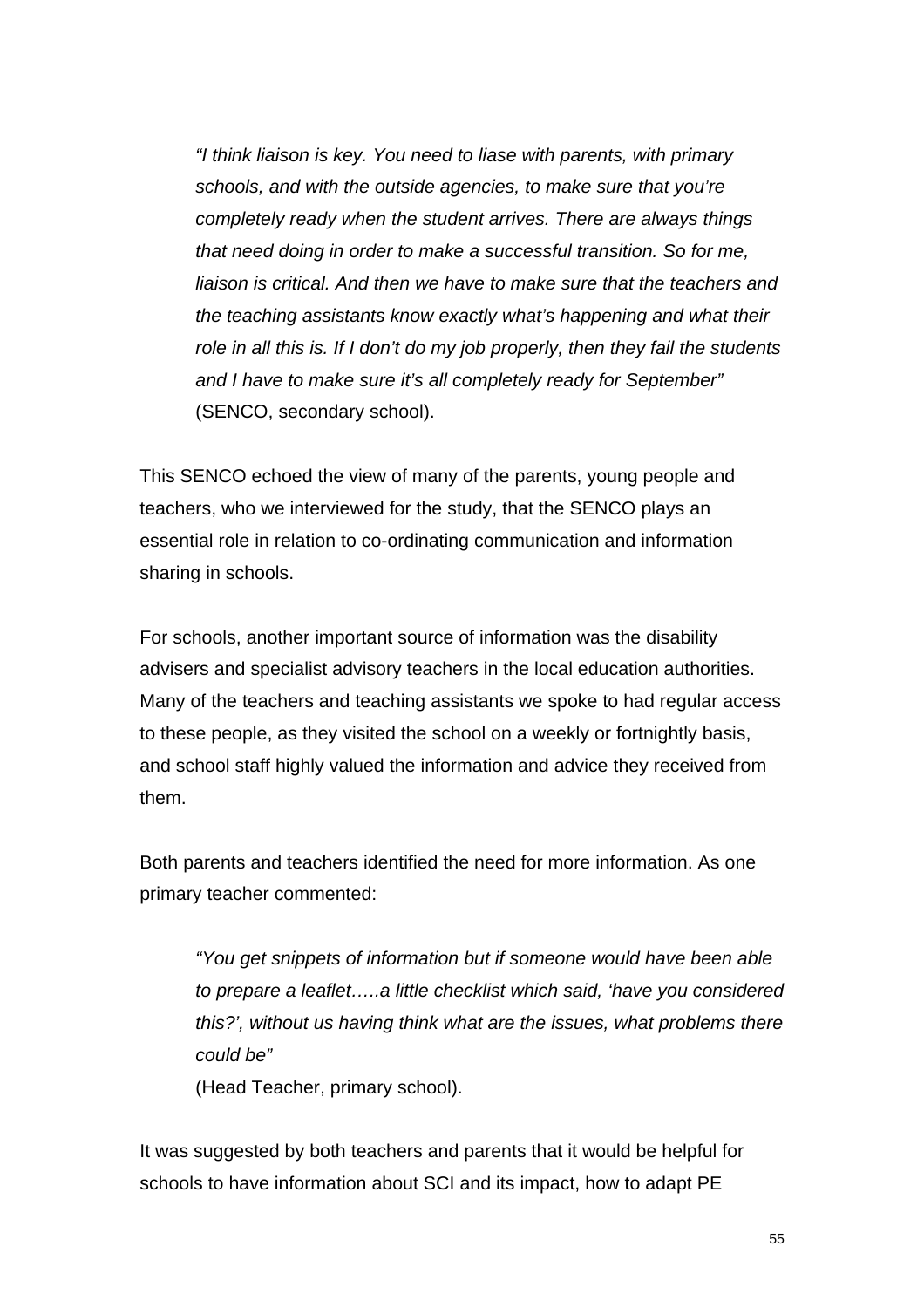lessons, and the emotional and psychological needs of a young person with a SCI. As this parent said:

*"It's important for the information for the school…..what they're up against and what they will have to deal with"* (Mother of Carly, age 10).

Few school-based staff identified the need for more information: overall they felt that the individual information about specific young people they received was enough. Where problems arose, this was because information about individual children was not shared among staff. This appeared to be a result of confusion surrounding the need for confidentiality. This SENCO summed this situation up when he said:

*"There are individual records which give information about the injury and how it manifests itself. In terms of getting a student coming in, occupational therapy may come in and do a risk assessment and then it is my job to distribute that information to those who need it, not the whole school. Knowing more about spinal injury wouldn't alter the way we give the support, to be honest. Other more specific information which might change the way we do something, we would expect to come with the student"*  (SENCO, secondary school).

Ian and his mother experienced what can happen when the requirements of 'confidentiality' are improperly understood and the 'need to know' is too narrowly interpreted. Ian's spinal injury had been caused by a life-threatening illness, for which he had been treated for many months, resulting in high levels of absence. When Ian's mother attended a parents' evening, it was apparent that many of the teachers she spoke to, including his class teacher, did not know why Ian had been absent so much when they complained that he had missed a lot of the curriculum. In this situation, the schools' mistaken interpretation of confidentiality had caused them not to share important

56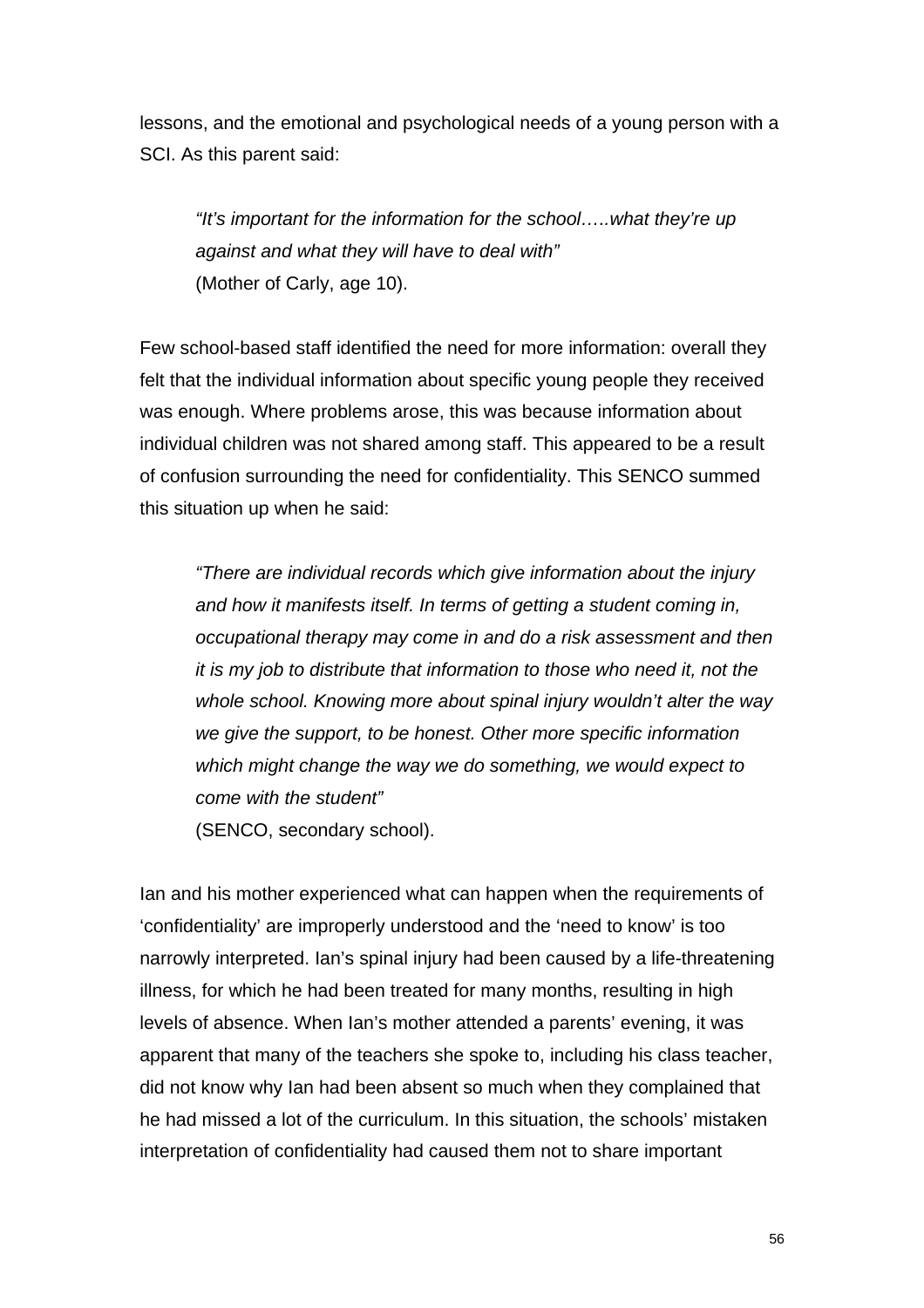information with Ian's teachers, which was relevant to their responsibility for Ian's learning and general wellbeing.

#### **Partnerships across agencies**

Our study revealed many instances where the child's occupational therapist or physiotherapist had played a central role in his or her school life, often by coordinating initial visits and meetings, and by assessing accessibility and the need for special equipment. Visits made to the school by such professionals and the information they shared with teaching assistants, about toileting and exercises, were generally greatly appreciated.

Tensions between education, health and social care were also apparent, however. Although one primary school Head Teacher felt that there was greater collaboration across agencies, than before children's services had been brought together, there was still conflict over the funding of equipment and adaptations. Doug, for example, had a chair that he operated himself with his head. After more than 5 years, he had outgrown it. His teacher told us that Doug had completely lost his independence because while a new one was being sorted out, he had to be wheeled around. Doug's laptop had also broken down meaning that he had to revert to using a scribe, again limiting his levels of independence. The teacher went onto reveal tensions between education and health that were directly affecting Doug's access to specialist equipment and, therefore, his independence:

*"Co-operation between Education and the NHS is complex and difficult. Who's going to pay? The school?"*  (SENCO, secondary school).

A school nurse we spoke to was concerned at the lack of collaboration between different professionals:

*"Some of them are brilliant in their own fields but they don't come together on anything"*  (School Nurse).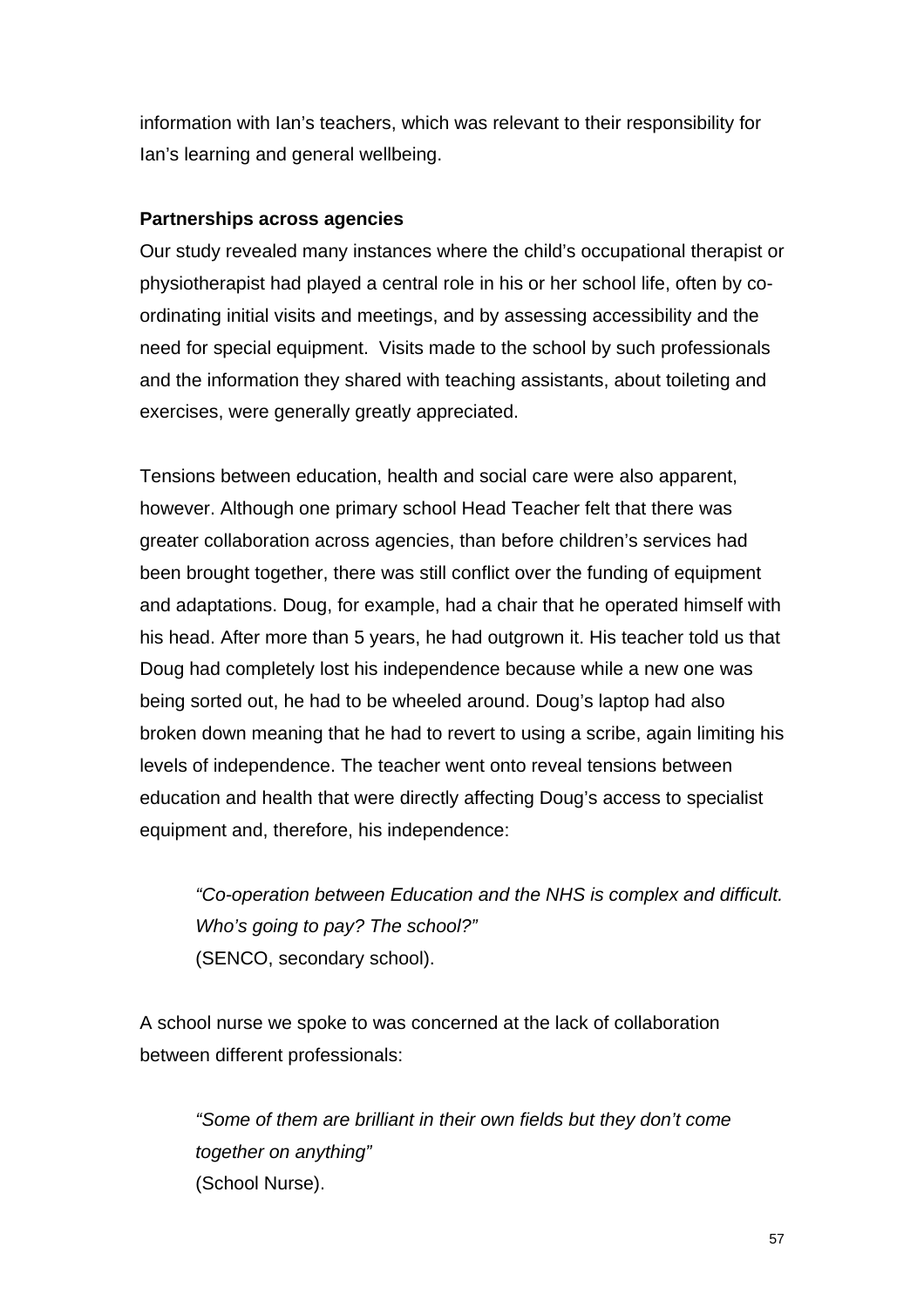One primary school teacher complained that a physiotherapist had advised them to facilitate the child's movement in the canteen using her walking frame, but the teacher felt this was not practical. Under-estimating the need to see the child holistically under the *Every Child Matters* (DfES, 2003) and *Children Act 2004* agenda, she saw her job as educating a class of children. This sometimes clashed with the spinally injured child's health care needs:

*"We all wear different hats but my primary interest is in how she [the child] is doing educationally. The physio's job is about the physical side and they come and ask 'how many hours has she been using her frame?' But I have 23 other children to look after! I'm all for inclusion but the people who put inclusion policies together have to realise that we are primarily trained to look after education so we can't be expected to look after health needs too. There seems to be an expectation that we are a jack of all trades and that I have to be an expert in this and an expert in that"* 

(Teacher, primary school).

#### **Partnerships between parents and schools**

Many teachers emphasised the need to rely on parents' expertise and knowledge about their child's injury. Parents similarly stressed the importance of being open and not always blaming the schools for sometimes getting things wrong. Some parents had sensed the school's anxiety and fear about taking a child with a spinal cord injury because it was an unknown area for them. Parents saw it as their job to inform and educate the school in order to reduce anxiety among staff, which would allow them to work with their son or daughter with greater ease.

As Elizabeth's mother explained, when talking about a school trip that had not been planned as well as she would have liked: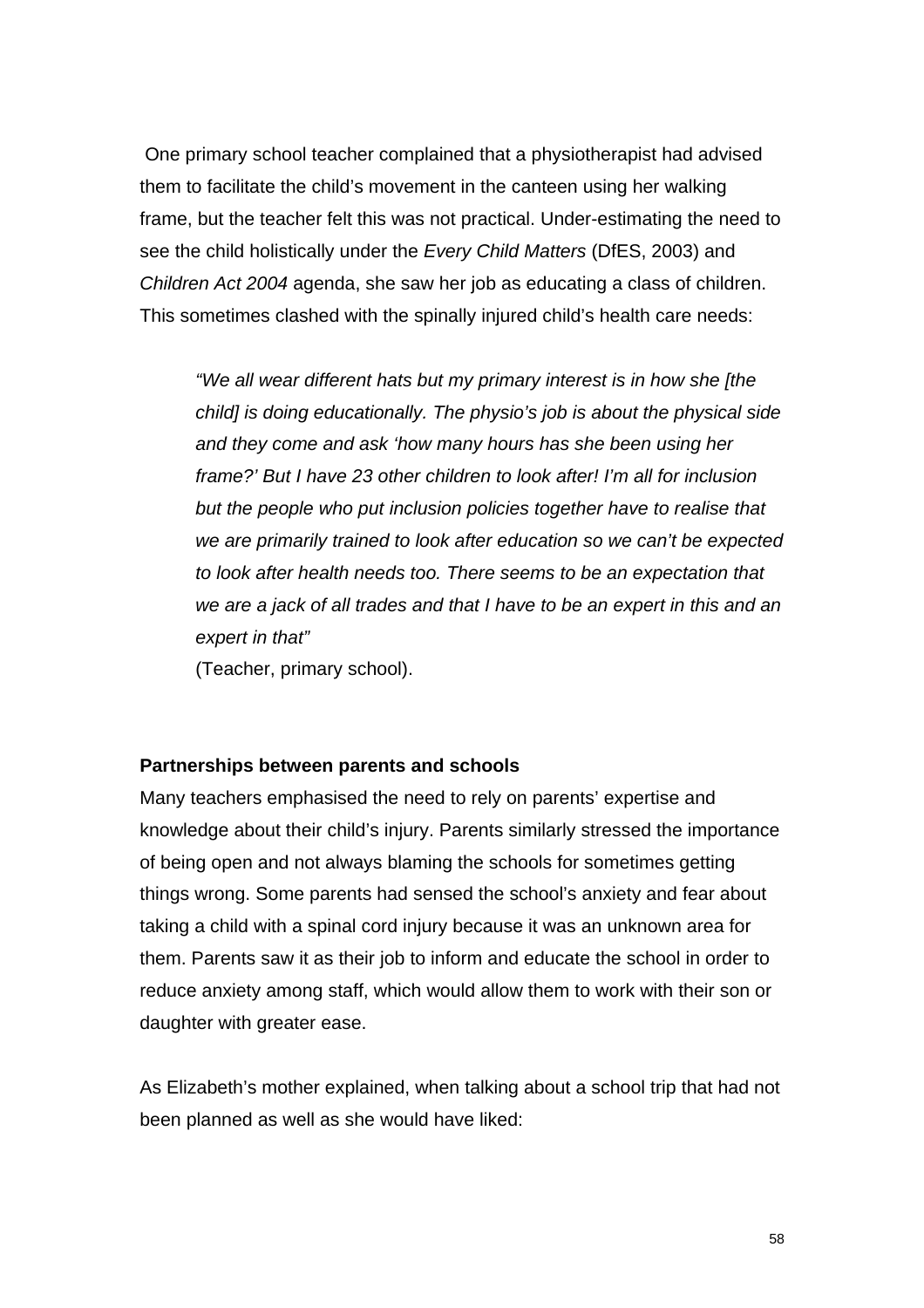*"It could have been daggers at dawn but there's no point in being really aggressive. To be fair, people don't know, do they? They don't know about disabled people and how to cope. People have to have it pointed out to them sometimes. As a parent, you have to communicate; you have to be quite open, I think. You have to get the balance of being firm but not aggressive, I think. You need to ask questions and offer information. It's important not to have a chip on your shoulder – it doesn't do anyone any good"*  (Mother of Elizabeth, age 14).

One teacher emphasised the need for an effective partnership between parents and teachers in order to prevent a situation of dependency:

*"We [the school] wanted to emphasise to the parents that it was a two way issue and that it was not always about us doing things for Anna. Now we have a super relationship with parents, a shift towards 'what can we do together?'. Otherwise there can be a danger of creating a dependency scenario."* 

(Teacher, secondary school).

A small number of the parents (n=3) we spoke to had been asked by the schools to become directly involved with developing the school's disability access or action plan, which meant attending meetings at the school. They appreciated this opportunity to use their experience and knowledge to improve the quality of the school experience for other disabled young people. A mother told us that because her son wanted to do GCSE PE, but the school did not have any previous experience of adapting PE for a disabled young person, she saw it as her role to find out about it herself, and to help the school collate this information. She explained her attitude:

*"They [the school] haven't got the knowledge and we're the guinea pig. I could go in with guns blazing but I don't think that's what it's about; it's a learning curve and they are willing. I don't expect it to be perfect"* (Mother of Billy, age 13).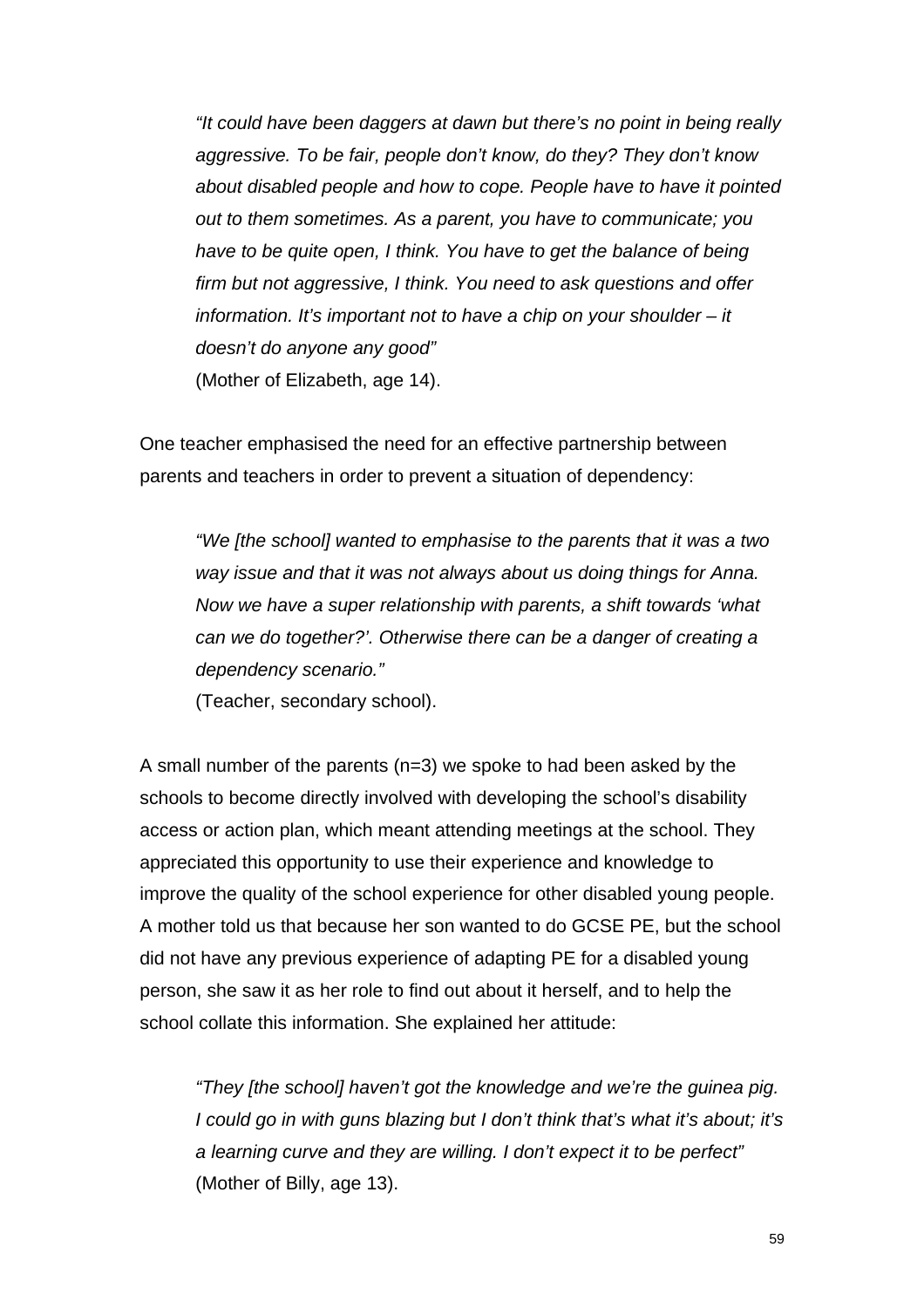#### **Partnerships between young people and schools**

For a very small number of young people (n=2), the sense of the school working in close partnership with them was quite striking. Vivien, for example, had been constantly consulted by the school's SENCO about adaptations that were required for the school  $6<sup>th</sup>$  form building.

For some young people, however, it was more difficult for them to express their views. When asked whether she could raise problems at school, Alison replied:

*"I don't really like to because I don't know what would happen. I'm not the sort of person who likes to say stuff"*  (Alison, age 10).

Although they felt able to speak about their experiences and feelings in their annual review, there were often no other mechanisms for this expression outside these yearly events. Instead, many had to rely on more informal mechanisms, such as having a friendly and approachable teacher they could talk to. One boy had been elected Deputy Head Boy. He felt this had given him greater opportunities to express his views and to be consulted because, through this role, he had established a closer relationship with the Head Teacher.

### **Striving for independence**

We have already shown how a wide range of factors influenced a spinally injured young person's level of independence at school. These included the degree to which a building had been adapted for wheelchair use and the availability of fully accessible toilet and changing facilities. It also included the willingness and confidence of school and staff – perhaps especially the TA to know when to grant the young person more freedom. As we have already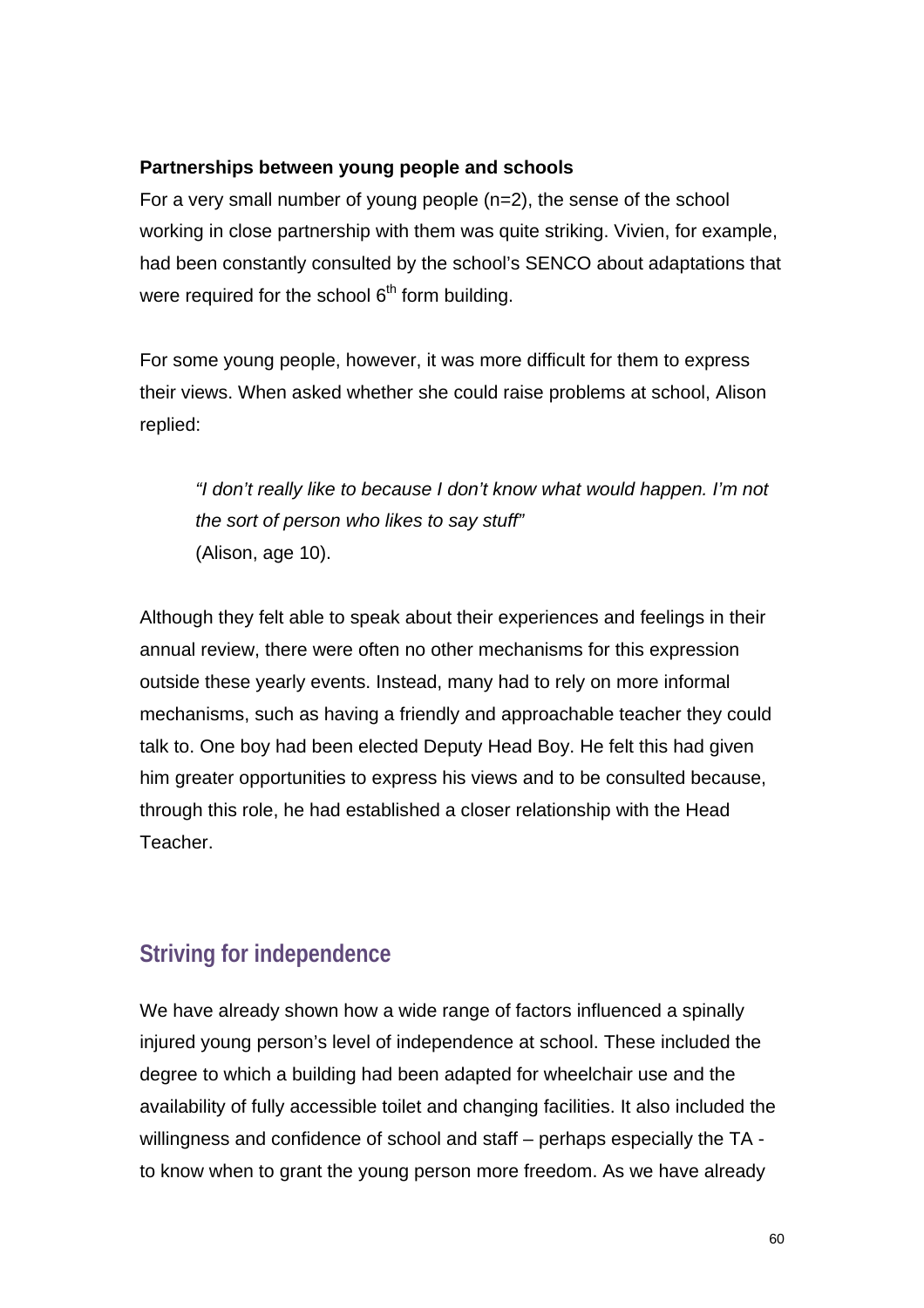stated, we found no evidence of a correlation between the degree of spinal cord injury and the young person's sense of inclusion in a school or their level of independence. More discussion of the school's ethos and attitudes towards disability will be presented in the next and final section. Here we will focus on examples of both the challenges and opportunities for greater independence for the young people and also their plans and aspirations for the future.

One SENCO had identified independence as a complex and worrying issue for schools to deal with, and was focusing some of their training on this area. She described the school's approach in this way:

*"Our biggest issue really is allowing students to be independent. And there is a kind of concern because they're a wheelchair user they can't do anything for themselves. So lots of our training is about developing independence and focusing on other students, not just the wheelchair user in the classroom, and this idea of whole class support".*  (SENCO, secondary school).

Some young people and their parents expressed concern over the schools' need to adhere to health and safety rules taking precedence over a young person's need for increasing independence. Ali, for example, described some of his frustrations over his lack of independence, again attributing much of it to the school's health and safety policies:

*"I'm not allowed a toilet or lift key, because of health and safety reasons, so I can't operate the lift in case anything went wrong, the toilet too."*  (Ali, age 15).

We found examples, however, where a school was more willing to 'bend' the rules and consider the need for independence over the need for health and safety. One of these is given below.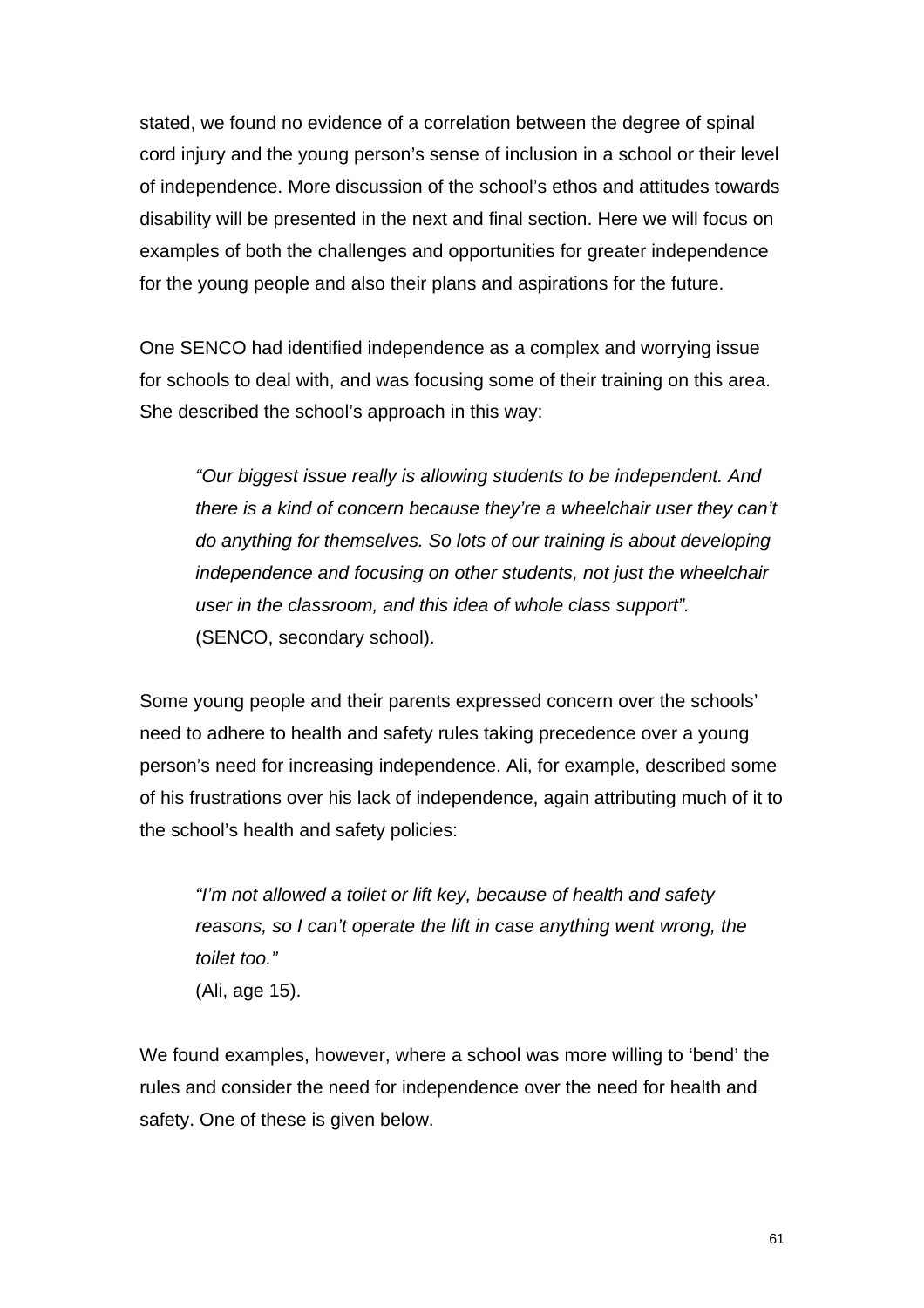#### **Promoting a young person's independence at school**

The school decided to prioritise Bob's independence and be more flexible about health and safety rules. By Year 10, Bob was given a walkie-talkie at school and then a mobile phone so he could contact his TA in an emergency. There was an agreement that the TA has her phone switched on but Bob did not so he was able to phone her if he needed to but not vice versa. In his latest peer review, Bob asked if he could go in the lift in the sports hall on his own. He argued that if he were attending as a member of the public, then he would be able to do so. The SENCO listened to his point of view and made the decision to allow him to use the lift independently. His SENCO expressed the approach like this:

*"For us, the more they can be independent the better….that goes for everyone in the school; we try not to mollycoddle them"* (SENCO)

Bob spoke highly of the school's attitude towards promoting his independence and summed it up in the following way:

*"The key for me to having a good school experience is introducing independence gradually, perhaps not even gradually…..because it makes you feel good about yourself and confident and you feel as normal as possible. I'm at the stage now where I don't feel that I can't do anything that the others can"*  (Bob, age 16).

#### **The future**

The vast majority of the young people we spoke to held high ambitions and aspirations for the future. A few spoke of how they were starting to train for the 2012 Paralympics, for sports such as basketball or Tae Kwondo. Some were planning to go to University to study subjects, such as law, medicine or psychology, and two were going on to a FE college to study more vocational subjects. One young woman said that she had been greatly influenced by her injury and was planning to study subjects such as counselling so she could go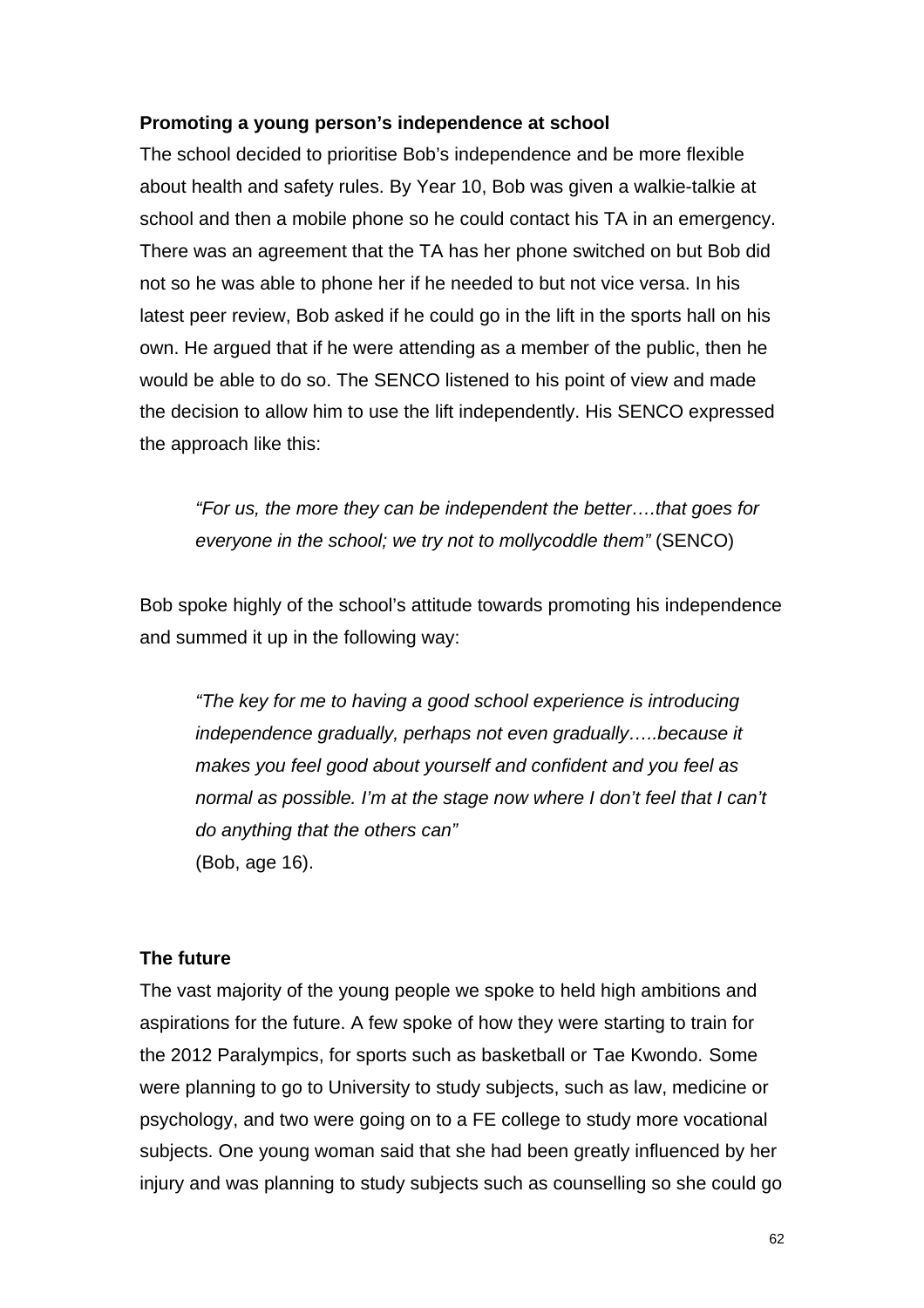on and work with spinally injured young people herself. Two were going into work placements to obtain more work experience and on-site training.

We asked the older young people whether they had had careers advice. Most of them had but appeared to be either critical or indifferent about the advice and information they had been given. Only two of the young people mentioned receiving any help from Connexions. One young person said that he had received some very *'dodgy careers advice'* in the past, and another had felt very pressurised by a careers adviser. The adviser had apparently said to her when she was just 13 that she needed to decide what she wanted to do after school as they needed a lot of time to plan ahead. A few young people had received some specialist advice for higher education for disabled people, and two had attended open days at universities to talk about the opportunities for disabled students. Nevertheless, from what we were told, there appeared to be a need for more comprehensive information for disabled young people wanting to go onto further studies or into the work place. As one parent commented:

*"It's daunting to think that you'll need to go through that learning curve on your own"* (Parent of Natalie, age 17).

### **Attitudes towards young people with spinal cord injuries**

We have left the section about attitudes towards young people with a SCI to the end, not because it is least important, but because it has influenced and permeated every topic about school life as experienced by the children and young people who were central to this study. At the heart of the inclusion of physically disabled children and young people in whole school activities is the conviction that disabled children have the right to be fully and meaningfully included in mainstream education. We found strikingly contrasting experiences of mainstream schooling, many of which we have presented, and markedly varying attitudes among school-based staff about the disabled children who attended their schools. Some parents felt, even before choosing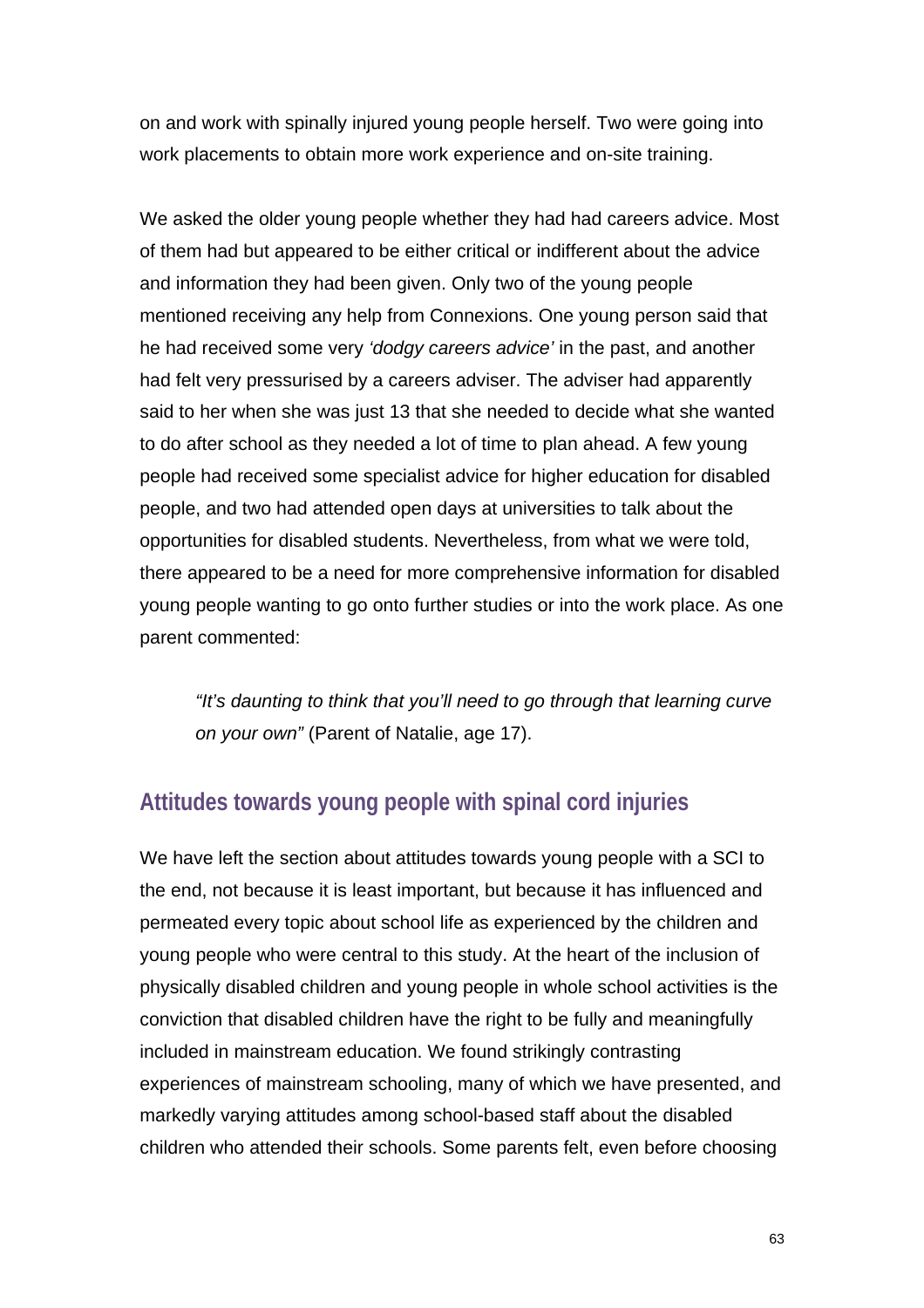their children's school, that they and their child were already perceived to be a problem:

*"We have often sat in a Head Teacher's office and you know they just wish you weren't there; they see you as a bit of a problem and hope you don't come back."* (Mother of Adrian, age 10).

After a good experience at junior school, Adrian's parents were looking for a secondary school with the positive intention that if there was a problem it could be fixed, and a recognition that their son had much to contribute*:* 

*"You can start with the attitude that whatever comes, we'll fix it – you could still talk about all the same things but with a slightly different slant. If you look at his junior school, they're all completely used to the idea of disability; they're used to the fact that he can do anything and what he has given them is of really high value "*  (Father of Adrian, age 10).

Some of the parents we spoke to stressed the importance of their children being treated as normally as possible and not being over-protective. Felicity's mother, for example, was phoned frequently by the primary school, every time Felicity fell out of her wheelchair. As she explained:

*"At junior school they wrapped her up in cotton wool. If she had a tumble out of the chair, Felicity would just get back in but they always used to ring me; they used to ring me for the slightest little thing. I used to say to them, do you ring other parents if their child falls over? It was hard to get the message across that she was just like other children"* (Mother of Felicity, age 14).

In accordance with the social model of disability, we found that it is not the injury or impairment that disables so much as attitudes, which determine both the facilities and services available and the approach to the young person, which prevails. As this parent put it: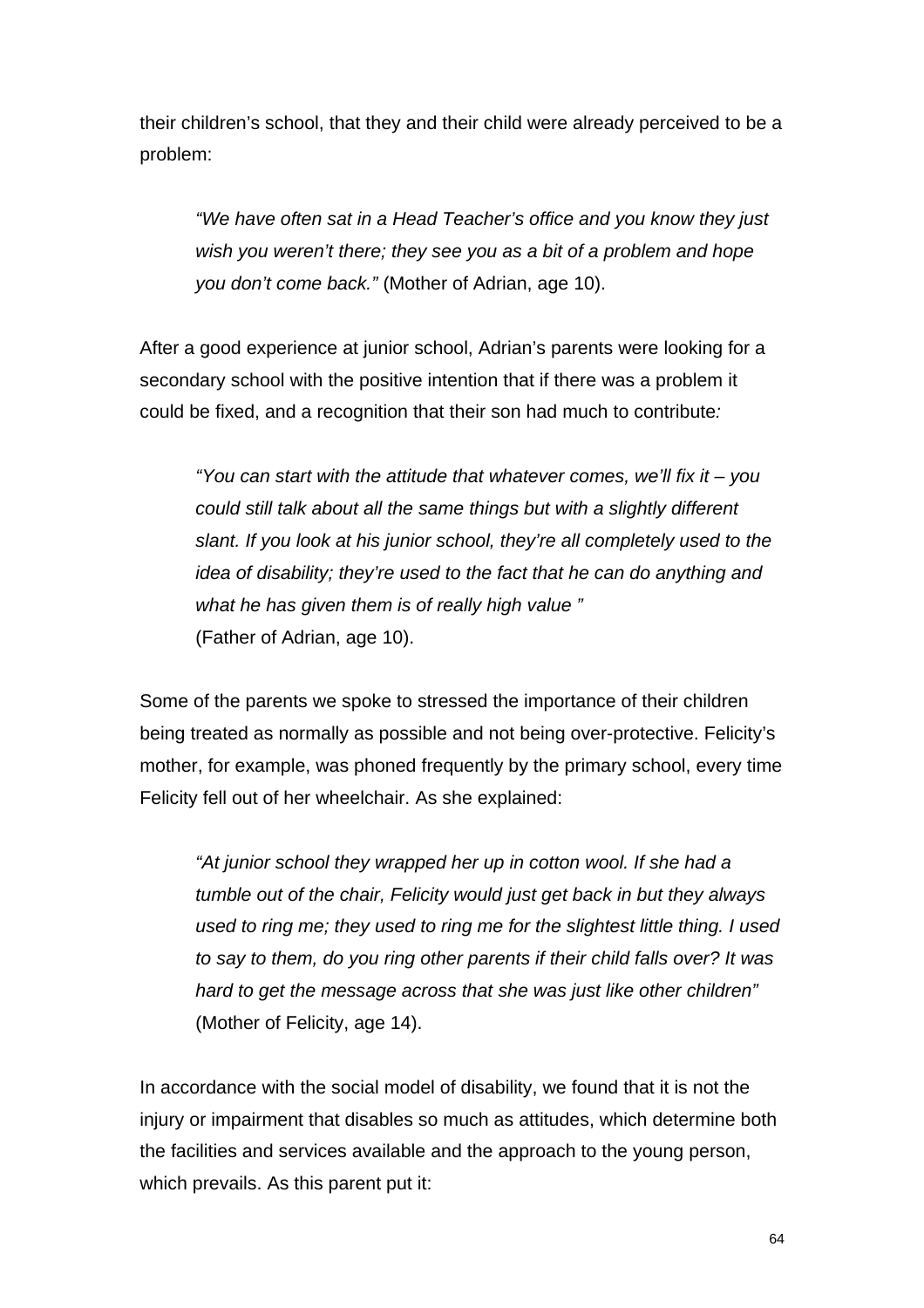*"The biggest limitation with any disability is not facilities, it's attitudes. With the right attitudes you can do anything. The right equipment, the wrong attitudes, forget it. The combination of both would be fantastic!"* (Mother of Billy, age 13).

One of the most severely impaired young people we saw, Vivien, was enjoying a very positive school experience. While she needed high levels of support to meet her health care needs, she came across as a highly valued and mature young woman. She expressed her opinions freely and was regularly consulted for her views at school. She felt fully included in whole school activities and was growing in self-confidence and independence. Her experience was undoubtedly a reflection of how she was valued within her large secondary school and of its inclusionary ethos. The SENCO there summed up this positive ethos:

*"This is a huge school but the barriers are very few and far between because of the attitudes of the rest of the school that sees disability not as different or strange. It's about inclusion and it's about making sure the curriculum and the timetabling is inclusionary too*". (SENCO, secondary school).

Here, this SENCO provides an important summary to our main conclusion. This is that a spinally injured young person will only be fully included in mainstream school activities if an accessible school environment is matched with an ethos that has the conviction that all disabled children have the right to the same school experience as their able-bodied peers.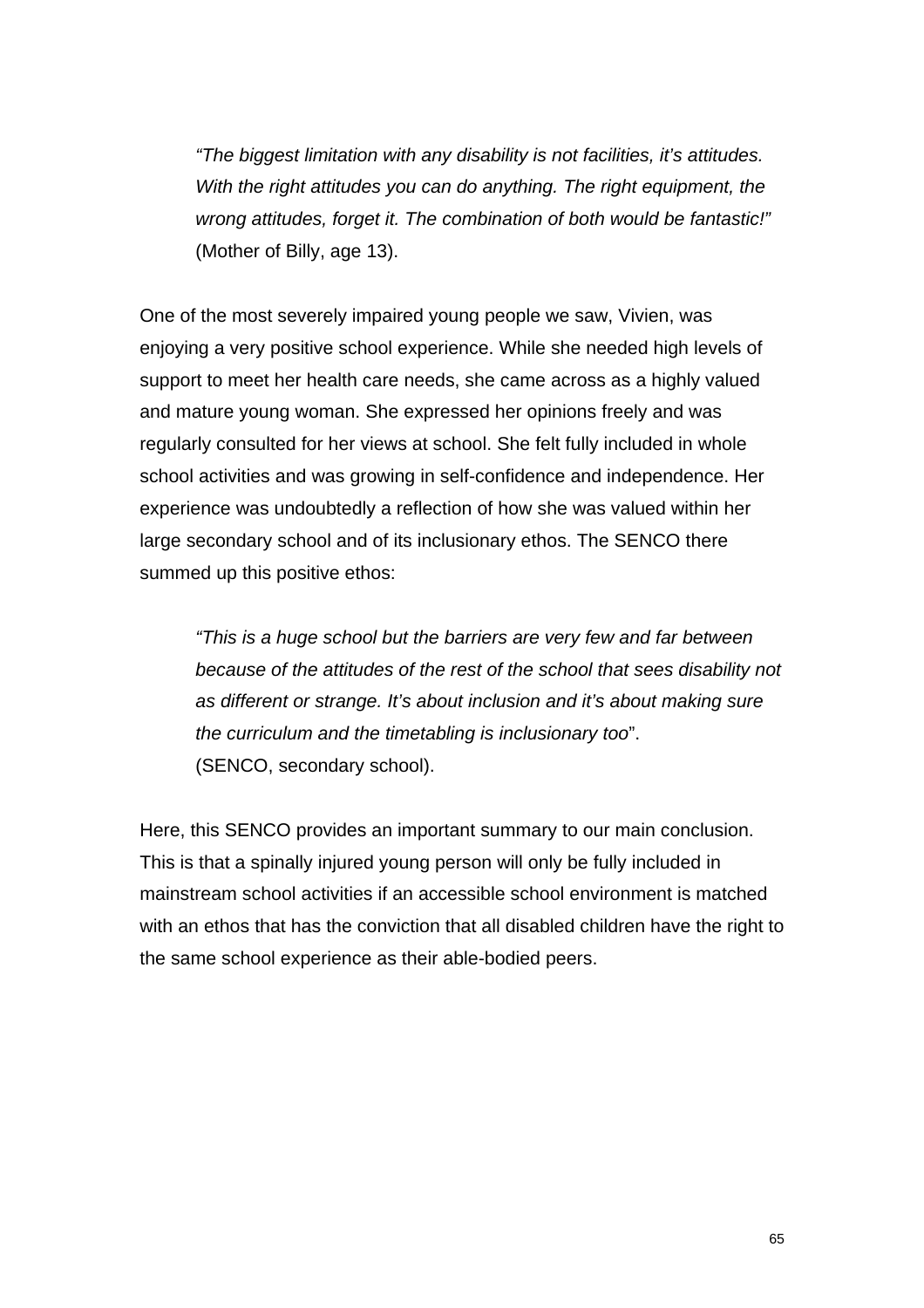# **Conclusions and Recommendations**

We present below a summary of the main research findings and the recommendations that follow on from these. We finish with a summary of recommendations both for schools and for The Back-Up Trust, so that they can develop their work improving the quality of life for children and young people with a SCI.

# **Returning to school and other transitions**

- Returning to school for many young people who have been spinally injured was an unsettling time where both the environment and people appear unfamiliar. This process can be facilitated by the school staff and friends visiting the child in hospital or at least sending cards if the hospital is too far away to visit, to ensure continuity and to serve as a reminder that they are cared for and have not been forgotten.
- Meetings involving professionals, the young person and their family before the return to school are seen as beneficial in this transitional period. It is important that young people are included in these meetings. This allows the opportunity for them to express their feelings and wishes and keeps them in the picture.
- Visits to the school to re-establish friendships and, accompanied by a physiotherapist, to 'test out' accessibility are also useful in preparing young people in returning to school.
- Delays in returning to school can sometimes occur while a teaching assistant or carer is being recruited. The Back-Up Trust may wish to consider developing a checklist or generic job description to make this process quicker for schools. The list should not, however, be prescriptive, but open to adaptation according to the needs and wishes of the child.
- A small number of children are accommodated in unsuitable surroundings or have to move schools altogether because their school buildings are inaccessible for a wheelchair user and there are delays in obtaining funding and carrying out necessary adaptations.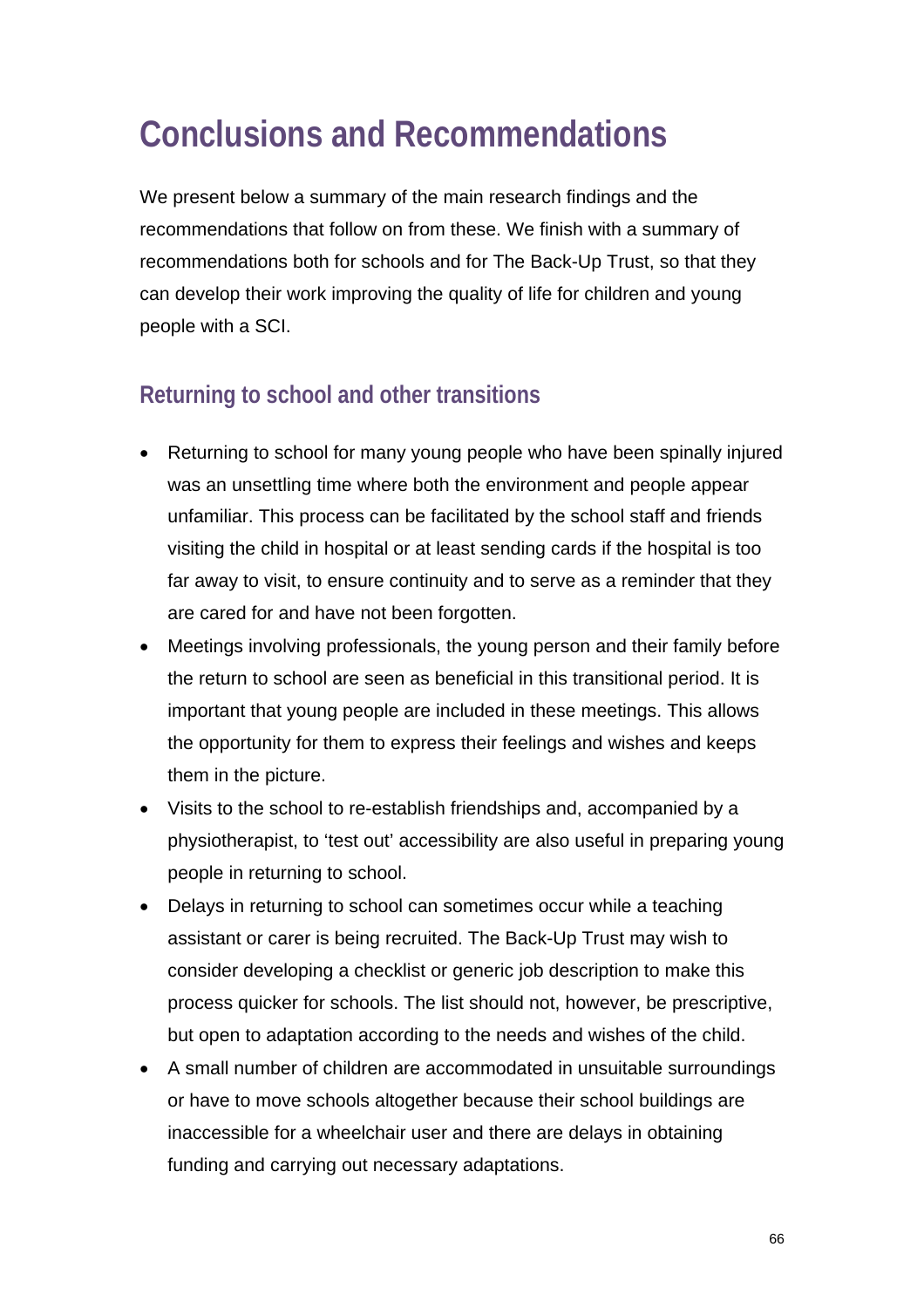- Some children were transferring into secondary schools, which were clearly not ready or prepared for them. Transferring from primary to secondary school, therefore, requires schools to forward plan in order to meet the needs of spinally injured and other children using a wheelchair.
- The transition could be facilitated by the provision of specific information on SCI to schools preparing to receive such a child. It is also important that schools hold a meeting early on in the last year of primary school, Year 6, for the young person, family, education and health professionals, in order to prepare for the child's admittance and plan for necessary adaptations. The opportunity for the young person to have at least one full day visit to the school during Year 6 would also facilitate this process.
- The first impression that disabled young people and their families when they first visit a school is crucial. This visit should be carefully prepared with regard to access, the information to be supplied and crucially, the staff, who will introduce and welcome the child to the school.

### **Premises and equipment**

- Almost all the children and young people in the study reported not being able to access some areas of the new school. These areas included certain classrooms, the dining hall, or the library, for example, which were either upstairs or had steps within them.
- Steep ramps and classrooms that were too small for manoeuvring a wheelchair, were common problems experienced by the young people.
- The funding for and speed at which, adaptations to school buildings were carried out varied considerably, and appeared to depend on how a proactive a school was and the support of the local authority.
- Having specialist equipment made available for spinally injured young people was not straightforward. Although equipment such as adjustable tables and workstations were essential for some young people, for some it singled them out and restricted their independence. It appears, therefore, that the professionals involved in providing specialist equipment must carefully assess its need in close consultation with the young person,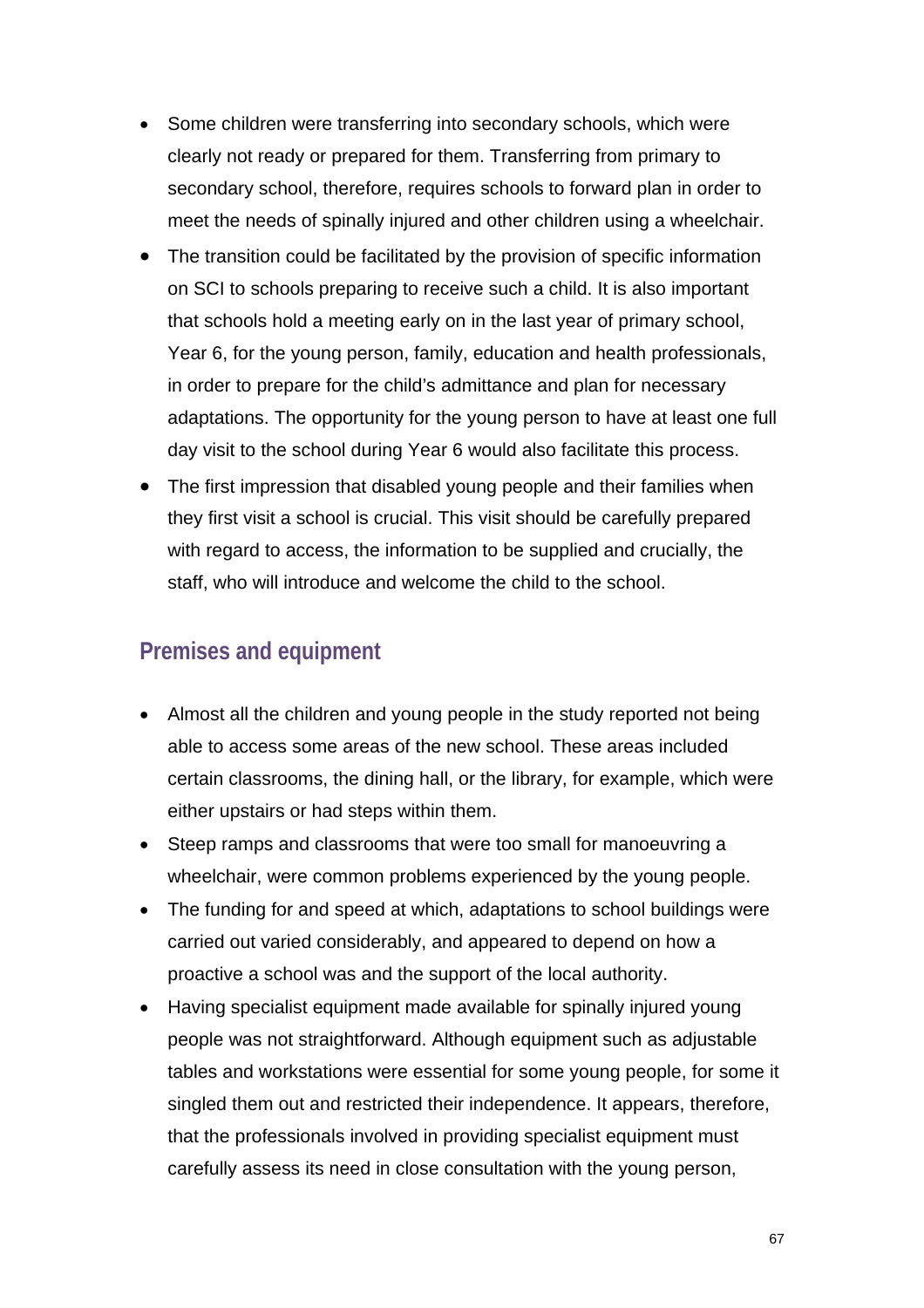family and teaching staff, and not make assumptions about what is required.

- Special units for disabled children within mainstream schools that can be used for 'quiet' periods can be beneficial for young people with a SCI, as long as they are consulted about whether or not they would find their use valuable.
- So-called 'disabled' toilets were often inadequate in size or shape or were free for anyone in the school to use. Schools should ensure that the disabled toilet is truly accessible to a wheelchair user and is only used by disabled students and staff, by issuing a radar key to them.
- Some parents identified the lack of disabled parking spaces at school, which hampered the child's punctual attendance.

# **Friendships and inclusion in school activities**

- While physiotherapy rooms at schools can benefit many young people with a SCI, careful consideration needs to be given to when physiotherapy takes place, so young people do not miss out on too many lessons or social times.
- Making and sustaining friendships at school was challenging for many of the young people who participated in the study. Younger children and young people appeared to face more difficulties in their peer relationships than the older teenagers did. This may as a result of the greater experience and self-confidence of both the injured young person and their peers.
- School staff should be especially aware of the need to support friendships, for example, by practical measures that avoid separating disabled young people from others and by educating non-disabled students about inclusion.
- The ethos of the school regarding disability and inclusion and the amount of information and preparation given to the other children determine, to some extent, the quality of friendships a physically disabled child has in the school setting. Schools need to use Personal Health and Social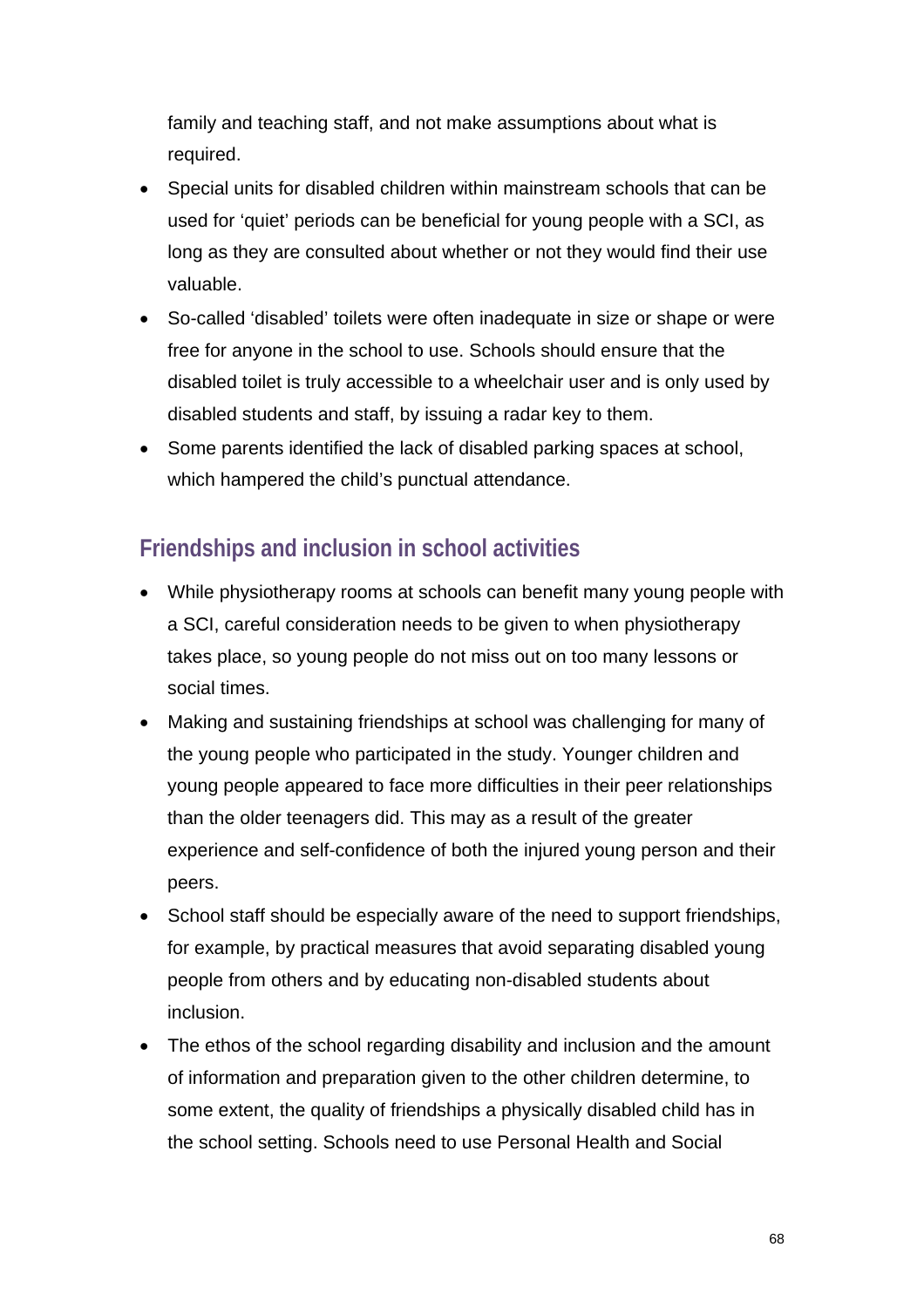Education (PHSE) classes and assemblies for information giving about the spinal injury, its implications and how best to help the young person.

- Having friends push your wheelchair can be beneficial for many young people and their friendships. Although schools are understandably wary about other children pushing a wheelchair at school, the decision to ban this practice needs to be taken in close consultation with the young person, their parents, and based on individual circumstances.
- Lunchtime at school is an important time for socialising. Many schools want physically disabled young people to leave their lessons early so that they can get to the dining hall before it becomes too crowded. Although this might meet health and safety regulations, leaving before the end of lessons can mean missing the setting of homework and can result in young people feeling singled out and socially isolated.

# **PE and sport**

- Some young people with a SCI experienced exclusion from PE and sport at school, as a result of inaccessible fields or gyms or either equipment or activities, which were not adapted specifically for them. In contrast, other young people felt fully included in PE lessons and felt that activities were adapted to suit their needs, so that they were not side-lined. This difference appeared to be determined by the attitudes and knowledge of PE staff.
- Some children and their parents complained of difficulties in participating in school swimming sessions, such as the lack of suitable changing facilities, a hoist, accessible transport to the pool or the water being too cold.
- One school organised a demonstration of wheelchair basketball so all the able-bodied children could join in; this was greatly appreciated by everyone involved.
- The inclusion of disabled children in PE needs to be addressed by every school. The Back-Up Trust should consider preparing information for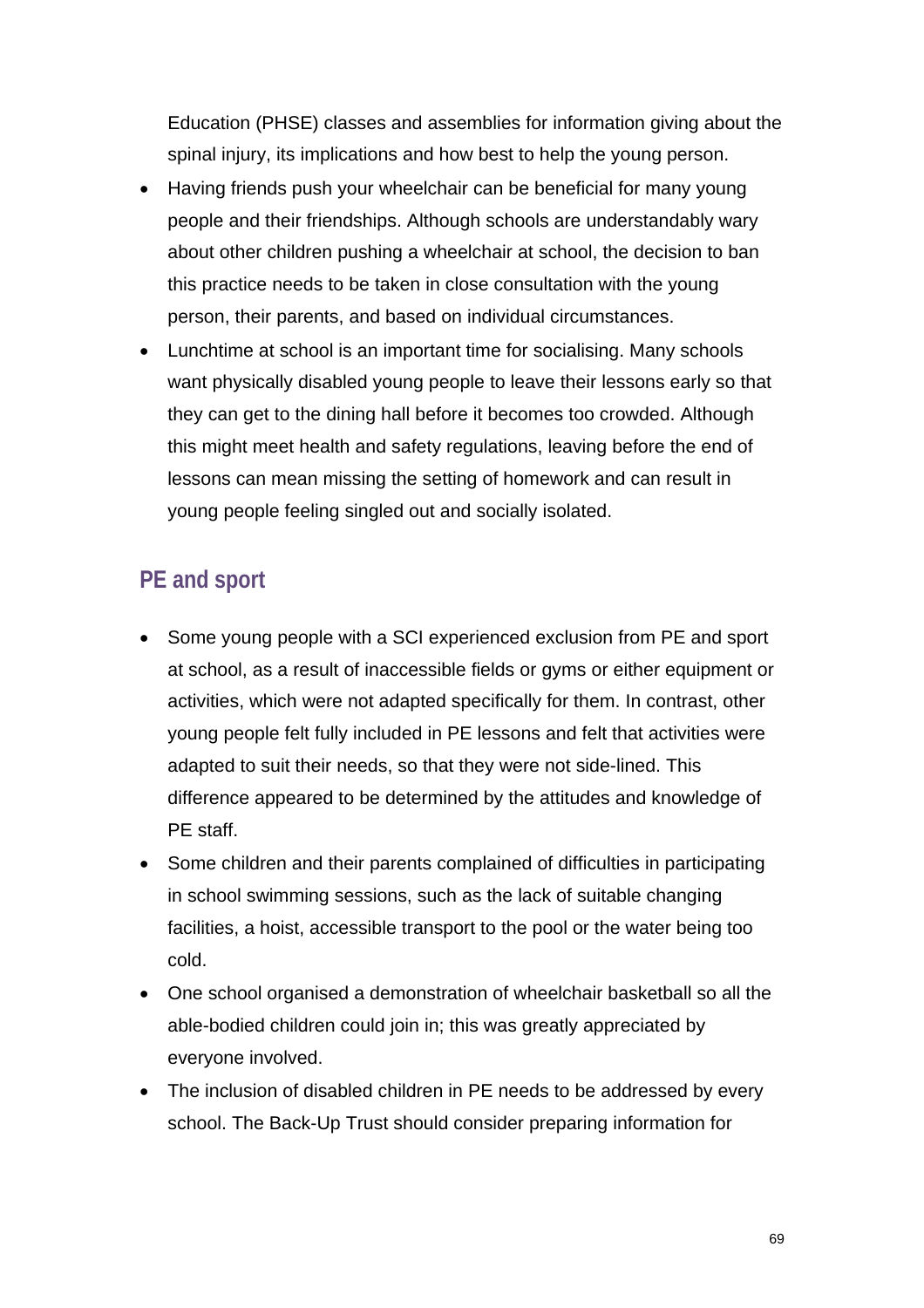schools, in co-operation with universities providing PE teacher-training courses and with sport organisations, such as Sport England.

# **Transport and school trips**

- Many of the young people and the parents interviewed had experienced problems with their local authority transport to and from school. These problems included being picked up very early and being dropped off late, or the taxi not turning up at all.
- The lack of flexibility with transport was also a difficulty experienced by many, so that young people could not always stay late for clubs or to see friends after school.
- A small number of young people had more flexible arrangements: their driver would also transport a friend sometimes, or would collect them at a different time, if necessary. This was facilitated, in most circumstances, by having the same driver allocated to the young person, so that s/he got to know the young person and the family.
- Most of the young people had experienced difficulties with going on school trips, usually because of transport difficulties. Disability accessible coaches were either unavailable or the cost was prohibiting schools from using them.
- Schools need to include all disabled students in school trips, by law (DDA). In order to do this, schools need to plan ahead carefully and have a checklist to remind them that all transport and venues have to be checked before booking for accessibility.

# **The role of the Teaching Assistant**

• The relationship between the Teaching Assistant (TA) and the young person with a SCI was found to be a crucial one, but not one without its challenges. Young people and their parents appreciated Teaching Assistants who were caring but not over-protective and who were sensitive to the young person's need to socialise without interference.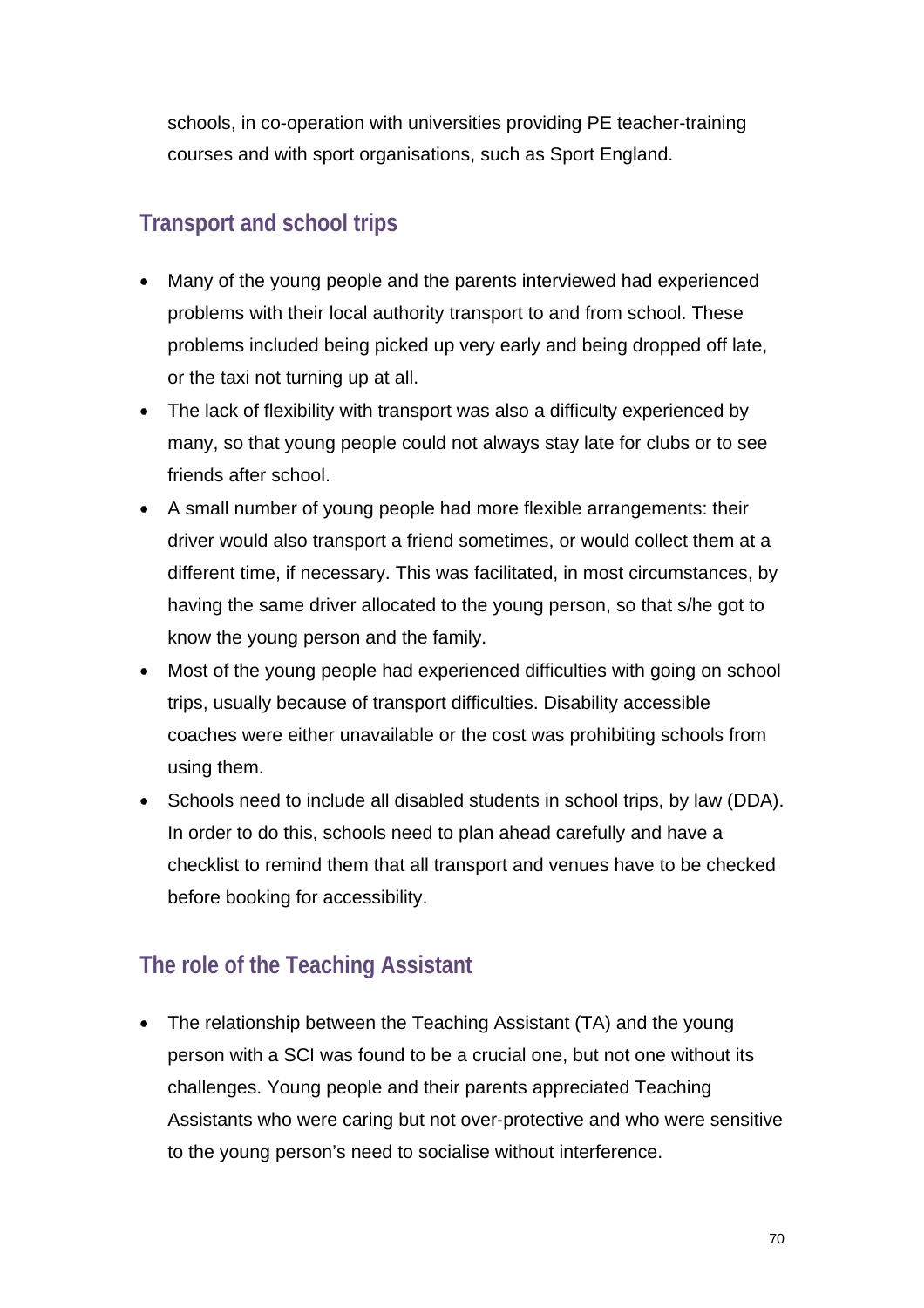- Having clear boundaries as to the role of the TA was also found to be essential. Many young people felt that although they appreciated young TAs who were fun, at the same time, they did not see them as their friends. Providing space for young people, and knowing when to 'back off' was as important as knowing when to be there.
- Teaching Assistants have a broad role to play in supporting children and young people with a SCI. It is important that they understand that their role is not just about practical tasks such as handling and toileting, but also listening, and, providing emotional support as required.
- We found that the training available to Teaching Assistants is very limited and focuses on practical issues such as manual handling, using a catheter and a hoist. There is a need for more training on the implications of having a SCI, not just about the physical implications but also about the impact on a young person's emotional and psychological wellbeing.

### **Co-operation and information sharing**

- Although effective information sharing and close partnerships across agencies and between schools, parents and young people is crucial for a positive school experience, we found evidence of challenges and tensions in some of these partnerships.
- There is a lack of relevant information about SCI and its impact available to schools. Many teachers and parents recommended that information and guidelines on subjects such as the teaching of PE and the emotional needs of a child with a SCI, would be helpful.
- We found many examples of the occupational therapist or the physiotherapist playing a central role in facilitating a spinally injured young person's place at school. However, generally there are still tensions evident between health and education, especially in regard to the funding of specialist equipment. A clash of attitudes about whether a child's educational or health needs should be prioritised was also evident, implying a lack of understanding by some professionals of the holistic philosophy underlying the *Every Child Matters* agenda. This should be an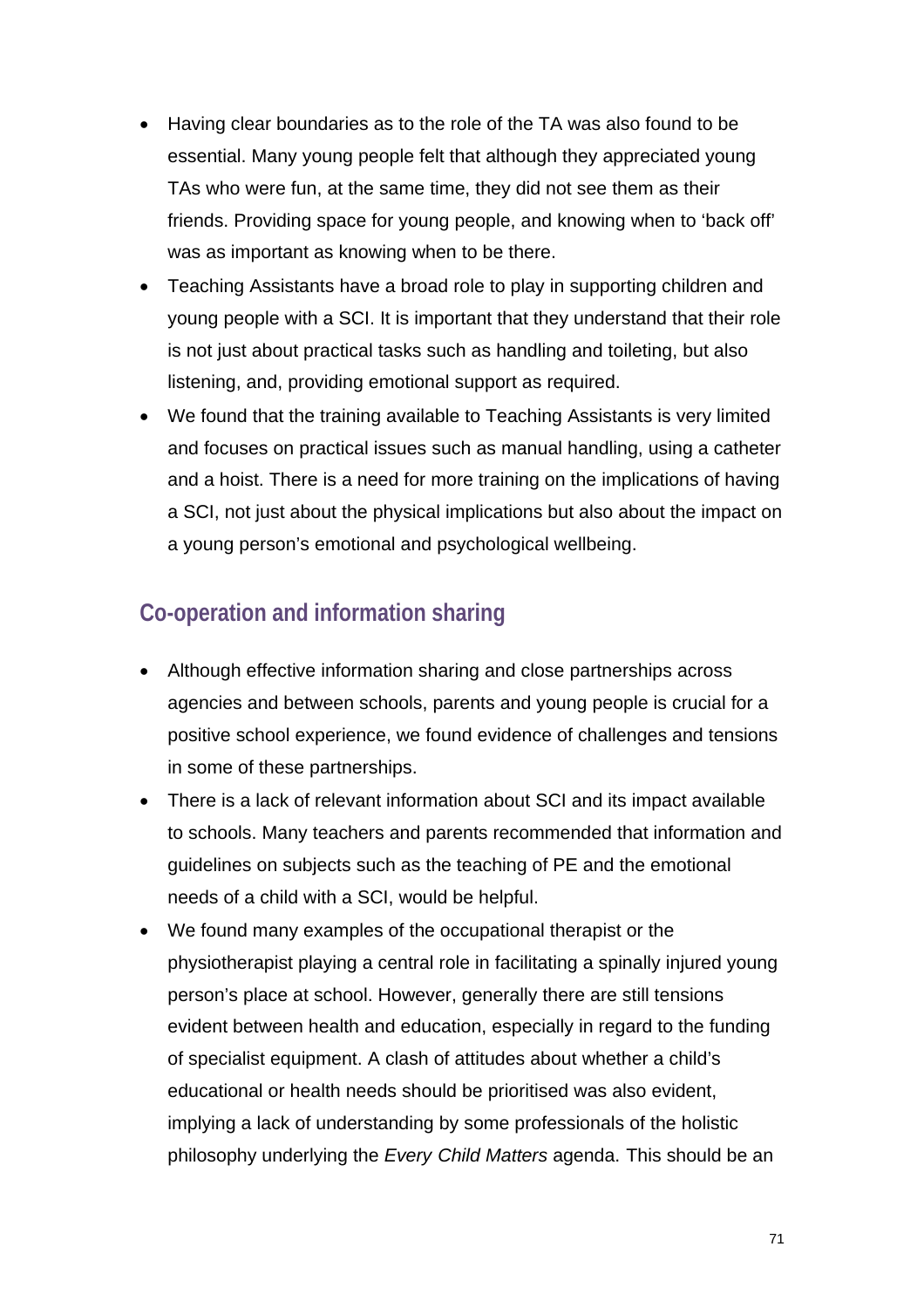area of on-going development for children's services and Primary Care Trusts.

• Partnerships between parents and schools were generally close and positive. This was particularly apparent when the schools were not defensive about what they did not know, and parents did not blame them when things were not done as well as they would hope. Partnerships worked well when both parents and schools were open and receptive to learning, sharing information and expertise.

# **Independence and participation of young people at school**

- Some young people were consulted for their views about disability issues at school as well as about their own experiences at school. However, for many young people there were no formal mechanisms for this outside their annual reviews. Both formal and informal measures allowing young people to express their experiences and requirements should be developed by schools and children's services.
- Spinally injured young people's levels of independence at school were determined by a wide range of factors, including the accessibility of the physical environment, the availability of suitable toilet and changing facilities, and the confidence of the TA to allow the young person more freedom.
- Independence at school was also determined by the willingness of the school to be flexible about health and safety rules and to consider each situation based on the individual circumstances. One school, for example, gave a young person a mobile phone, which he could use in case of an emergency. This meant he could move around the school freely, use the lift and go to the toilet without assistance, in this way promoting his independence.
- The independence of disabled young people should be given a high place in the school's policy and practice regarding inclusion.
- Young people with a SCI are first and foremost individuals whose experiences and feelings are specific to them. Young people should,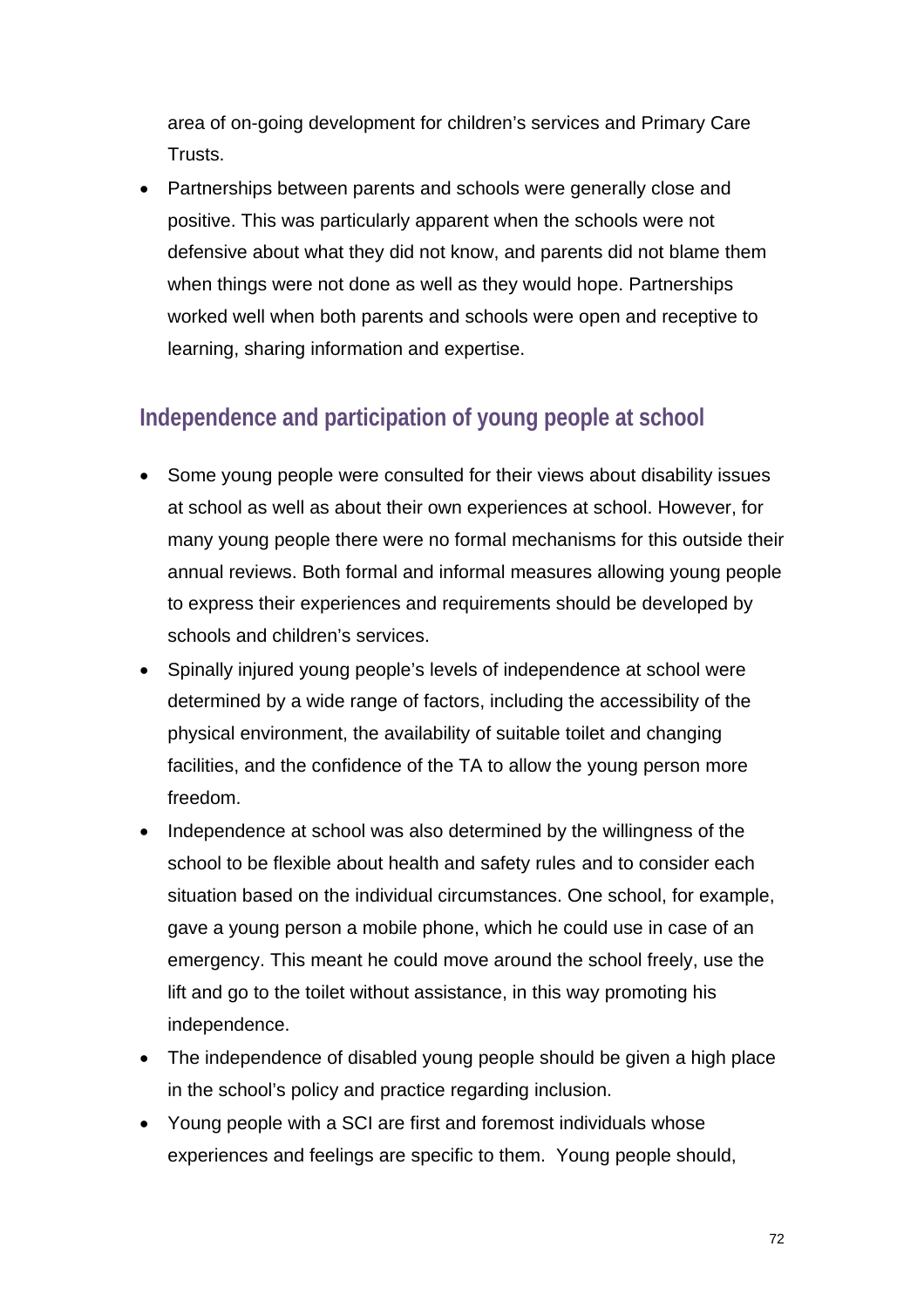therefore, have the opportunity to communicate openly with their peers and staff about their needs and wishes at school, for example, in relation to how much independence at school they wish to have and whether they want others to help them in their wheelchair.

## **Careers Advice**

- Most of the young people were highly ambitious and their future plans included training for the Paralympics, studying at University or FE colleges.
- The young people were either critical or indifferent about the Careers Advice they had been given, and felt the need for more comprehensive information about the opportunities open to them.

## **An essential requirement**

• Above all, the ethos and attitude of the school towards disability largely determines the quality of the school experience for spinally injured children and young people, including their levels of inclusion in whole school activities and independence.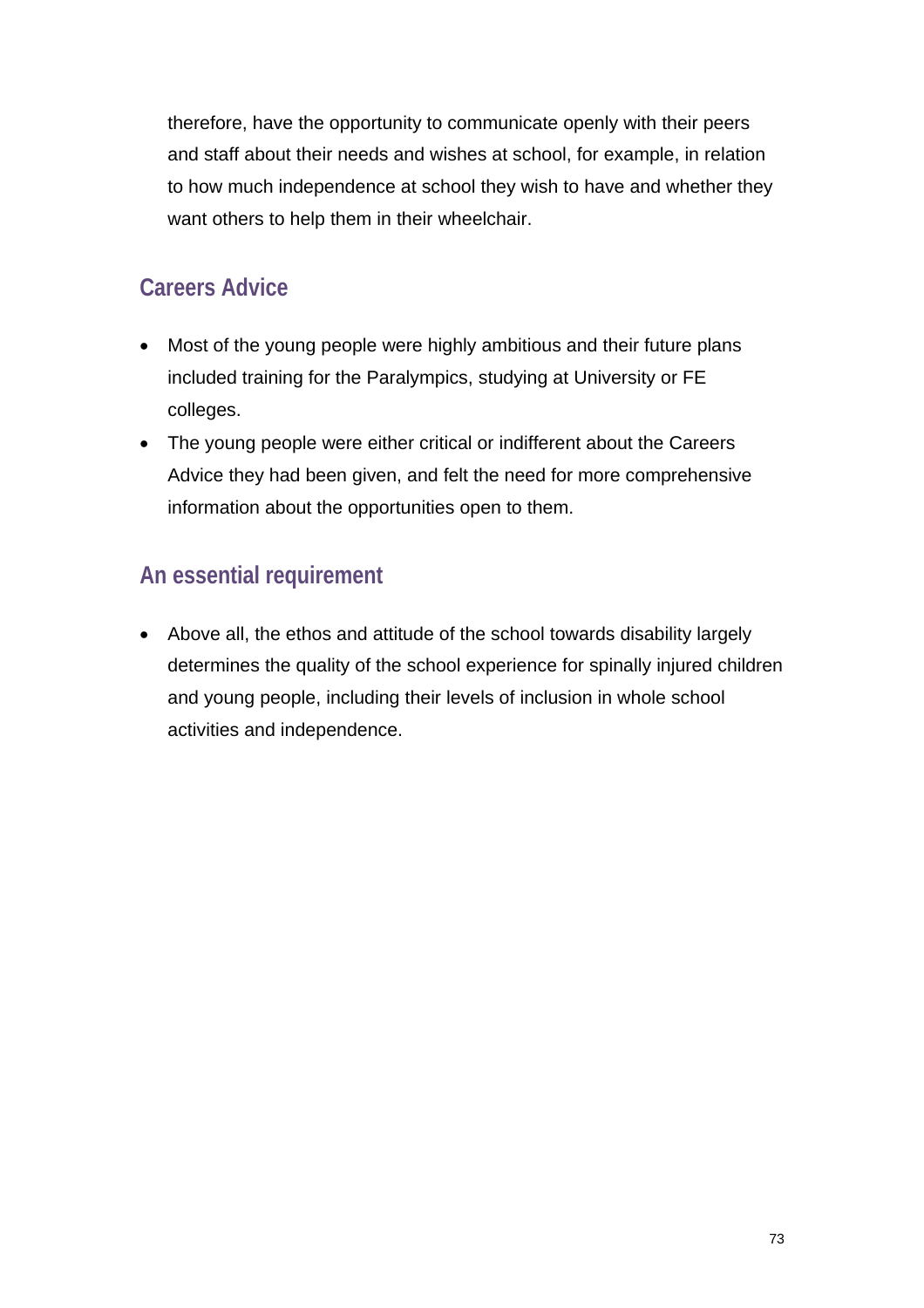## **Summary of Recommendations**

## **Recommendations to schools**

- 1) To ensure a meeting involving the child, parent, school and involved health professions takes place before a child returns to school after hospitalisation or when transferring from primary to secondary school.
- 2) To ensure that annual reviews take place and that there are more frequent opportunities for the views and suggestions of children and young people to be heard.
- 3) It is important that there are mechanisms in place for both young people and their parents and carers to raise issues with ease if and when they arise outside these annual meetings. This might mean ensuring that both the young person and the family know exactly who to contact and the best means of doing this.
- 4) Schools are advised to ensure that their open evenings and subsequent visits for disabled young people are both welcoming and positive towards the young person and their family.
- 5) Adaptations should be carried out as quickly as possible to ensure that children who use a wheelchair are able to access all areas of the building.
- 6) Specialist equipment can be very important for children with a SCI but some young people prefer not to use it as it singles them out or they feel it is unnecessary. The need for specialist equipment should be assessed based on individual circumstances and preferences.
- 7) Children and young people with a SCI have the right to be included in whole school activities. PE needs to be adapted for disabled children and PE teachers should seek advice or training about how best to adapt PE lessons for wheelchair users.
- 8) PE Teachers need access to both funding for specialist equipment, such as lower nets and larger rackets or balls, and specialist guidance and training for teaching PE to wheelchair users.
- 9) All children and young people, regardless of disability, have the right to attend school trips. Schools need to plan ahead carefully to ensure that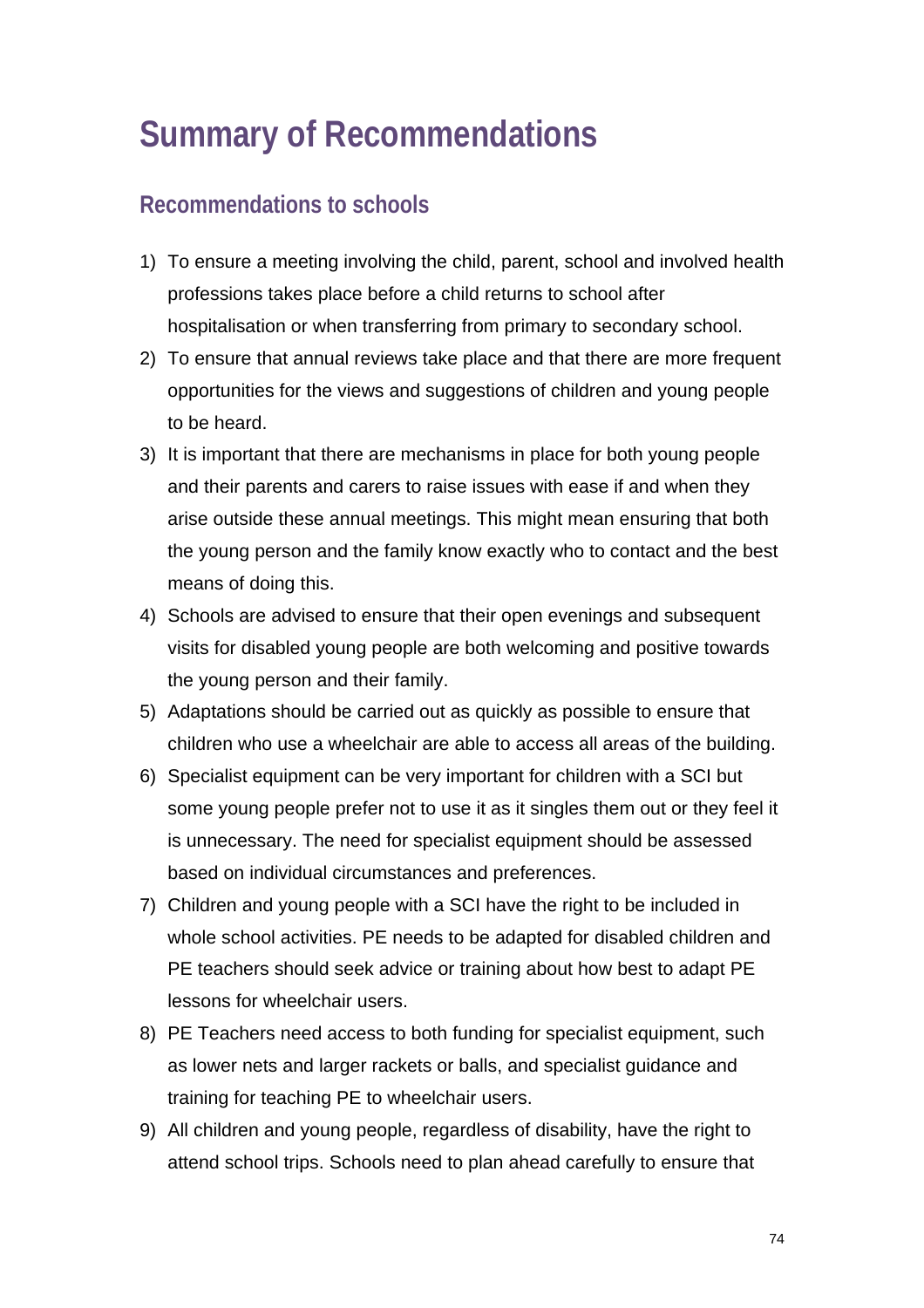both transport and venue is accessible, and use the school budget to pay for extra costs, if necessary.

- 10) Schools should also ensure that there are enough disabled parking spaces and monitor their use so that they are available for use by those who need them.
- 11) Teaching assistants need to receive more training and information about SCI and its implications, including its emotional and psychological impact.
- 12) Teaching assistants have an important role to play in promoting a young person's independence. By consulting the young person and his or her family, the TA should take gradual steps to give the young person more freedom, in order to socialise with his or her friends alone, for example.
- 13) Schools need to be more flexible about their health and safety rules so that young people with a SCI can be more independent. They should offer the use of a mobile phone to older young people so that they can call someone in an emergency.
- 14) Pushing a friend's wheelchair might also be an important part of social interaction so this should not be banned without first consulting the child and family.
- 15) Physically disabled young people need more comprehensive specialist information about opportunities for future careers and further studies.

### **Recommendations to transport companies**

- 1) Transporting a young person to and from school should have a degree of flexibility so that they are able to attend after school clubs and go and see friends after school.
- 2) Having the same driver as much as possible provides the young person with continuity and facilitates the flexibility of the arrangements.

## **Recommendations to The Back-Up Trust**

1) To fund a Schools Officer post who could help schools implement many of these recommendations, such as ensuring there is a planning meeting prior to school admission, adaptations are happening and to advise PE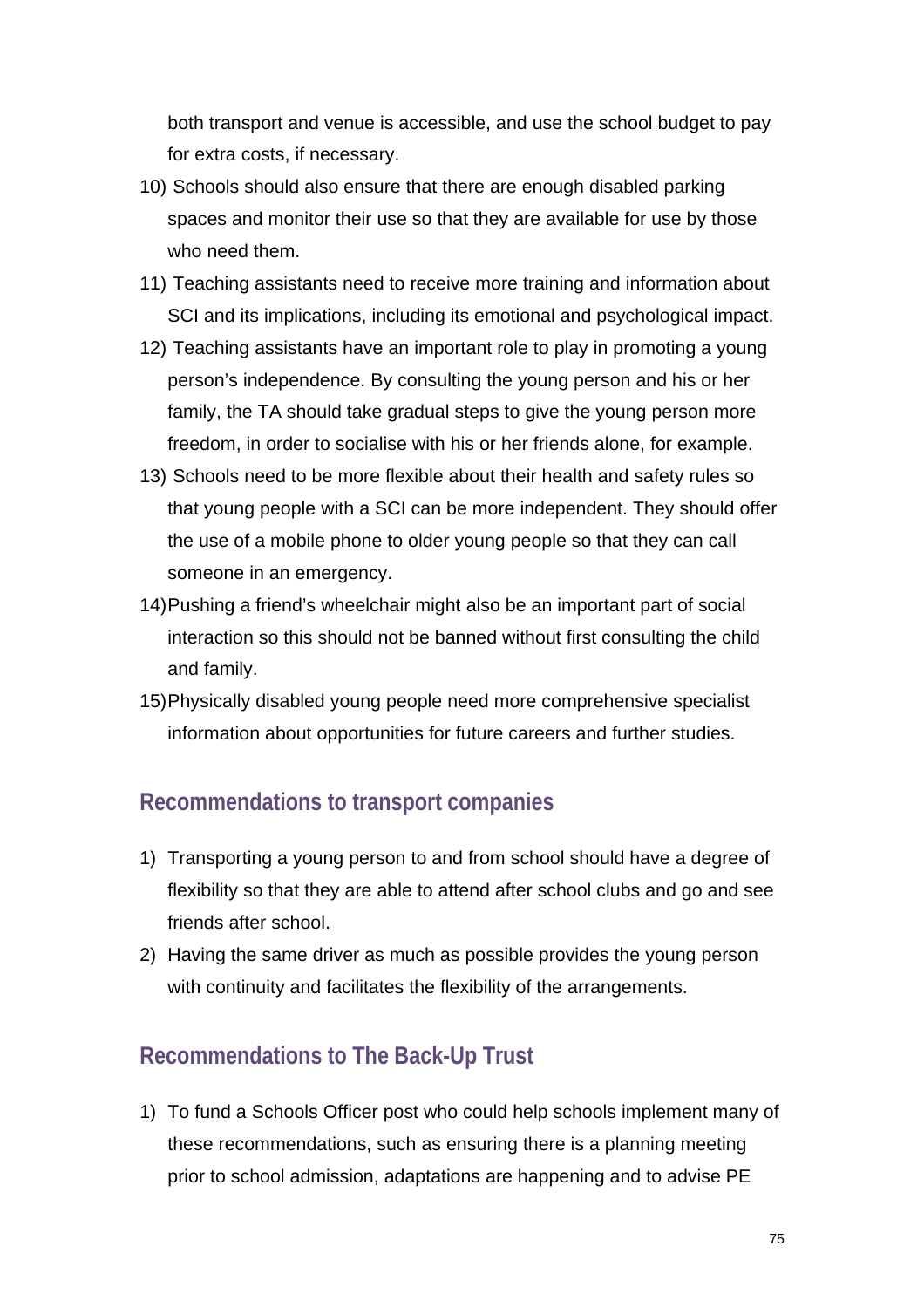teachers. A large part of their role would also be to train teaching assistants and prepare guidelines and information leaflets for schools.

- 2) To develop some guidelines for schools to aid the development of job descriptions and recruitment of teaching assistants for children with a SCI.
- 3) To develop guidelines that outline the role of the teaching assistant.
- 4) To provide more information about further and higher education, and for future careers for young people.
- 5) To provide more information to parents about what to expect after their child is injured, in regard to the process of assessment and statement of special educational needs carried out by the local authority, available services and benefits.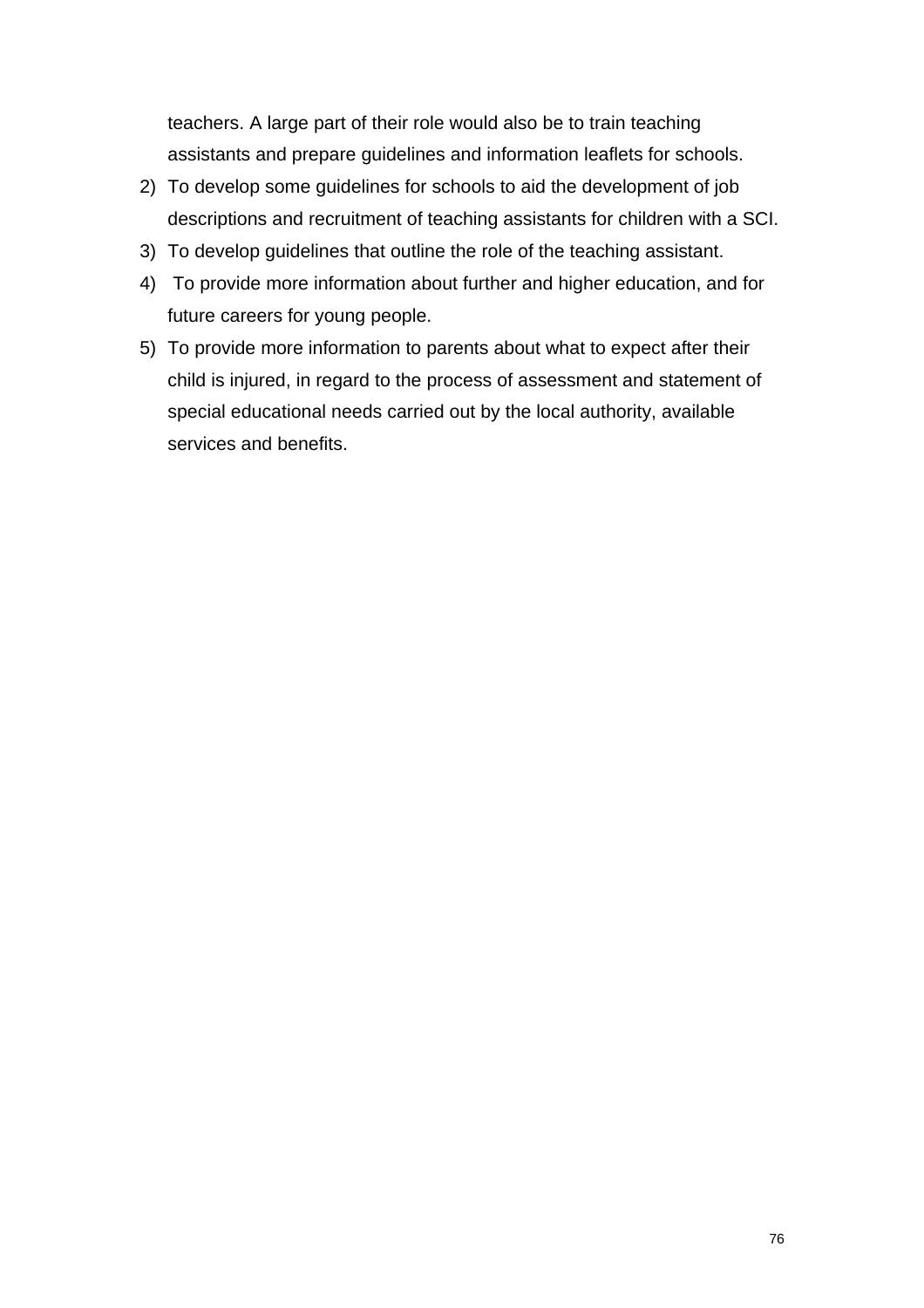## **References**

*The Children Act 1989.* London: HMSO

*The Children Act 2004*. London: HMSO

**Department of Education and Skills** (2003) *Every Child Matters* 

**Department of Health** (1991) *The Children Act 1989 Guidance and Regulations: Volume 6 Children with Disabilities*. London: HMSO

**Department of Health** (1998*) The Quality Protects Programme: Transforming Children's Services.* London: HMSO

*Disability Discrimination Act 1995*. London: HMSO

*Disability Discrimination Act 2005*. London: HMSO

**Johnson, K.A. and Klaas, S.J.** (2007) The changing nature of play: implications of paediatric spinal cord injury. *Journal of Spinal Cord Medicine,* 30, 1, pp. S71S75.

**Oliver, M.** (1990) *The Politics of Disablement*. London: Macmillan Press.

**Oliver, M.** (1996) *Understanding Disability. From Theory to Practice*. London: Macmillan Press.

**Oliver, M. and Barnes, C.** (1998) *Disabled People and social Policy. From Exclusion to Inclusion.* London: Longman.

**Shin, J.Y., Heineman, A.W., Gaebler-Spira, D., Sisung, C. and Simpson, J.** (2003) Long-term adjustment of families of children with spinal cord injury. *International Journal of Child and Family Welfare,* 6, 3, pp.77-90.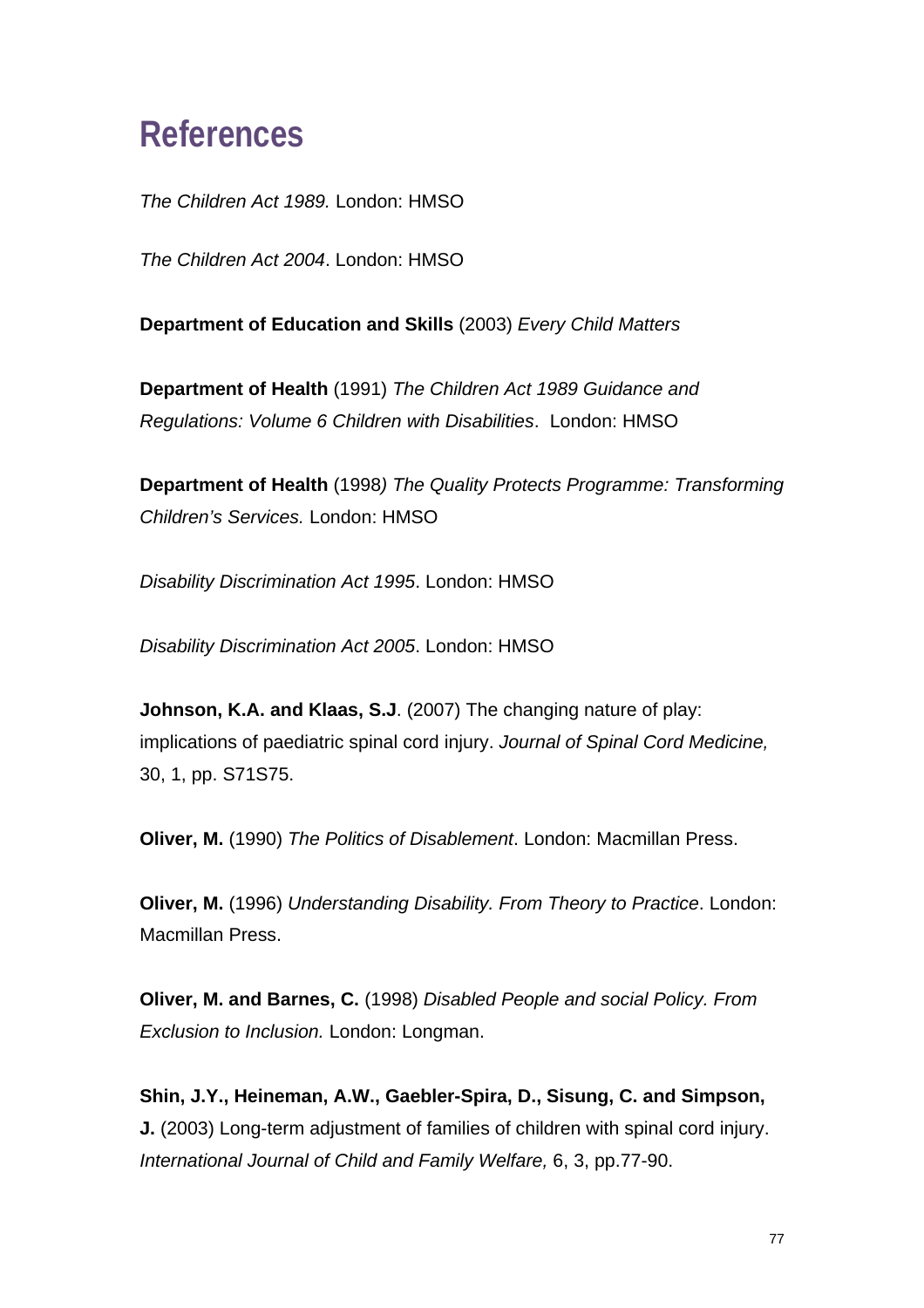*Special Educational Needs and Disability Act 2001.* London: HMSO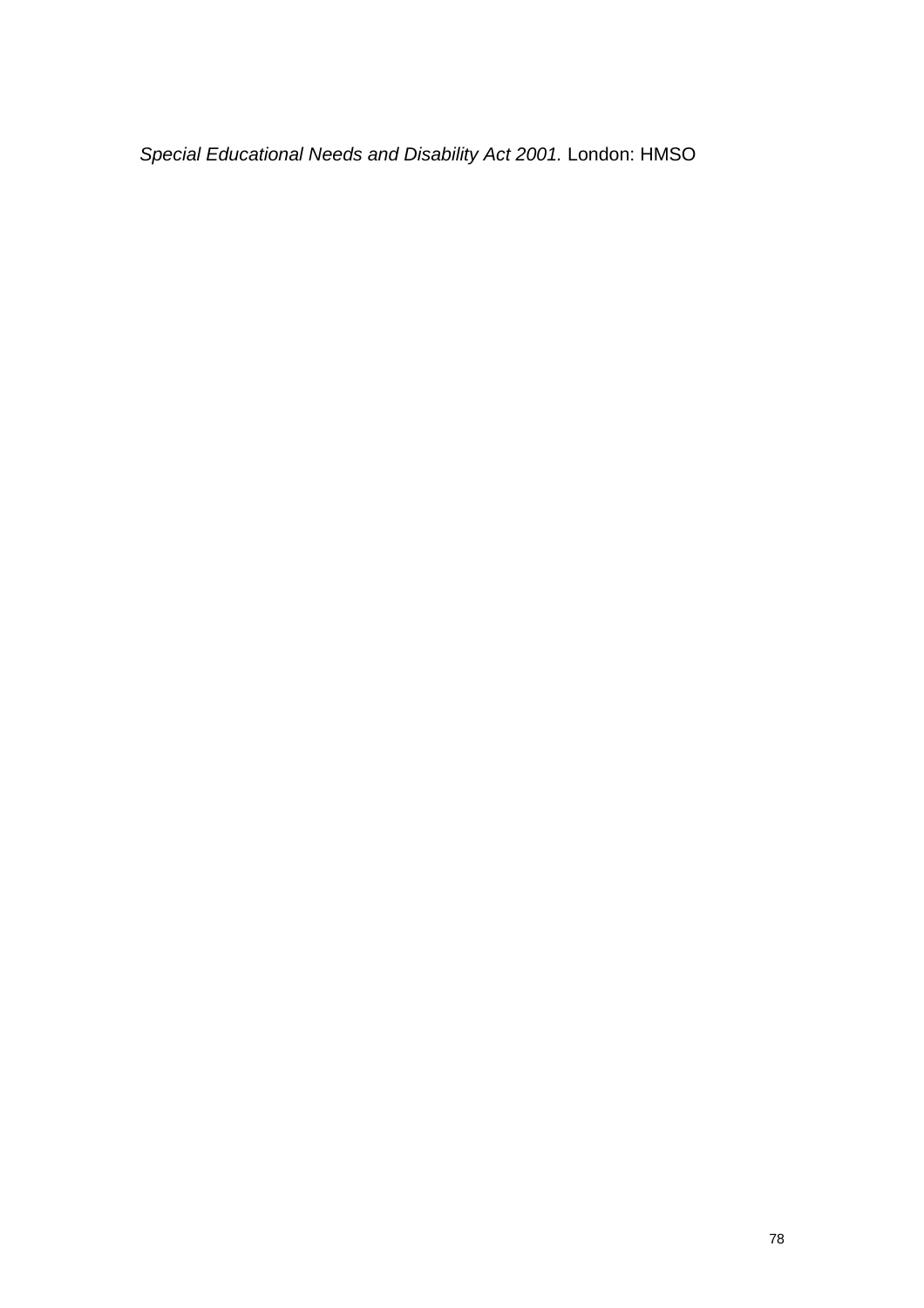## **Appendices**

**Information leaflets** 

## **Children and young people with a spinal cord injury (SCI) and their experiences of mainstream school**

### **Abigail Knight, Pat Petrie, Patricia Potts and Maria Zuurmond**

The Back-Up Trust has asked the Thomas Coram Research Unit at the Institute of Education, University of London to carry out a piece of research for them to help them develop their work in schools. This is so The Back-Up Trust can help improve the quality of mainstream schooling for children and young people who have experienced a spinal cord injury (SCI).

To do this the research aims to find out:

 How children and young people with a SCI experience mainstream school (including primary and secondary). What have been the challenges and barriers that they have faced? What has helped and been positive experiences for them?

 To investigate the school's experience of working with children and young people with a SCI. What are the main challenges and what helps them work effectively and sensitively with young people with a SCI?

 To identify the experiences of some parents of children and young people with SCI in relation to schooling; what, from their point of view, has helped or hindered their son/daughter's experience of mainstream school.

 To gather examples of the resources, such as documents/guidance, relevant to working with children with a SCI, employed by school.

 The study will be conducted between January and June 2008 and will involve:

- Visits of up to 40 children and young people with a SCI across England and Wales, preferably in their school setting.
- Interviews with up to 40 school staff working with young people with a SCI.
- Discussions with up to 40 parents of young people with a SCI
- Discussions (mostly telephone) with up to 10 other professionals working with children with SCI.
- A report of research findings and recommendations will be produced for The Back-Up Trust in July 2008. A short summary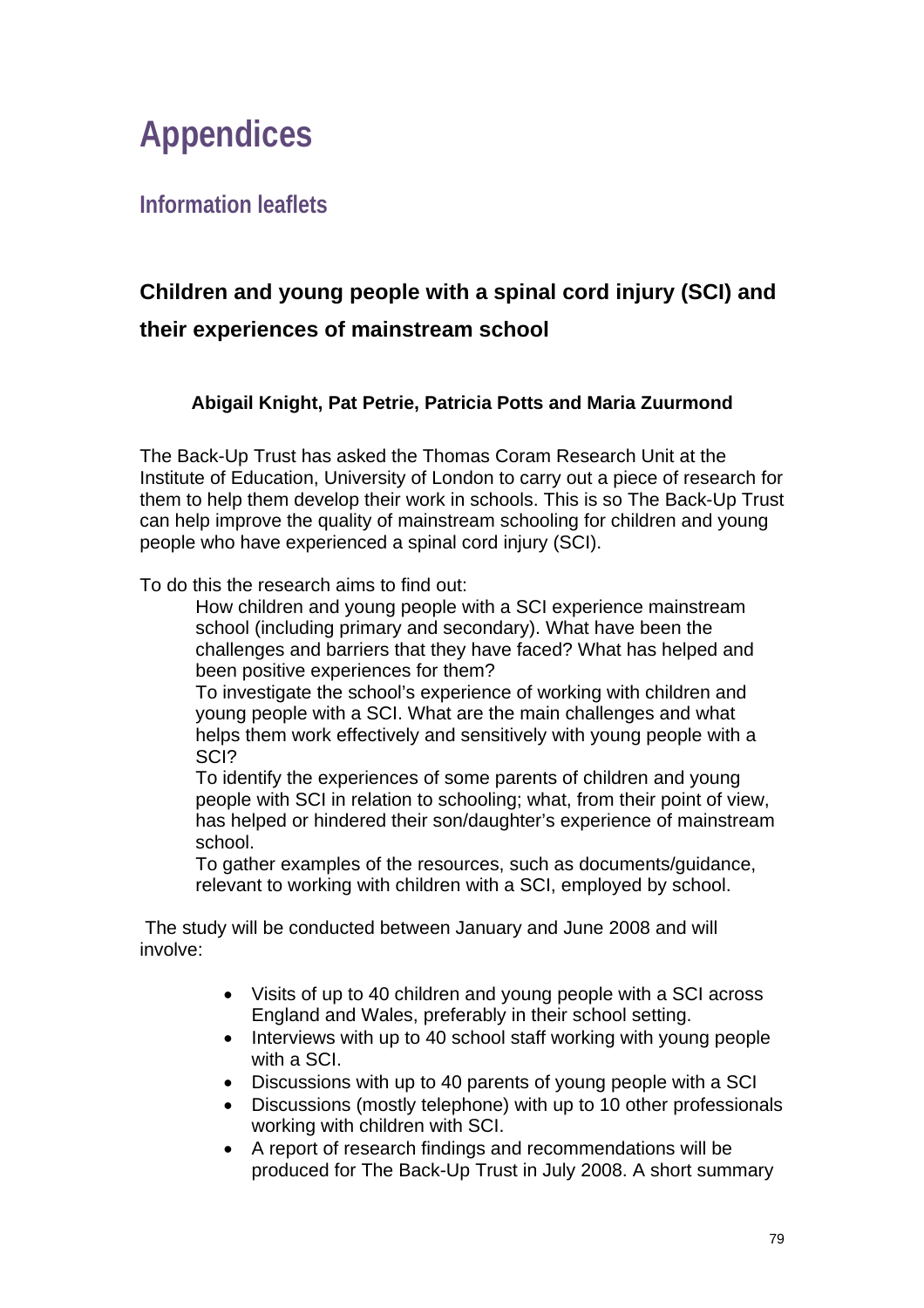of the research findings and recommendations will be produced for research participants and other interested parties.

For further information, please contact: Sam Byles at The Back-Up Trust on 020 8875 6721. Email: sam@backuptrust.org.uk or Abigail Knight, Thomas Coram Research Unit,





#### $\bigodot$  $\begin{bmatrix} 0 \\ 0 \end{bmatrix}$  $\begin{array}{c|c|c|c|c} \hline \multicolumn{1}{|c|}{\multicolumn{1}{c|c|}{\multicolumn{1}{c|c|}{\multicolumn{1}{c|c|}{\multicolumn{1}{c|c|}{\multicolumn{1}{c|c|}{\multicolumn{1}{c|c|}{\multicolumn{1}{c|c|}{\multicolumn{1}{c|c|}{\multicolumn{1}{c|c|}{\multicolumn{1}{c|c|}{\multicolumn{1}{c|c|}{\multicolumn{1}{c|c|}{\multicolumn{1}{c|c|}{\multicolumn{1}{c|c|}{\multicolumn{1}{c|c|}{\multicolumn{1}{c|c|$  $\begin{bmatrix} \phantom{-} \end{bmatrix}$

# **What's your school like?** How easy is it to get around? Do you feel included in all the school activities?

Researchers from the Thomas Coram Research Unit (University of London) have been asked by The Back-Up Trust to find out how you and other young people with spinal cord injuries experience school. This is to help The Back-Up Trust to improve school for young people with SCI.

We'd like you to show us around your school and tell us what it's like, both the good and the bad things. We hope you can take a few photos for us too!

You can pull out at anytime, without saying why. Everything you tell us will be confidential and you or your school will not be mentioned in the report that we write. You will receive a £5 cinema voucher and a summary of what the research found out and the recommendations that were made. You will also be helping other young people with a SCI in the future!

We hope you can help us! If you don't want to take part then do let us know! Otherwise Abigail, Maria or Patricia will contact you early next year. If you want to know more contact Sam at The Back-Up Trust on 0208 875 6721 or Abigail at the Thomas Coram Research Unit on 020 7612 6458 (**a.knight@ioe.ac.uk)**.

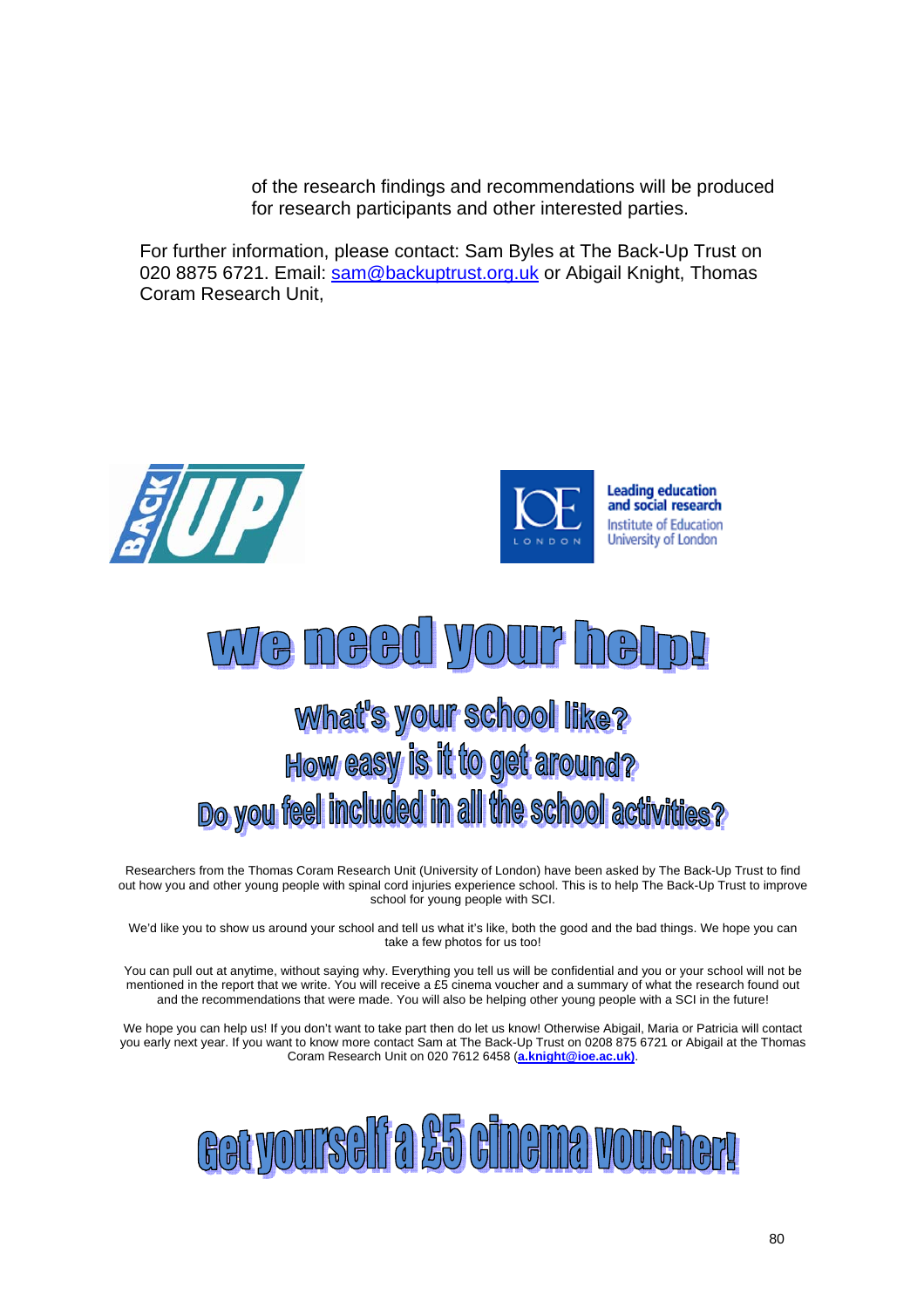## **Topic guides**

#### **Topic guide – children and young people**

#### **Introduction**

Remind them about purpose of research and give them another copy of leaflet.

Reassure them about confidentiality (unless they are at risk in some way) and anonymity in final report.

They will receive a summary of findings and recommendations later in 2008.

Check they are still OK to be take part. Remind them they can stop at any time and do not have to say why.

Remind them about what we'd like them to and they can choose what they would rather do (depending on what has been agreed with the school before hand):

- 1) Show us around school, showing (and possibly taking photos) of what is good/bad about school (eg. physical environment). Be clear they cannot take pictures of other people.
- 2) Interview (can do this as well as 'tour' or just interview)

Remind them that we will also be talking to a member of staff (but not necessarily about them personally - this is to gather information about what it is like for school for meet the needs of someone in wheelchair in general terms).

Also remind them that we will be talking briefly to their parent/carer about how they are getting on in school since their injury. (NB we may have already done this at home visit prior to this school visit).

Ask permission to be taped.

Remember to give them £10 voucher.

Thank you etc!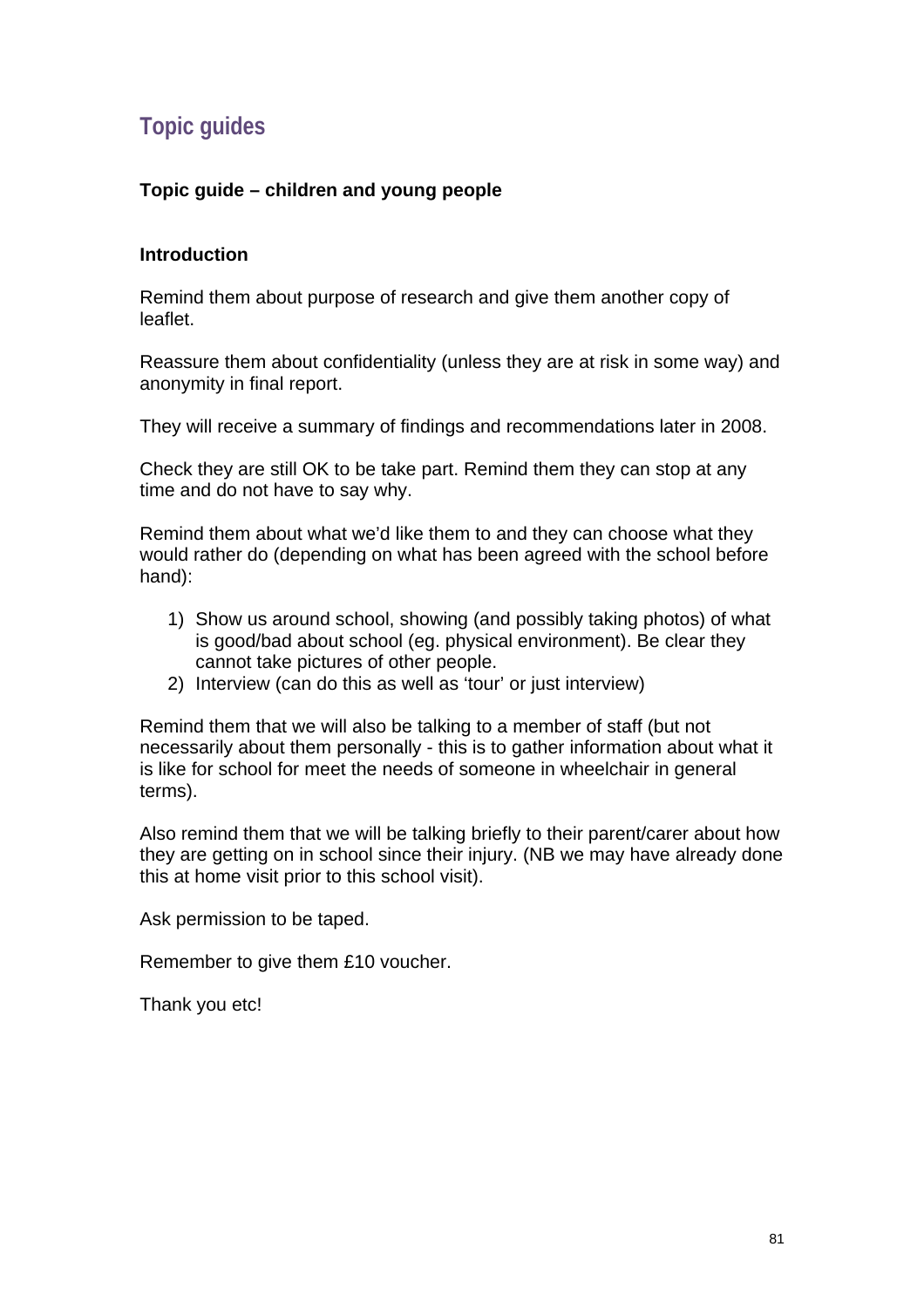**Topic guide** 

**Name:** 

**DOB:** 

**School:** 

**Ethnicity:** 

**How long?** 

- **1) At this school?**
- **2) Since injury?**

#### **Tour**

If they would like to show us around school and talk through (and take pictures on Polaroid or digital camera) any of the following:

 Positive aspects of the school **Obstacles Challenges Barriers** Things to improve/change

#### **Interview**

- **1) Tell me what it was like returning to school since your injury?**  (prompts: being at school again, seeing friends, teachers, physical environment, how s/he coped emotionally/practically);
- **2) Tell me about how school is NOW?**  (different from when you first came back? If so, why? In which ways?
- **3) What do you like about school?**  (prompt: relate to their disability; explore areas like physical environment, attitudes towards them at school, relationships with teachers and peers; inclusion in whole school activities like assemblies, trips, PE and other physical activities)
- **4) What or who helps you at school? In which way? (prompts: as above)**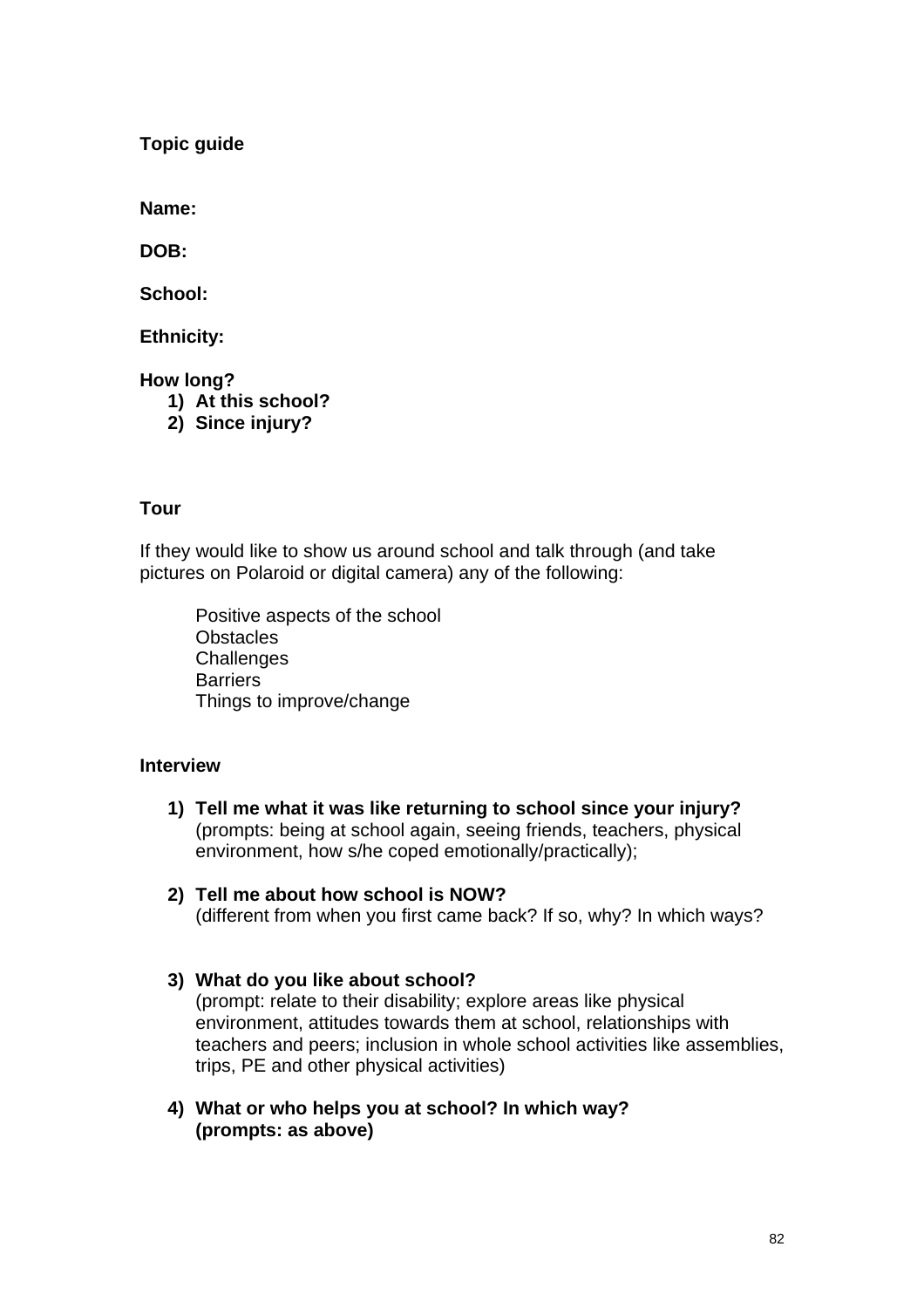- **5) What things at school are difficult or you don't like?**  (prompts: relate to disability. Also same prompts as above. Any feelings of exclusion?)
- **6) What would improve your experiences at school?**
- **7) Are there things the teachers and other staff at school need to do to improve your school experience?**  (eg. more information, training about physical disability, more staff?)
- **8) Any other recommendations?**
- 9) **What are you hoping/planning to do after this school?** (prompts: have they had vocational/career support/advice about transition to college etc)

#### **10) Anything else to add about your experiences?**

Check if they would like to help us with research findings summary for young people – this would mean commenting on it by email. If yes, ask for their email address

Email:

**Thank you!** 

**Give voucher**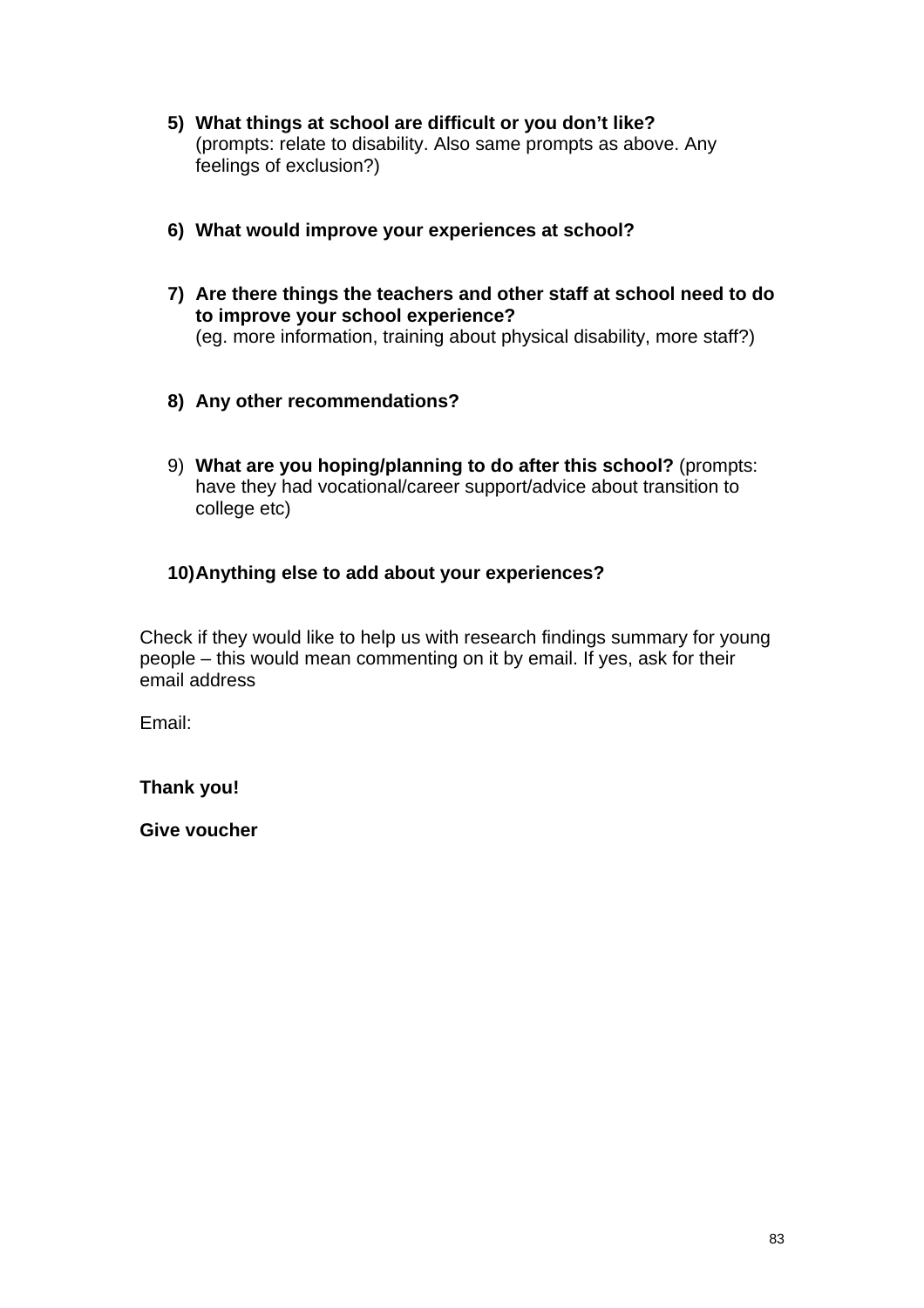#### **Topic guide – parent or carer**

#### **Name:**

**Address:** 

#### **Child's name:**

*Remind them of aims of project, confidentiality, anonymity, that they will receive research findings later in year. Give leaflet Check they are still Ok to go ahead with interview and to be taped.* 

#### **1) Tell me what it was like for both you and your son/daughter (use name) when s/he returned to school after their injury?**

- How long between injury and return to school?
- How did s/he settle?
- What helped this process?

#### **1) How is \_\_\_\_\_\_\_\_\_\_\_ getting on at school now?**  (Prompts: positive things? Challenges? Barriers? Explore physical environment, friendships, inclusion in activities)

- **2) What things or people help \_\_\_\_\_\_\_\_\_\_\_\_ at school?**
- **3) What things or people hinder?**
- **4) What do you think the school needs to do to meet the needs of children/young people who use a wheelchair?**
- **5) Recommendations to improve your son/daughter's experience at school?**  (prompts: training, information, attitude change, resources and so on?)
- **6) Anything to add?**
- **7) Is there another professional working closely with your son/daughter who we could talk to? If yes, please get contact details.**

**THANK YOU!**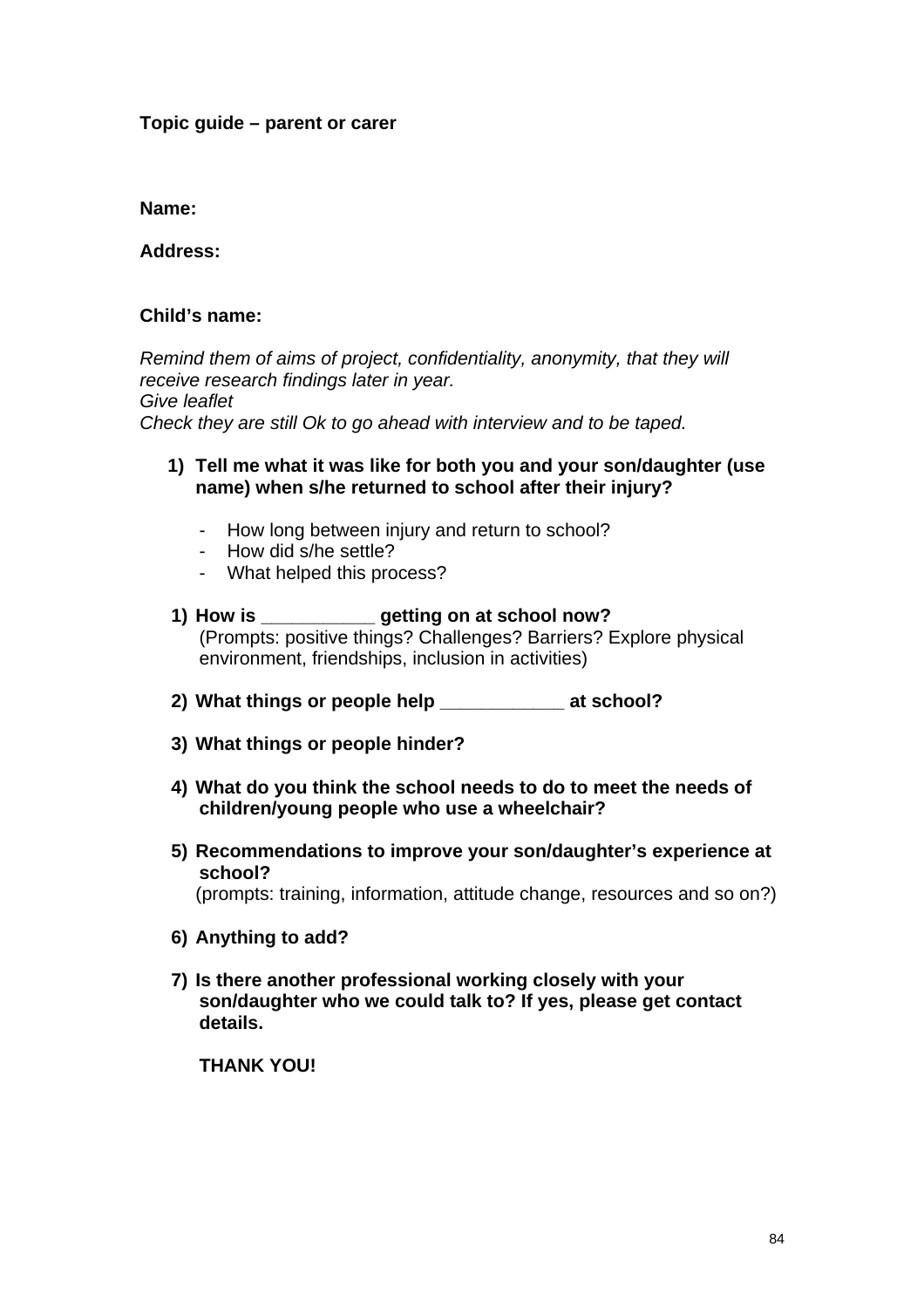#### **Topic Guide - Teachers/School staff**

*Name:* 

*School:* 

*Address:* 

*How long a teacher?* 

*How long have you worked with a child with a SCI or wheelchair users?:* 

*Have you heard of The Back-Up Trust? If so, how?* 

#### **Introduction**

Remind them about purpose of research and give them leaflet (ie. to help find out how schools manage working with children with SCI and to help The Back-Up Trust improve school provision for them).

Reassure them about confidentiality and anonymity in final report and recommendations to The Back-Up Trust.

They will receive a summary of the research findings and recommendations in summer/autumn 2008.

Check they are still OK to be interviewed. Ask permission to be taped.

#### **TOPIC GUIDE**

*Discuss the following issues in relation to children using wheelchairs more generally and not specific to the child with a spinal cord injury. Ie. the discussion needs to be general rather than personal.* 

A) Opportunities and Challenges

**What have been the main opportunities/positives and challenges about working with a child who uses a wheel chair?**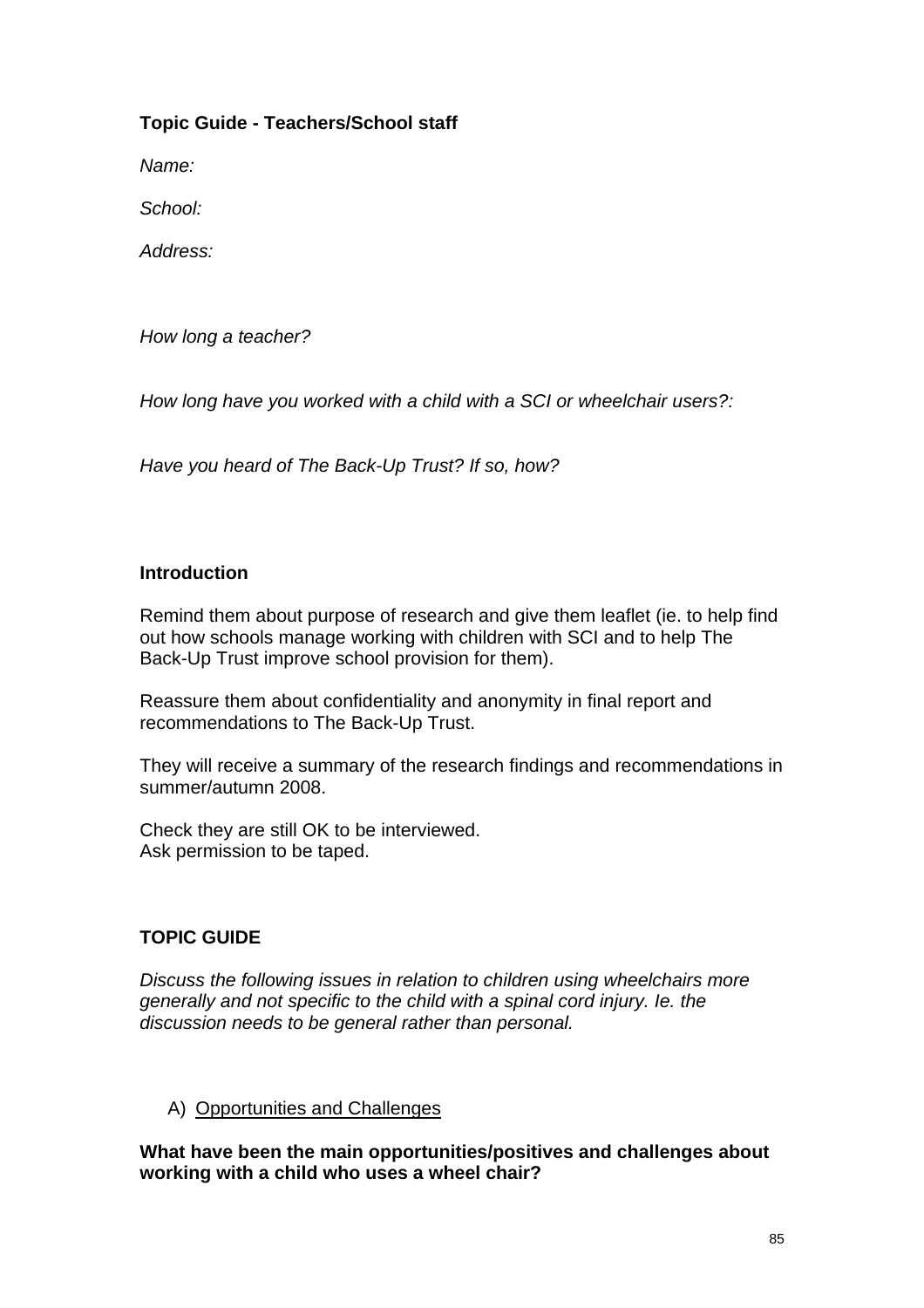(for you and the class/whole school).

*Prompts:* 

- a) The physical environment
- b) Friendships
- c) Whole school activities (such as assemblies, school trips)

B) Training and support

#### **1) What training, if any, have you had about working with a child with a spinal cord injury? Or working with a wheelchair user?**

#### *Prompts:*

- a) Training provided by whom?
- b) Length of training
- c) Name of course
- d) Brief content of training
- e) View of training?
- **2) What are the challenges in obtaining relevant training?**  (prompts: resources, getting cover, relevant training being available, other?)
- **3) What type of support are you receiving in relation to working with a child with spinal cord injuries?**  (prompts: are there any links between school and on-going rehabilitation? Are there other professionals coming into school to visit the young person?

If so, would it be possible to have their contact details for the study?).

- **4) What gaps do you think there may be in training and support for working with children with spinal cord injuries/children who use wheelchairs?**
- **5) What are your recommendations to improve these areas, from your experience?**

#### D) Information and resources

1) **What information and resources (eg. leaflets, documents) do you use to help you work with a child with a spinal cord injury/child who is a wheelchair user?** 

(Prompts: written information/internet/other?)

*NB. Ask to see copies of any relevant copies of anything they use. Please note any references and/or photocopy them as we will need to get copies of these to show The Back-Up Trust.*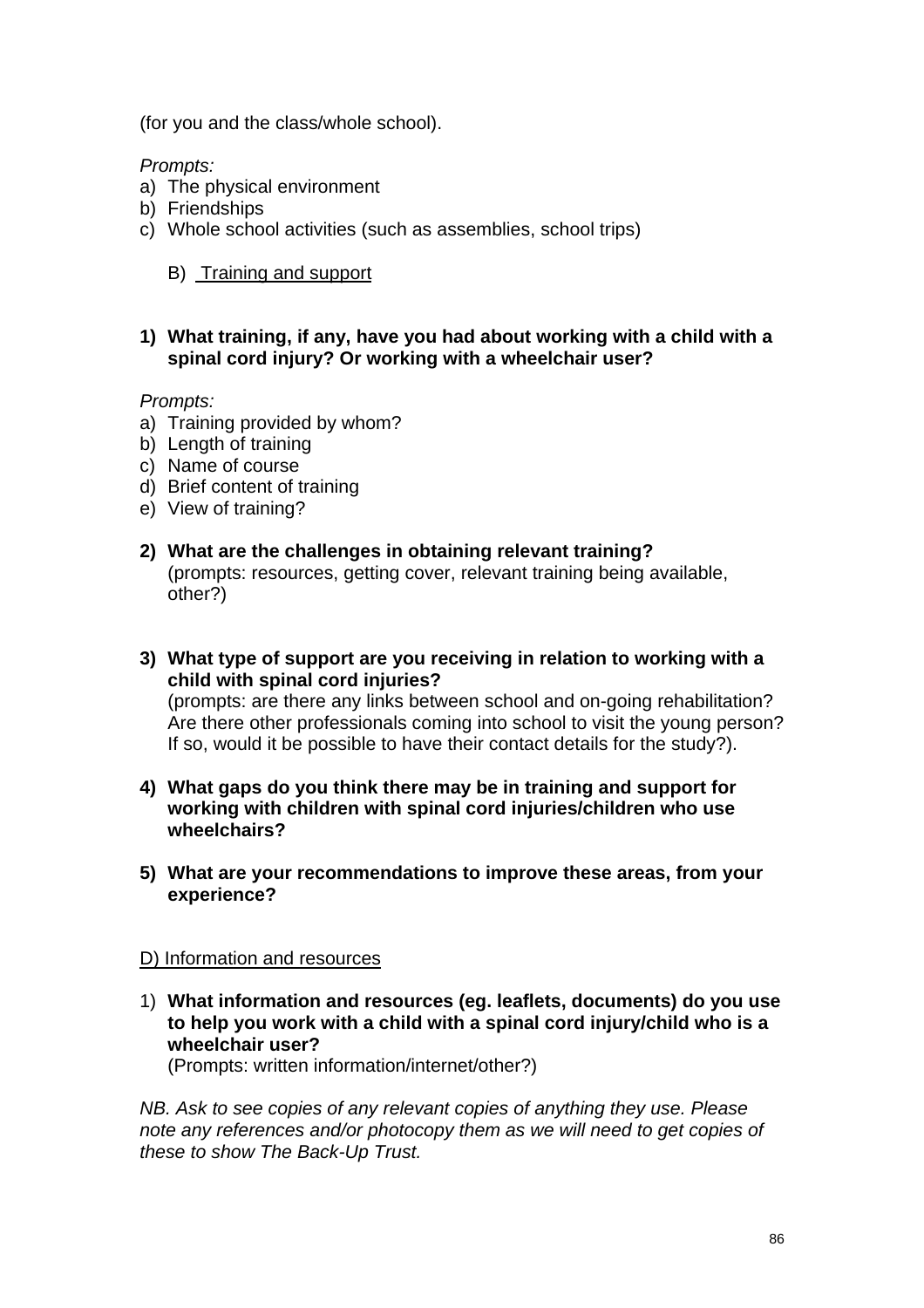- **2) What information/resources have been most useful? What would you recommend to other schools?**
- **3) What gaps in information and resources for working with children with spinal cord injuries do you think there are?**
- E) Recommendations
- **1) From your experience, what would you recommend to help improve the quality of school provision and help you work more effectively with:**
- a) children with a spinal cord injury;
- b) children who use wheelchairs more generally.
- **2) Do you have anything to add?**

*Thank you. Remind them they will receive a feedback summary in summer/autumn 2008.*